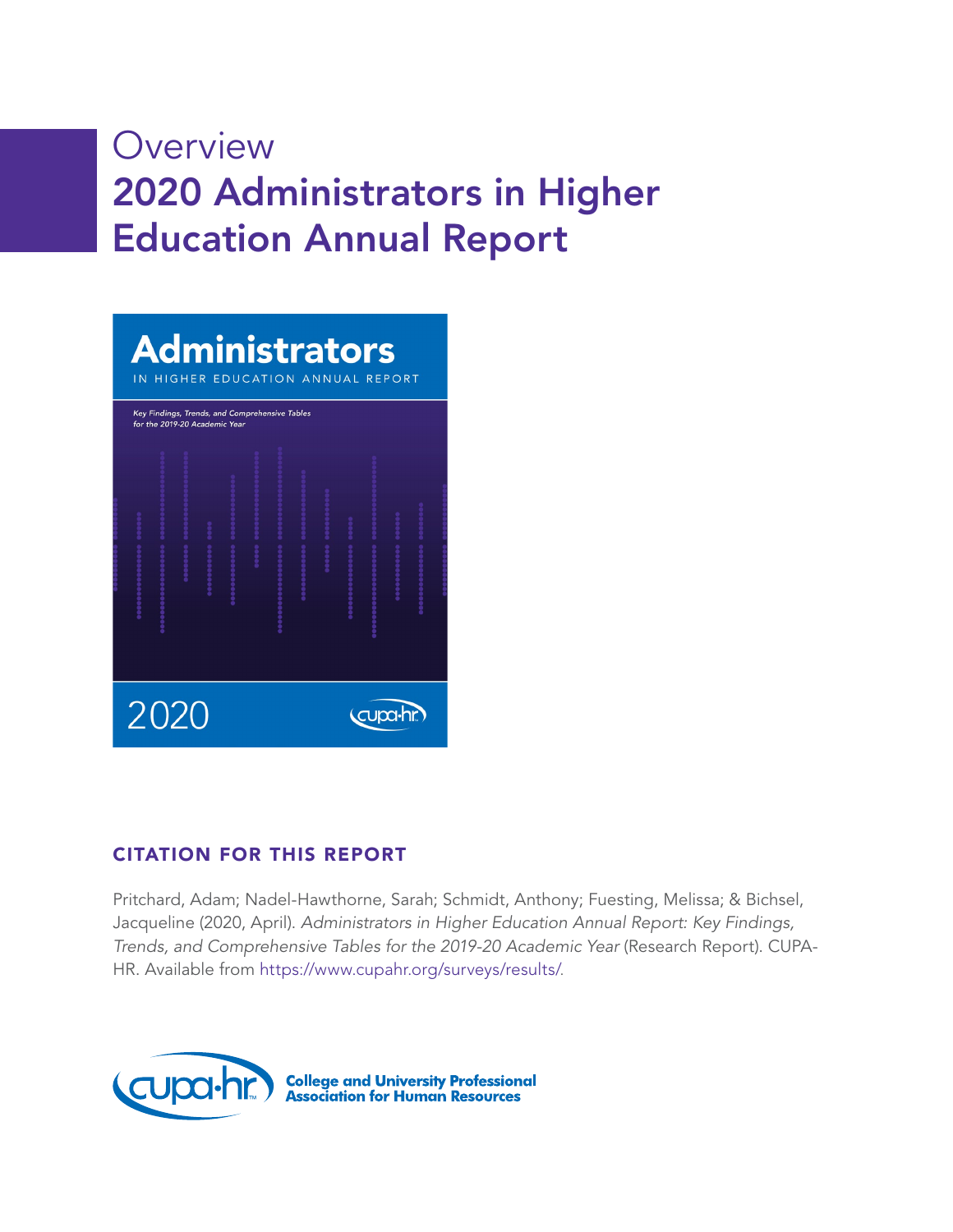



**College and University Professional Association for Human Resources** 

## <span id="page-1-0"></span>About CUPA-HR

[CUPA-HR](https://www.cupahr.org) is higher ed HR. We serve higher education by providing the knowledge, resources, advocacy and connections to achieve organizational and workforce excellence. Headquartered in Knoxville, Tennessee, and serving more than 30,000 HR professionals and other campus leaders at more than 2,000 institutions, the association offers learning and professional development programs, higher education workforce data, extensive online resources and just-in-time regulatory and legislative information.

## Authors

Adam Pritchard, Ph.D., Senior Survey Researcher Sarah Nadel-Hawthorne, Ph.D., Survey Researcher Anthony Schmidt, M.S.Ed., Data Visualization Researcher Melissa Fuesting, Ph.D., Survey Researcher Jacqueline Bichsel, Ph.D., Director of Research

## CITATION FOR THIS REPORT

Pritchard, Adam; Nadel-Hawthorne, Sarah; Schmidt, Anthony; Fuesting, Melissa; & Bichsel, Jacqueline (2020, April). *Administrators in Higher Education Annual Report: Key Findings, Trends, and Comprehensive Tables for the 2019-20 Academic Year* (Research Report). CUPA-HR. Available from [https://www.cupahr.org/surveys/results/.](https://www.cupahr.org/surveys/results/)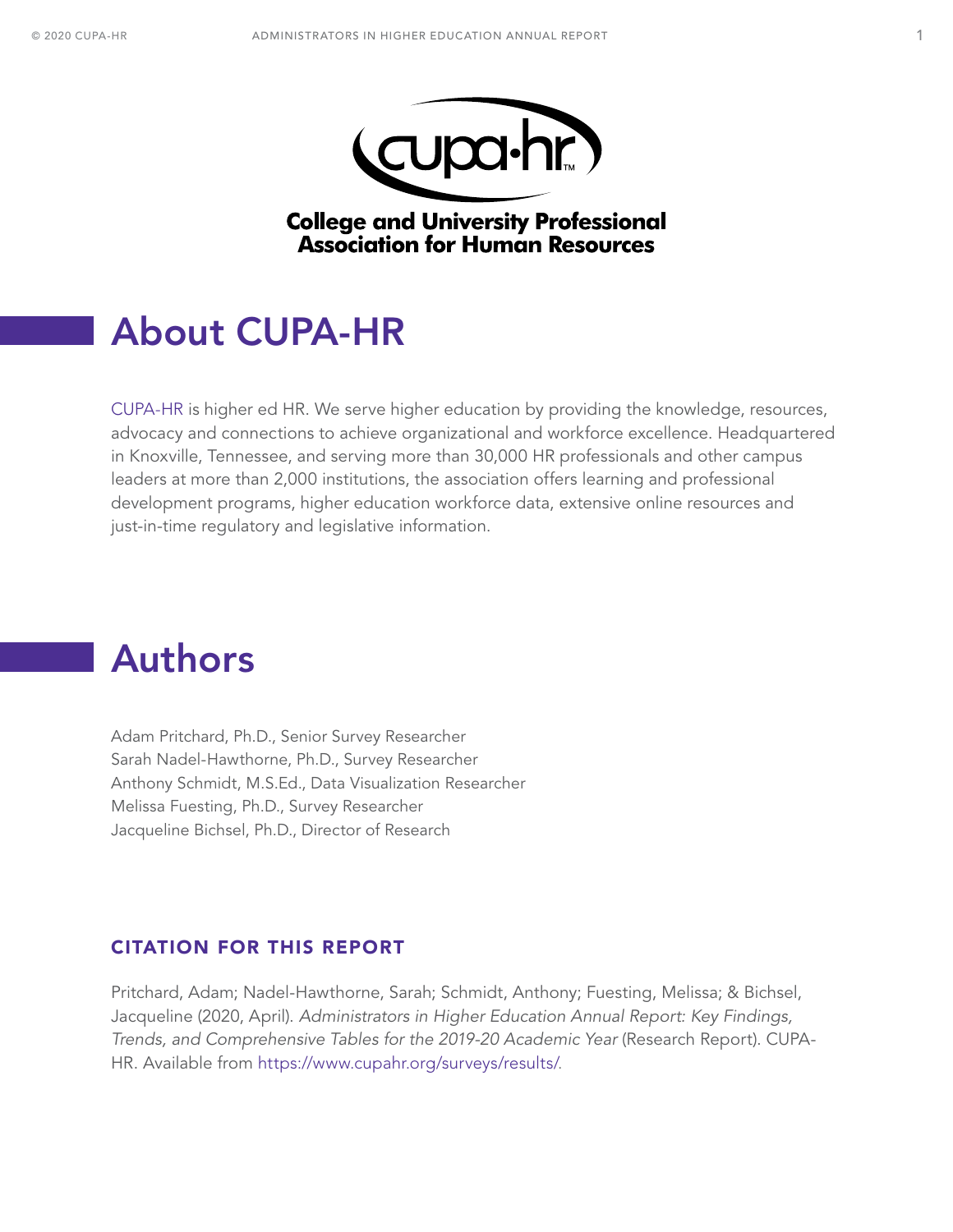## <span id="page-2-0"></span>CUPA-HR Data Use Agreement

- All survey results are copyrighted by the College and University Professional Association for Human Resources (CUPA-HR). No data contained in a survey report or obtained through DataOnDemand (DOD) may be reproduced in any form for any purpose without the written consent of CUPA-HR. Report findings and conclusions may be appropriately cited/referenced in other reporting if there is proper acknowledgment of the source and the referenced material does not involve reproduction of data tables or graphics.
- **DOD** can be purchased only by higher education institutions. Due to the sensitive and confidential nature of the data we collect, we reserve the right to confirm an individual's authorization to purchase DOD with his or her HR department, and to confirm with HR that each user listed on the order is authorized to view employee data. Individuals outside of the HR department seeking access will need written approval from the head of HR — these include faculty, unions, other administrators, etc. CUPA-HR accepts no responsibility for any employee who misrepresents his or her authorization.
- Annual survey reports contain comprehensive tables of aggregated data and may be purchased by anyone. However, all points of this agreement apply to the use of this tabular data.
- Survey results may not be changed or modified. Results may not be misrepresented as to their source or intent.
- Survey results may not be used to solicit or conduct business. The sole exception is the use of consultants who are currently engaged in a project with a higher ed institution that has granted access to that institution's purchase of DOD. Consultants may use the obtained data in their business dealings with the purchasing institution only. Consultants cannot order DOD directly. They should ask the appropriate representative of the institution for which they are working to contact us — via research@cupahr.org — to request consultant access to DOD. The institution representative should furnish: (a) the consultant's name, company, address, email, and phone number; (b) a statement that indicates the consultant has been hired to perform work requiring the use of CUPA-HR data; (c) authorization for the consultant to see the institution's data; and (d) the names of the surveys to which the consultant should be granted access.
- Survey results may not be uploaded to a separate system or placed on the web without the explicit permission of CUPA-HR.
- Access to survey reports and DOD is limited to the users purchasing the report or subscription. Sharing report information, log-in credentials, output from DOD analyses, or DOD access with other institutions or organizations will result in immediate cancellation of access and will preclude future access. The system tracks and monitors purchases, use, and users.
- An institution is defined as an entity which has as its sole purpose the provision of postsecondary education and reports to the Integrated Postsecondary Education Data System (IPEDS) hosted by the National Center for Education Statistics (NCES). Results must be purchased for each institution in which CUPA-HR data is used and may only be used for the institution for which the subscription was purchased. Results may not be shared with — or used for — institutions within a multi-institution system for which a DOD subscription or annual report has not been purchased. System offices, defined as any entity that oversees two or more institutions, may share or use data only with institutions in their system for which the data has been purchased.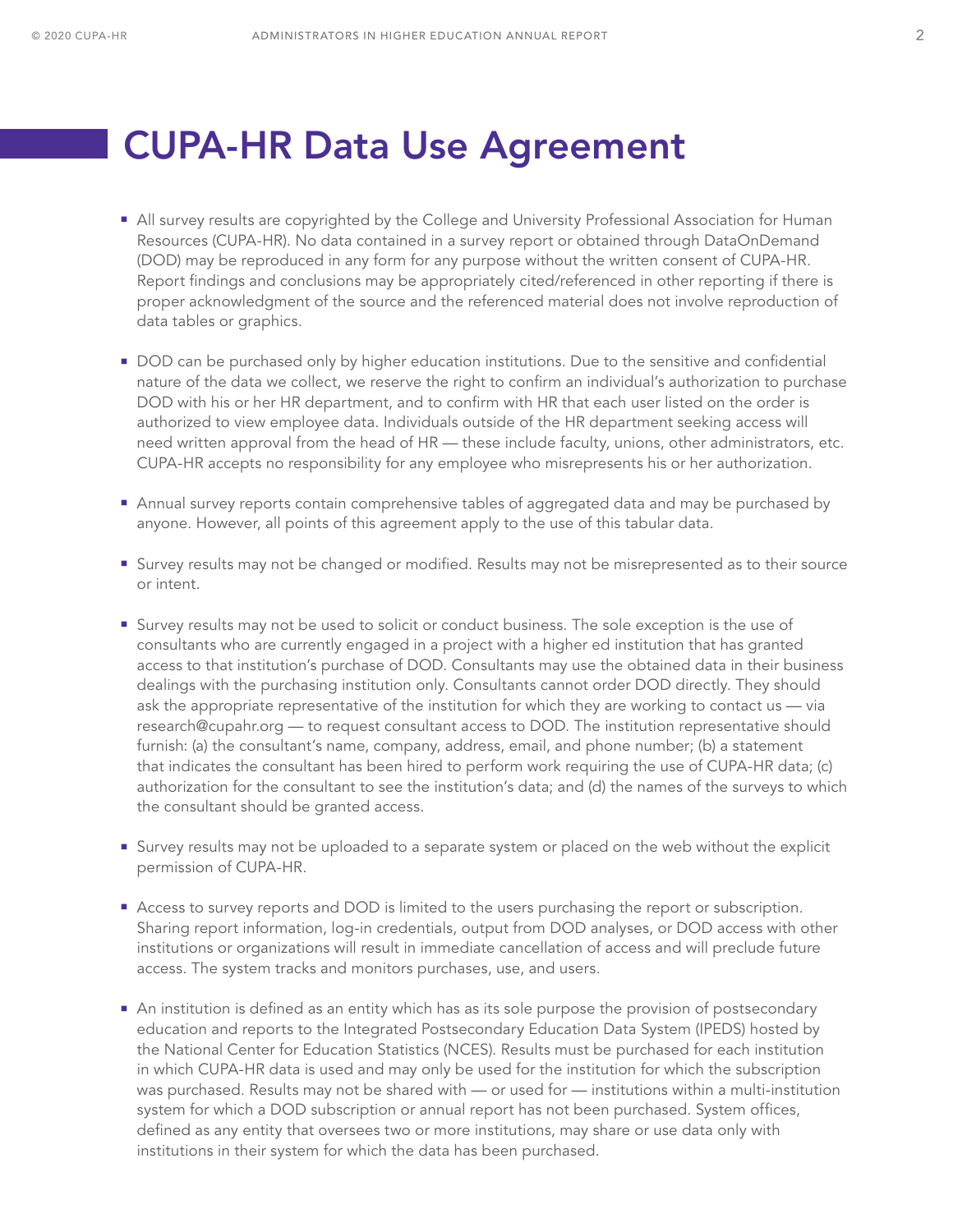# **Contents**

| <b>Higher Education Administrator Salaries</b>                       |                                           |
|----------------------------------------------------------------------|-------------------------------------------|
| Trends in Salary Increases                                           | ALL SECTIONS                              |
| Salaries by Administrative Category                                  | <b>AVAILABLE IN</b><br><b>FULL REPORT</b> |
| Demographic Makeup of Higher Ed Administrators                       |                                           |
| Representation and Pay of Women and Racial/Ethnic Minorities         |                                           |
| Age and Years in Position                                            |                                           |
| Profiles of Three Key Positions: President, Provost, and Chief Human |                                           |
| <b>Resources Officer</b>                                             |                                           |
|                                                                      |                                           |
|                                                                      |                                           |
|                                                                      |                                           |
|                                                                      |                                           |
|                                                                      |                                           |
|                                                                      |                                           |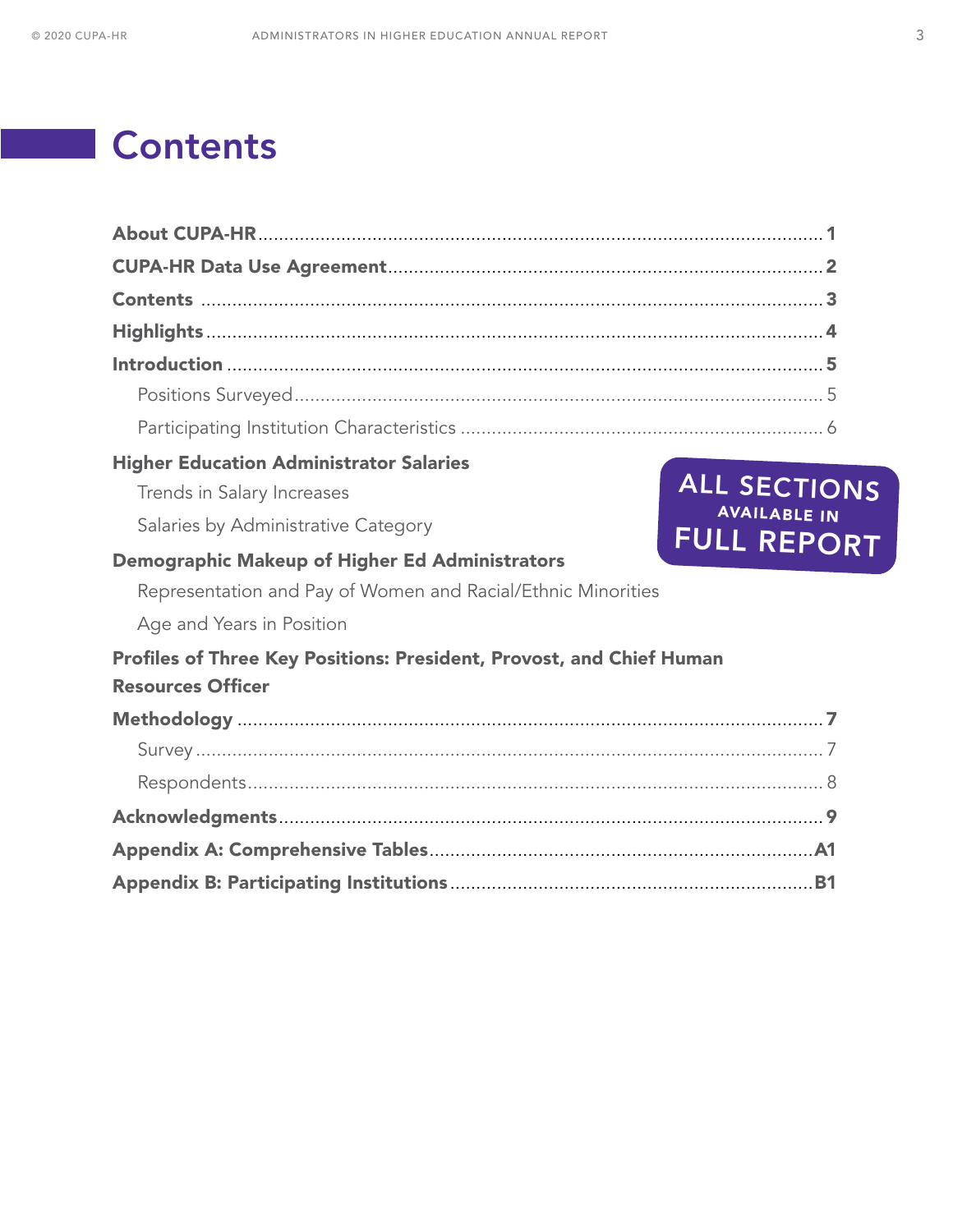# <span id="page-4-0"></span>**Highlights**

The following are highlighted results from the CUPA-HR *2020 Administrators in Higher Education Annual Report*:

- Administrators as a whole received a 2.73% increase in pay in the past year, a figure that is higher than the inflation rate and exceeds the increases of faculty, professionals, and other staff.
- Salaries for administrators are highly variable depending on institutional classification. Administrators at doctoral institutions are generally paid much higher salaries than those at other types of institutions.
- Women are better represented in lower-level, lower-paying administrative positions than in top executive positions. Women are paid less than men in nearly all administrative positions. Similarly, racial/ethnic minorities are better represented in lower-level administrative positions.
- The salary gap between men and women is generally higher at older ages than at younger ages. In addition, the salary gap is present at all levels of experience, from those who are relatively new hires to those who have been in their position for more than 10 years.
- Fewer than one in 10 presidents were hired from outside higher ed, and most held a previous position of president (at another institution), provost, or dean.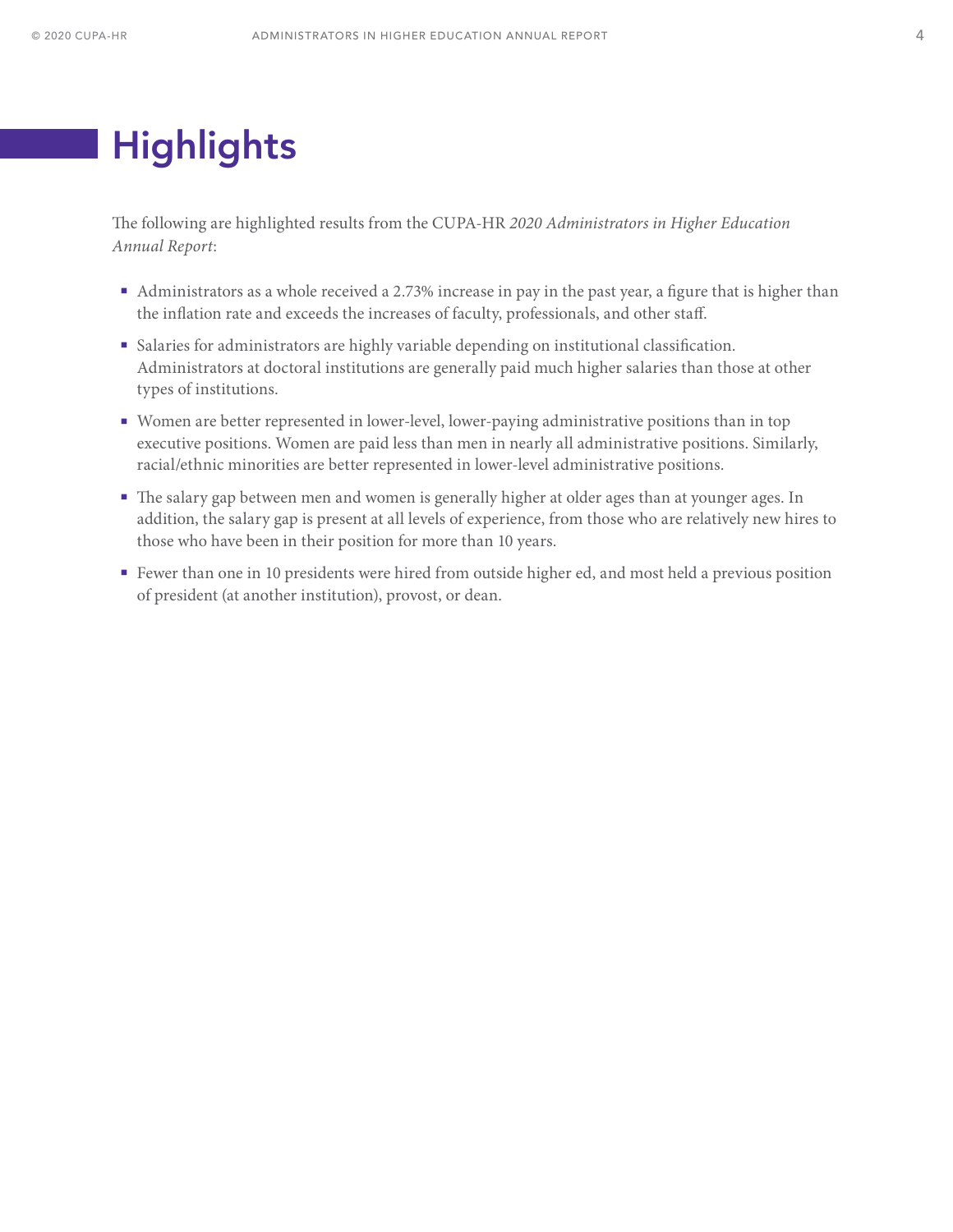## <span id="page-5-0"></span>Introduction

The *CUPA-HR Administrators in Higher Education Survey* is the longest-running and most comprehensive survey of higher ed administrators, and this marks the 53rd year of data collection for this survey. Since 2016-17, the following data has been collected for each incumbent reported in the survey: salary, sex, race/ethnicity, age, years in position, and faculty status (for associate/assistant deans).

This year, new data were collected on the pipeline for three key positions: institution president/CEO, provost/chief academic officer, and chief human resources officer. For these positions, questions were asked about both the previous position held prior to their current appointment, as well as the place of employment prior to their current appointment. This data is featured in the "Profiles" section of this report.

### POSITIONS SURVEYED

A total of 50,690 administrators were reported for this year's survey.<sup>1</sup> The 202 positions surveyed are grouped into six administrative categories:<sup>2</sup>

- Top Executive Officers
	- Includes Chief Executive Officer (Campus or System), Executive Vice President/Vice Chancellor, and Chief Academic Affairs Officer/Provost.
- Senior Institutional and Chief Functional Officers
	- Persons in these positions direct a major functional area with institution-wide scope/impact as well as the work of other professional employees. They typically report to a top executive officer or other senior institutional officer. Examples include Chief Financial Officer, Chief Development/ Advancement Officer, Chief Human Resources Officer, and Chief Information/IT Officer.
- Institutional Administrators
	- Persons in these positions direct a functional area with institution-wide scope as well as the work of other professional employees. They serve as the senior content expert in a recognized professional realm. Examples include Chief Purchasing Officer, Chief Diversity Officer, Chief Hospital Administrator, and Chief Student Registration/Records Officer.
- Heads of Divisions, Departments, and Centers
	- Persons in these positions manage an institutionally recognized division, department, or center and the work of other professional employees. Examples include Bursar, Chief Campus Bookstore Administrator, Chief Campus Benefits Administrator, and Chief Campus Student Housing Administrator.
- Academic Deans
	- Persons with faculty status who serve as the principal administrator/head of an academic program, which may be a school, college, or department.
- Academic Associate/Assistant Deans
	- Persons with or without faculty status who report to and support the dean in the administration of an institutional program, which may be a school, college, or department.

2 See the *[Administrators Survey Participation and Information Template](https://www.cupahr.org/surveys/results/)* (SPIT) for descriptions of all positions surveyed.

<sup>1</sup> See the Methodology section of this report for more specific information on the sample and the data collected.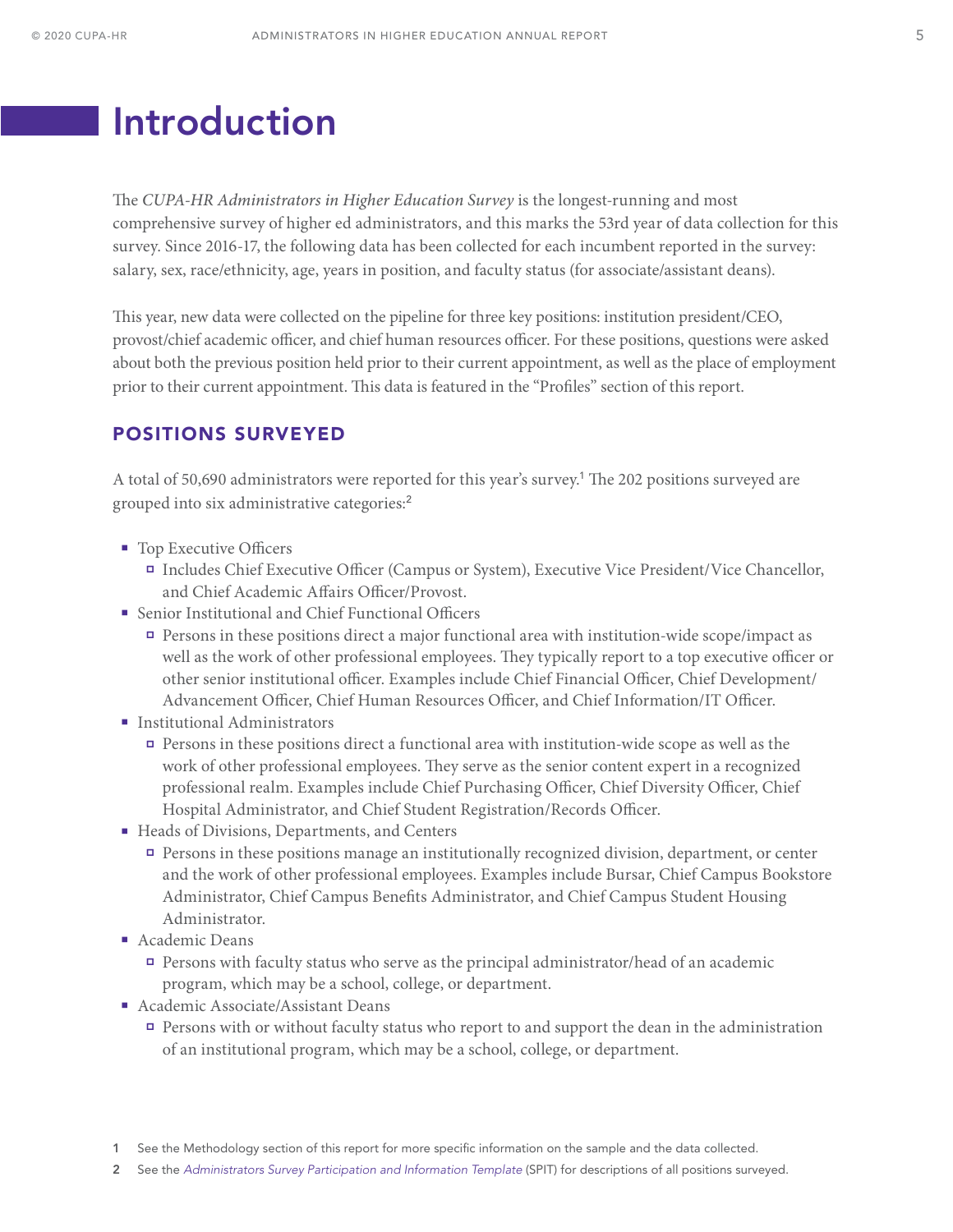### PARTICIPATING INSTITUTION CHARACTERISTICS

The information in Figure 1 summarizes the institutional characteristics of respondents to this year's *Administrators in Higher Education Survey*. A total of 1,160 institutions provided incumbent-level data for 50,690 administrators.<sup>3</sup> Institutions are well represented in this year's data by classification, affiliation, and region.



### 2020 ADMINISTRATORS IN HIGHER EDUCATION Administrators Survey Participants

Figure 1

3 See Appendix B for a list of all participating institutions. System offices provided data for positions at the system level and for positions with system-level responsibilities; system offices were excluded from the analysis for this report. For-profit institutions and higher ed affiliates were also excluded from the analysis. See the Methodology section for more detail on these exclusions.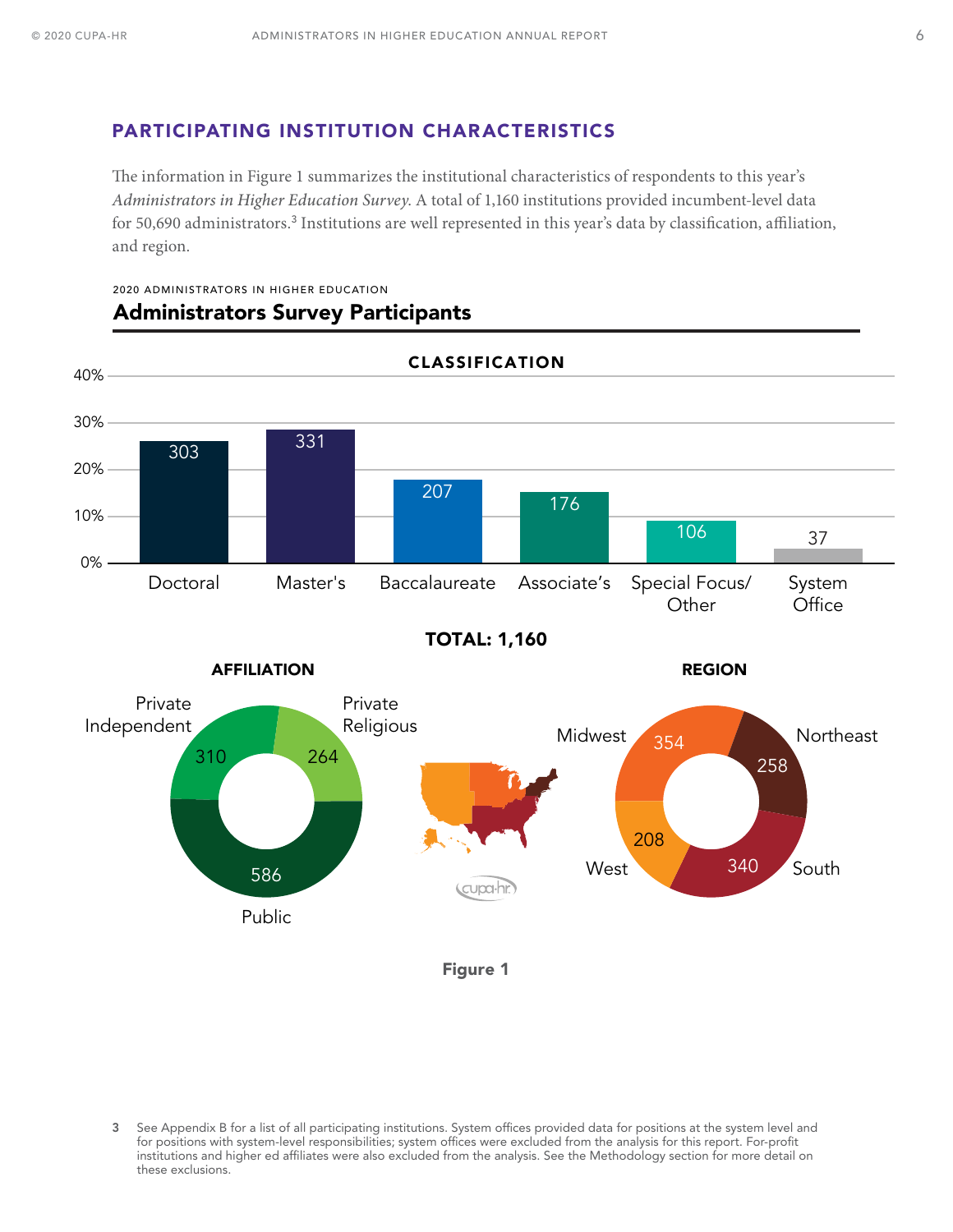# <span id="page-7-0"></span>Methodology

### **SURVEY**

The data collection period for CUPA-HR's *Administrators in Higher Education Survey* ran from November 1, 2019, through January 17, 2020. The survey was conducted through Surveys Online. <sup>4</sup>

#### Administrator Positions

This year's survey includes data for 50,690 administrators.<sup>5</sup> For each administrator reported, the following data were collected:

- Annualized base salary (effective date November 1, 2019)
- Sex (optional)
- Race/ethnicity (optional)
- Year entered current position (optional)
- Birth year (optional)
- Whether the administrator has faculty status (for associate/assistant dean positions only)

Participants could either enter this data manually online for each incumbent or upload a file containing this data.

#### Executive Pipeline and Benefits

The following data were collected for four positions: president/CEO of a system, president/CEO of a single institution, chief academic affairs officer/provost, and chief human resources officer.

- Place of employment prior to current appointment
- Position prior to current appointment

In addition, data on the following benefits/perquisites was collected for seven positions: president/ CEO of a system, president/CEO of a single institution, executive vice president/vice chancellor, chief academic affairs officer/provost, chief business officer, chief athletic administrator, and chief development/ advancement officer.

- Institution-provided housing (full, partial, or no subsidy)
- Institution-provided vehicle or vehicle allowance (full, partial, or no subsidy)
- Institution-provided club membership (full, partial, or no subsidy)
- **Institution-provided deferred compensation program (yes or no)**
- **Performance-based incentive pay opportunity (yes or no)**

Pipeline and benefits data were collected online, and all questions were optional.

5 This report analyzes data from 49,367 administrators, as data from for-profit institutions, system offices, and higher ed affiliates were excluded.

<sup>4</sup> Surveys Online is a product of [Peerfocus](http://www.peerfocus.com/).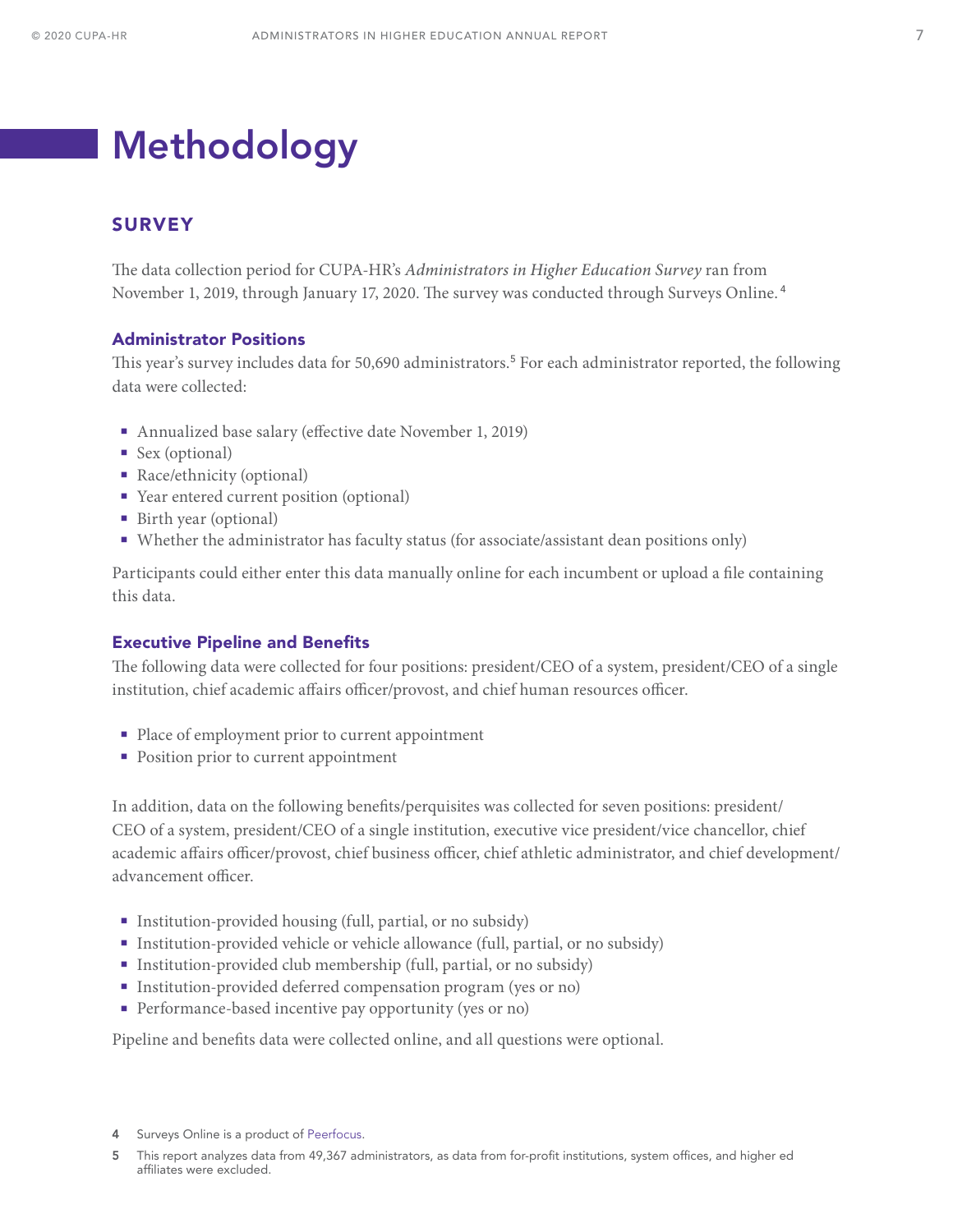### <span id="page-8-0"></span>Institutional Characteristics

In addition, data on institutional characteristics were collected from all participants:<sup>6</sup>

- Total expenses reported to IPEDS in 2018-19
- Student enrollment (effective date approximately October 15, 2019)
- Faculty size (effective date November 1, 2019) and number of separations in the past year
- Staff size (effective date November 1, 2019) and number of separations in the past year
- Human resources staff size and number of separations in the past year
- CHRO reporting relationship
- Whether collective bargaining exists for the following groups:
	- Full-time faculty
	- Part-time or adjunct faculty
	- Full-time staff
	- Graduate students

Basic information on total expenses as well as student, faculty, and staff size were required questions. All other questions were optional.

### RESPONDENTS

Respondents were largely human resources professionals and institutional research professionals from higher education institutions in the U.S.<sup>7</sup> There were 1,160 institutions that completed the survey (Table 1). All participating institutions are listed in Appendix B.

#### Table 1. Number of Responding Institutions by Classification and Affiliation

|                |                                | Affiliation            |                      |        | <b>Total</b> |
|----------------|--------------------------------|------------------------|----------------------|--------|--------------|
|                |                                | Private<br>Independent | Private<br>Religious | Public |              |
| Classification | Doctoral                       | 67                     | 55                   | 181    | 303          |
|                | Master's                       | 79                     | 111                  | 141    | 331          |
|                | Baccalaureate                  | 85                     | 85                   | 37     | 207          |
|                | Associate's                    |                        | 4                    | 174    | 176          |
|                | Special Focus/<br>Other        | 75                     | 12                   | 19     | 106          |
|                | System Office                  | 3                      | 0                    | 34     | 37           |
|                | <b>Total Participants</b>      | 310                    | 264                  | 586    | 1160         |
|                | <b>Total N for This Report</b> | 296                    | 264                  | 552    | 1112         |

6 See the *[Administrators Survey Participation and Information Template](https://www.cupahr.org/surveys/results/) (SPIT)* for more specific information about the data collected on this year's survey, as well as the instructions provided to participants.

7 For-profit institutions (*n* = 8), system offices (*n = 37*) and higher ed affiliates (*n* = 3) were excluded from the analysis in this report. Although their data were not analyzed for this report, their data are available for benchmarking in DataOnDemand, and their names appear in the participant list in Appendix B.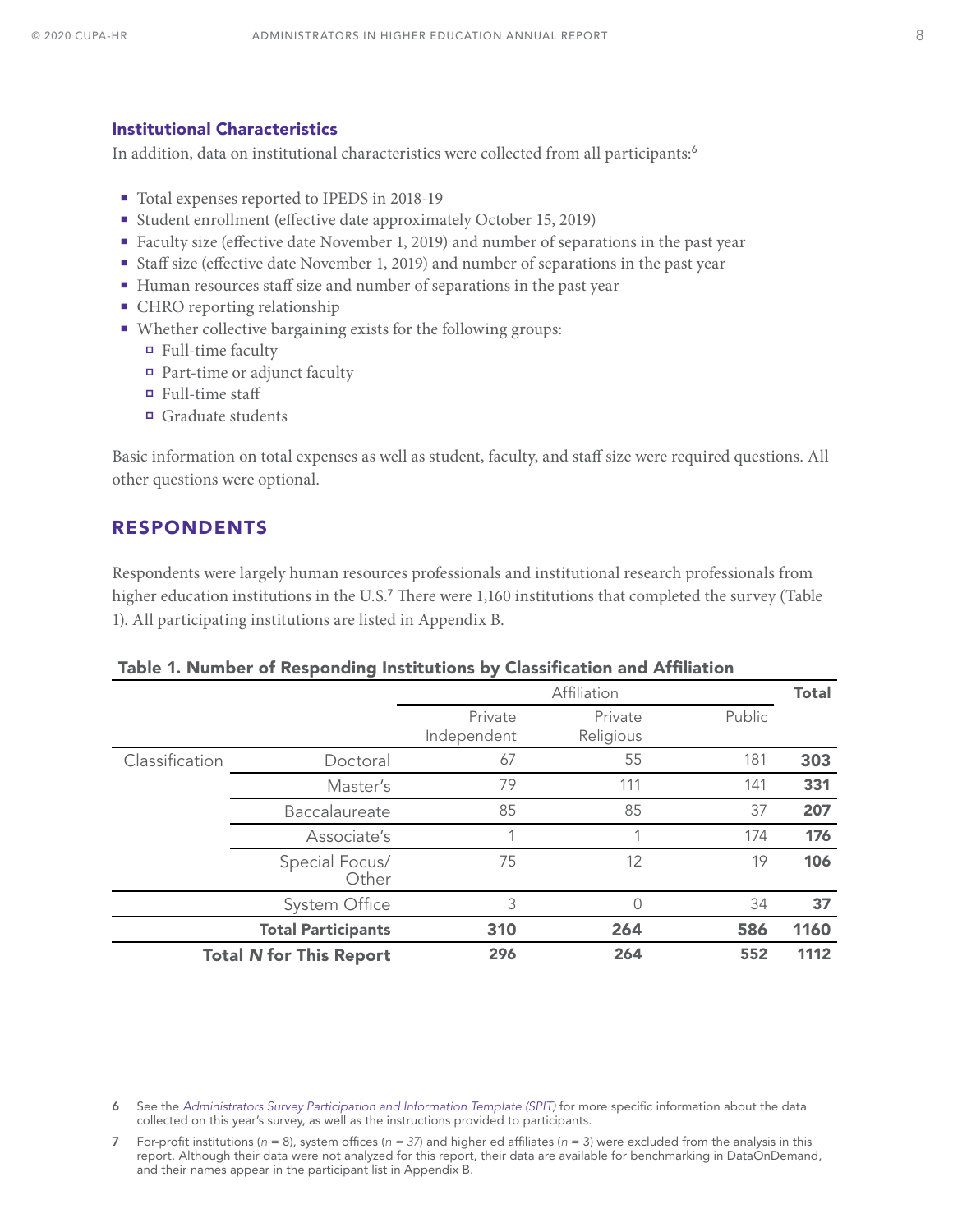## <span id="page-9-0"></span>Acknowledgments

CUPA-HR's *Administrators in Higher Education Annual Report* provides data on salaries and demographic information for administrators employed in a cross-section of the nation's colleges and universities.

We are indebted to the human resources professionals and institutional research professionals of the colleges and universities who completed the survey.

In the CUPA-HR national office, our research department staff coordinated and reviewed all aspects of survey analysis and report production. To ensure the accuracy of data, the research staff conducted numerous outlier and validation checks with those responsible for completing the survey. Peerfocus, Inc., our partner and collaborator in Surveys Online, provided web-based data collection, automated validation checks, and table generation. This report was designed, reviewed, edited, and marketed by members of our research, communications and marketing, and executive teams, acknowledged below.

#### CUPA-HR RESEARCH STAFF

Jacqueline Bichsel, Ph.D. Director of Research Adam Pritchard, Ph.D. Senior Survey Researcher Sarah Nadel-Hawthorne, Ph.D. Survey Researcher Melissa Fuesting, Ph.D. Survey Researcher Anthony Schmidt, M.S.Ed. Data Visualization Researcher Suzi Bowen, M.A. Research Operations Manager

#### CUPA-HR COMMUNICATIONS AND MARKETING STAFF

**Gayle Kiser** Director of Communications and Marketing Missy Kline Project Manager **Erin Rosolina** Marketing Manager Jeremy Longmire Sr. Graphic Designer and Website Coordinator Jill Thompson Content Manager

#### CUPA-HR EXECUTIVE REVIEWERS

Andy Brantley President and Chief Executive Officer Rob Shomaker Vice President and Chief Operating Officer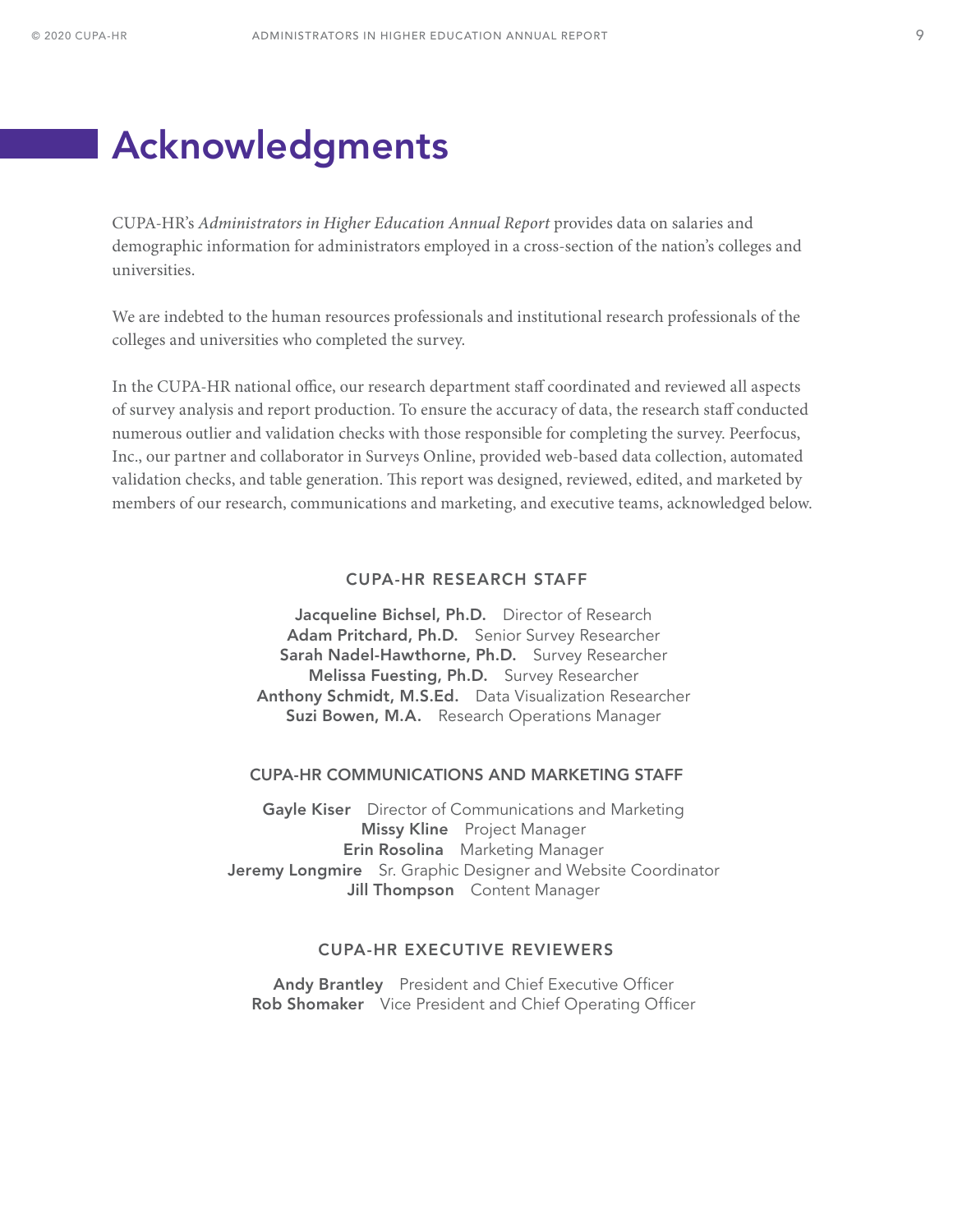## <span id="page-10-0"></span>Appendix A. Comprehensive Tables

The salaries provided in these tables are annualized base salaries. The tables in this appendix report unweighted median salaries.<sup>8</sup> The median divides salaries in half: 50% of all reported salaries fall above or below this salary. The median is a more reliable measure than the mean (average) in distributions that are skewed (containing a few extremely low or  $-$  in the case of most salary data  $-$  high numbers).

Data are reported only for positions having at least five responding institutions.<sup>9</sup>

To compute the quartiles, the total expense/enrollment numbers reported by each institution were ranked from low to high, and one quarter of the institutions were assigned to each quartile. Quartile ranges are listed in the column headings of each applicable table.

<sup>8</sup> The tables in Appendix A provide a large-scope picture of administrator salaries. To benchmark salaries using custom comparison groups, or to view salaries by sex, race/ethnicity, age, or years in position, higher ed institutions should subscribe to [DataOnDemand](https://www.cupahr.org/surveys/dataondemand/).

<sup>9</sup> Both annual reports and DataOnDemand follow Department of Justice safe harbor guidelines for antitrust regulations. An explanation of these guidelines can be found here: [http://compforce.typepad.com/compensation\\_force/2007/02/antitrust\\_](http://compforce.typepad.com/compensation_force/2007/02/antitrust_regul.html) [regul.html](http://compforce.typepad.com/compensation_force/2007/02/antitrust_regul.html).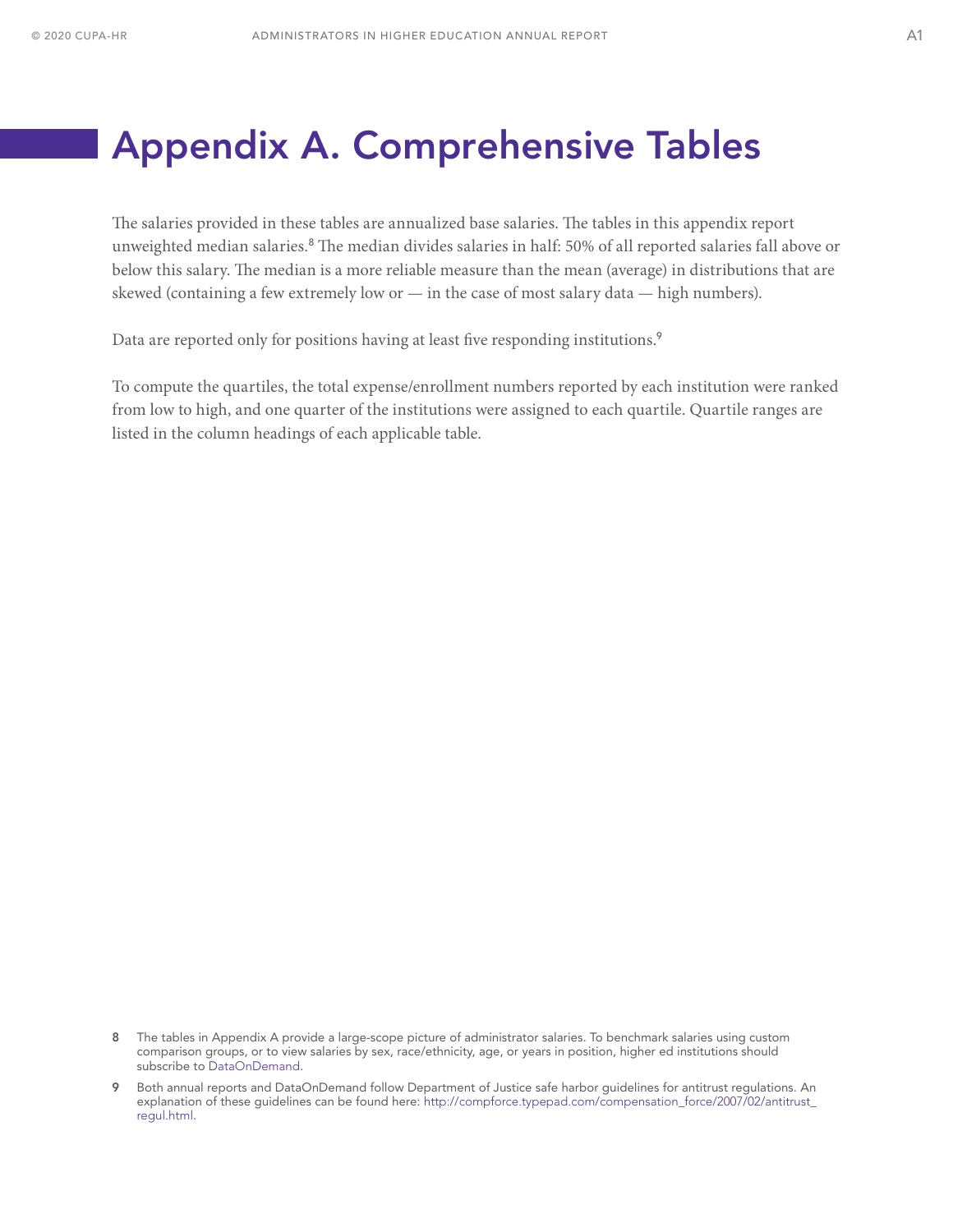# **Comprehensive Tables Median Salaries**

## **GENERAL**

### **Institutional Variables**

| <b>TABLES</b>       |  |
|---------------------|--|
| <b>AVAILABLE IN</b> |  |
|                     |  |

## **Demographic Variables**

## BY EXPENSE QUARTILE

## **Overall**

|--|

## **Affiliation**

## **Classification**

## BY ENROLLMENT QUARTILE

### **Overall**

| <b>Affiliation</b> |  |
|--------------------|--|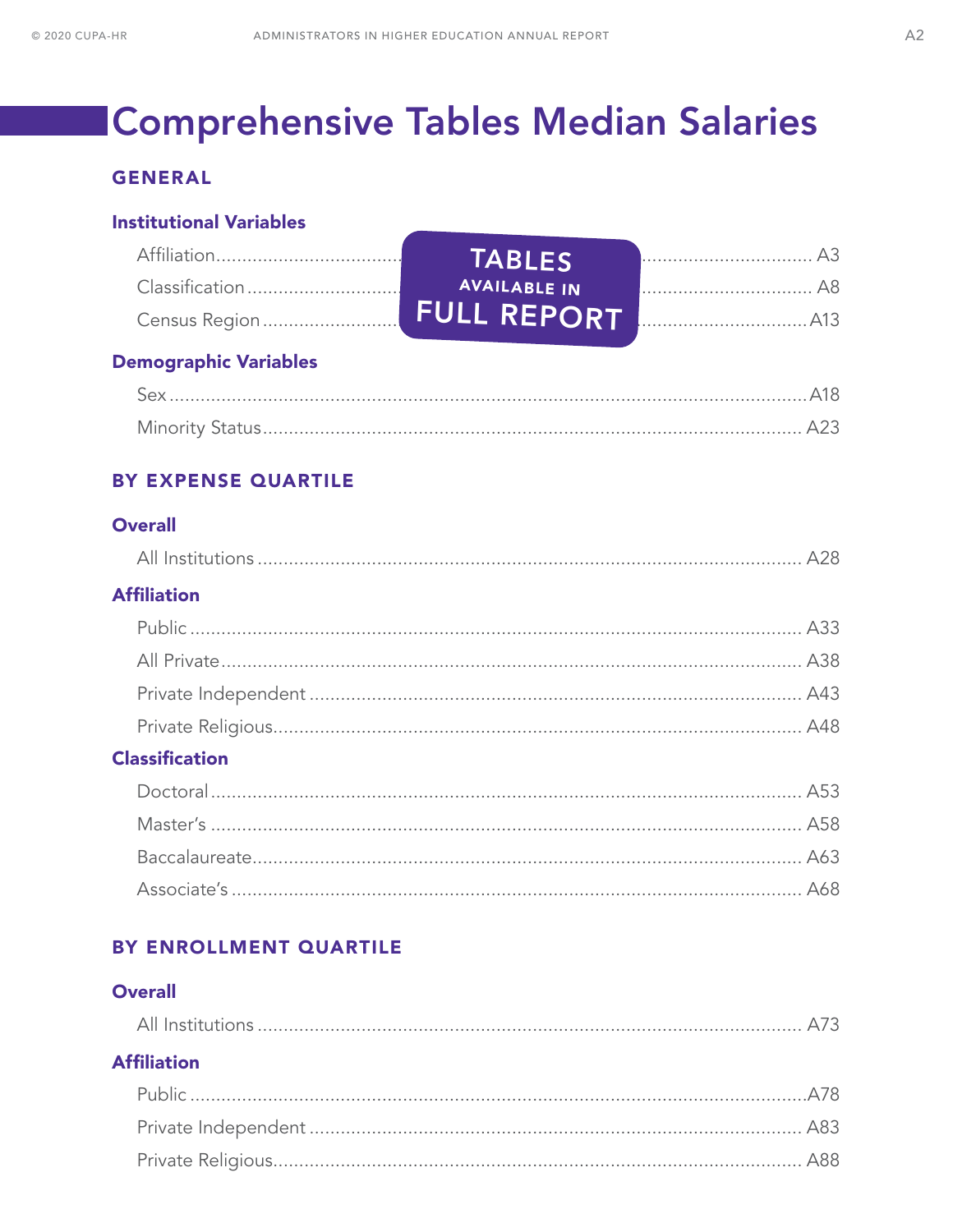# <span id="page-12-0"></span>Appendix B. Participating Institutions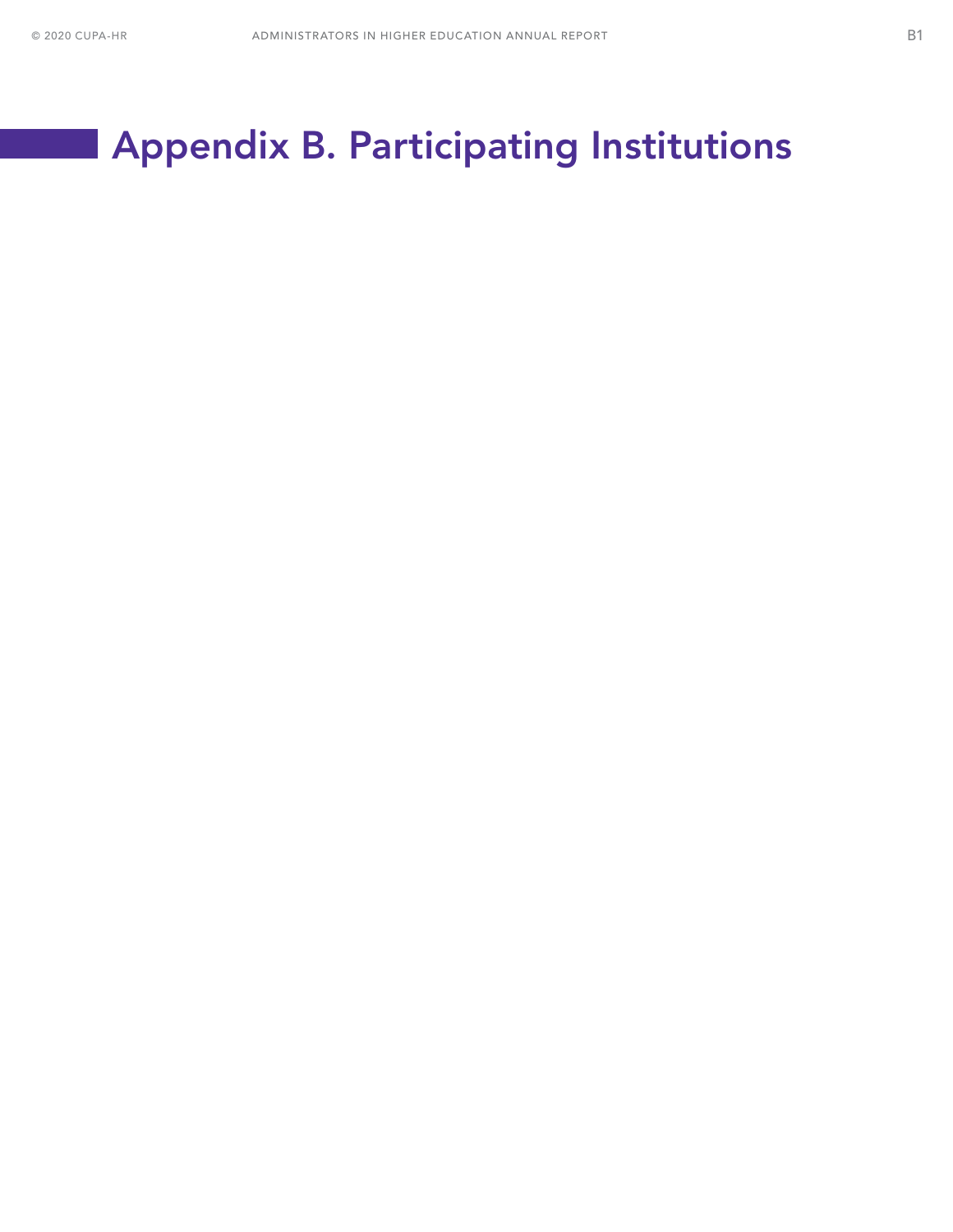| Institution                                              | Classification            | <b>Affiliation</b>                       | <b>Entity Type</b>                                         | <b>Census Region</b> |
|----------------------------------------------------------|---------------------------|------------------------------------------|------------------------------------------------------------|----------------------|
| A. T. Still University of Health Sciences                | Special                   | Private Independent                      | Single Unit Institution                                    | Midwest              |
| Abilene Christian University                             | Master's                  | Private Religious                        | Single Unit Institution                                    | South                |
| <b>Adams State University</b>                            | Master's                  | Public                                   | Single Unit Institution                                    | West                 |
| Adelphi University                                       | Doctoral                  | Private Independent                      | Single Unit Institution                                    | Northeast            |
| Aims Community College                                   | Associate's               | Public                                   | Single Unit Institution                                    | West                 |
| Albany Law School                                        | Special                   | Private Independent                      | Single Unit Institution                                    | Northeast            |
| Albert Einstein College of Medicine                      | Not classified            | Private Independent                      | Single Unit Institution                                    | Northeast            |
| Albertus Magnus College                                  | Master's                  | Private Independent                      | Single Unit Institution                                    | Northeast            |
| Albion College                                           | Baccalaureate             | Private Religious                        | Single Unit Institution                                    | Midwest              |
| Albright College                                         | Baccalaureate             | Private Religious                        | Single Unit Institution                                    | Northeast            |
| Alexandria Technical & Community College                 | Associate's               | Public                                   | Institution Within a System                                | Midwest              |
|                                                          |                           |                                          |                                                            |                      |
| Alfred State College                                     | Baccalaureate             | Public                                   | Institution Within a System                                | Northeast            |
| Alfred University                                        | Master's                  | Private Independent                      | Single Unit Institution                                    | Northeast            |
| Alice Lloyd College                                      | Baccalaureate             | Private Independent                      | Single Unit Institution                                    | South                |
| Allegheny College                                        | Baccalaureate             | Private Religious                        | Single Unit Institution                                    | Northeast            |
| Allen College                                            | Special                   | Private Independent                      | Single Unit Institution                                    | Midwest              |
| Alliant International University President's             | Doctoral                  | Private Independent                      | Single Unit Institution                                    | West                 |
| Office                                                   |                           |                                          |                                                            |                      |
| Alma College                                             | Baccalaureate             | Private Independent                      | Single Unit Institution                                    | Midwest              |
| Alvernia University                                      | Master's                  | Private Religious                        | Single Unit Institution                                    | Northeast            |
| Alverno College                                          | Master's                  | Private Independent                      | Single Unit Institution                                    | Midwest              |
| Amarillo College                                         | Associate's               | Public                                   | Single Unit Institution                                    | South                |
| American Public University System (APUS)                 | Master's                  | Private for-Profit                       | Single Unit Institution                                    | South                |
| American University                                      | Doctoral                  | Private Religious                        | Single Unit Institution                                    | South                |
| Amherst College                                          | Baccalaureate             | Private Independent                      | Single Unit Institution                                    | Northeast            |
| Andrews University                                       | Doctoral                  | Private Religious                        | Single Unit Institution                                    | Midwest              |
| Anne Arundel Community College                           | Associate's               | Public                                   | Single Unit Institution                                    | South                |
| Anoka Technical College                                  | Associate's               | Public                                   | Institution Within a System                                | Midwest              |
| Anoka-Ramsey Community College                           | Associate's               | Public                                   | Institution Within a System                                | Midwest              |
| Antioch University Central Administration                | System Office             | Private Independent                      | System Office                                              | Midwest              |
| Appalachian State University                             | Master's                  | Public                                   | Institution Within a System                                | South                |
| Aquinas College                                          | Baccalaureate             | Private Religious                        | Single Unit Institution                                    | Midwest              |
| Arapahoe Community College                               | Associate's               | Public                                   | Institution Within a System                                | West                 |
| Arizona State University                                 | Doctoral                  | Public                                   | Institution Within a System                                | West                 |
| Arkansas Tech University                                 | Master's                  | Public                                   | Institution Within a System                                | South                |
| Art Academy of Cincinnati                                | Special                   | Private Independent                      | Single Unit Institution                                    | Midwest              |
| Asbury University                                        | Master's                  | Private Independent                      | Single Unit Institution                                    | South                |
| Ashland University                                       | Master's                  | Private Religious                        | Single Unit Institution                                    | Midwest              |
|                                                          | Master's                  |                                          |                                                            | Northeast            |
| <b>Assumption College</b>                                | Baccalaureate             | Private Religious<br>Public              | Single Unit Institution<br>Single Unit Institution         | South                |
| Athens State University                                  | Doctoral                  | Public                                   |                                                            | South                |
| Auburn University                                        | Master's                  | Public                                   | Institution Within a System<br>Institution Within a System | South                |
| Auburn University at Montgomery<br>Augsburg University   | Master's                  | Private Religious                        | Single Unit Institution                                    | Midwest              |
| Augusta University                                       | Doctoral                  | Public                                   | Institution Within a System                                | South                |
|                                                          | Baccalaureate             |                                          | Single Unit Institution                                    | Midwest              |
| Augustana College                                        |                           | Private Religious                        |                                                            | Midwest              |
| Augustana University                                     | Master's                  | Private Religious                        | Single Unit Institution                                    | Midwest              |
| Aultman College of Nursing and Health<br><b>Sciences</b> | Special                   | Private Independent                      | Single Unit Institution                                    |                      |
| Aurora University                                        | Doctoral                  | Private Independent                      | Single Unit Institution                                    | Midwest              |
| Austin College                                           | Baccalaureate             | Private Religious                        | Single Unit Institution                                    | South                |
| Austin Community College District                        | Associate's               | Public                                   | Single Unit Institution                                    | South                |
| Austin Peay State University                             | Master's                  | Public                                   | Institution Within a System                                | South                |
|                                                          |                           |                                          |                                                            | South                |
| <b>Averett University</b><br>Avila University            | Baccalaureate<br>Master's | Private Independent<br>Private Religious | Single Unit Institution<br>Single Unit Institution         | Midwest              |
|                                                          | Doctoral                  |                                          |                                                            | West                 |
| Azusa Pacific University                                 |                           | Private Independent                      | Single Unit Institution                                    |                      |
| <b>Babson College</b>                                    | Special                   | Private Independent                      | Single Unit Institution                                    | Northeast            |
| <b>Baker College</b>                                     | Master's                  | Private Independent                      | Institution Within a System                                | Midwest              |
| <b>Baker College System Office</b>                       | System Office             | Private Independent                      | System Office                                              | Midwest              |
| <b>Baker University</b>                                  | Doctoral                  | Private Religious                        | Single Unit Institution                                    | Midwest              |
| <b>Ball State University</b>                             | Doctoral                  | Public                                   | Single Unit Institution                                    | Midwest              |
| <b>Baptist College of Health Sciences</b>                | Special                   | Private Independent                      | Single Unit Institution                                    | South                |
| <b>Barnard College</b>                                   | Baccalaureate             | Private Independent                      | Institution Within a System                                | Northeast            |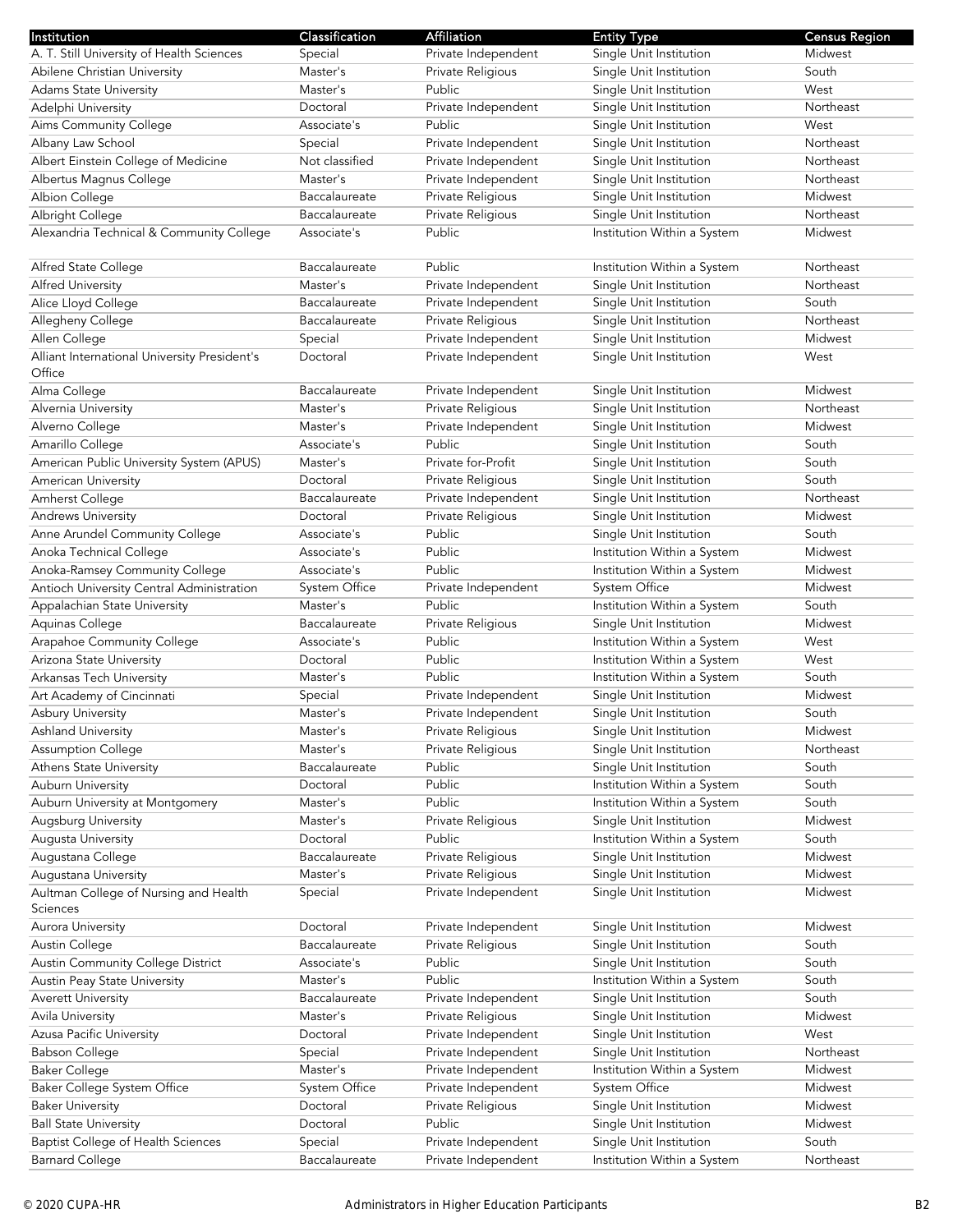| <b>Barry University</b>                     | Doctoral       | Private Religious   | Single Unit Institution     | South     |
|---------------------------------------------|----------------|---------------------|-----------------------------|-----------|
| <b>Barton College</b>                       | Baccalaureate  | Private Religious   | Single Unit Institution     | South     |
| <b>Bastyr University</b>                    | Special        | Private Independent | Single Unit Institution     | West      |
| Bates College                               | Baccalaureate  | Private Independent | Single Unit Institution     | Northeast |
| <b>Bay Path University</b>                  | Master's       | Private Independent | Single Unit Institution     | Northeast |
| <b>Baylor College of Medicine</b>           | Special        | Private Independent | Single Unit Institution     | South     |
| <b>Baylor University</b>                    | Doctoral       | Private Religious   | Single Unit Institution     | South     |
| Beacon College                              | Baccalaureate  | Private Independent | Single Unit Institution     | South     |
| <b>Bellarmine University</b>                | Doctoral       | Private Independent | Single Unit Institution     | South     |
| <b>Bellin College</b>                       | Special        | Private Independent | Single Unit Institution     | Midwest   |
|                                             | Doctoral       |                     |                             | South     |
| <b>Belmont University</b>                   |                | Private Religious   | Single Unit Institution     |           |
| Bemidji State University                    | Master's       | Public              | Institution Within a System | Midwest   |
| <b>Benedictine University</b>               | Doctoral       | Private Religious   | Single Unit Institution     | Midwest   |
| <b>Bennington College</b>                   | Baccalaureate  | Private Independent | Single Unit Institution     | Northeast |
| <b>Bentley University</b>                   | Master's       | Private Independent | Single Unit Institution     | Northeast |
| Berea College                               | Baccalaureate  | Private Independent | Single Unit Institution     | South     |
| <b>Berry College</b>                        | Master's       | Private Independent | Single Unit Institution     | South     |
| <b>Bethel University</b>                    | Doctoral       | Private Religious   | Single Unit Institution     | Midwest   |
| Bethlehem College & Seminary                | Special        | Private Independent | Single Unit Institution     | Midwest   |
| Bethune Cookman University                  | Baccalaureate  | Private Religious   | Single Unit Institution     | South     |
| <b>Biola University</b>                     | Doctoral       | Private Independent | Single Unit Institution     | West      |
| <b>Bismarck State College</b>               | Associate's    | Public              | Institution Within a System | Midwest   |
| <b>Black Hills State University</b>         | Master's       | Public              | Institution Within a System | Midwest   |
| <b>Black River Technical College</b>        | Associate's    | Public              | Single Unit Institution     | South     |
| Blessing-Rieman College of Nursing & Health | Special        | Private Independent | Single Unit Institution     | Midwest   |
| Sciences                                    |                |                     |                             |           |
| <b>Bloomfield College</b>                   | Baccalaureate  | Private Religious   | Single Unit Institution     | Northeast |
| Bloomsburg University of Pennsylvania       | Master's       | Public              | Institution Within a System | Northeast |
|                                             | Baccalaureate  | Public              |                             | South     |
| <b>Bluefield State College</b>              |                |                     | Institution Within a System |           |
| <b>Bluffton University</b>                  | Baccalaureate  | Private Religious   | Single Unit Institution     | Midwest   |
| <b>Boise State University</b>               | Doctoral       | Public              | Single Unit Institution     | West      |
| <b>Bossier Parish Community College</b>     | Associate's    | Public              | Institution Within a System | South     |
| <b>Boston College</b>                       | Doctoral       | Private Religious   | Single Unit Institution     | Northeast |
| <b>Bowdoin College</b>                      | Baccalaureate  | Private Independent | Single Unit Institution     | Northeast |
| <b>Bowie State University</b>               | Master's       | Public              | Institution Within a System | South     |
| <b>Bowling Green State University</b>       | Doctoral       | Public              | Institution Within a System | Midwest   |
| <b>Bradley University</b>                   | Master's       | Private Independent | Single Unit Institution     | Midwest   |
| <b>Brandeis University</b>                  | Doctoral       | Private Independent | Single Unit Institution     | Northeast |
| <b>Brandman University</b>                  | Doctoral       | Private Independent | Institution Within a System | West      |
| <b>Bridgewater College</b>                  | Baccalaureate  | Private Religious   | Single Unit Institution     | South     |
| <b>Bridgewater State University</b>         | Master's       | Public              | Institution Within a System | Northeast |
| <b>Brigham Young University</b>             | Doctoral       | Private Religious   | Single Unit Institution     | West      |
| Brigham Young University-Idaho              | Baccalaureate  | Private Religious   | Single Unit Institution     | West      |
| <b>Brookdale Community College</b>          | Associate's    | Public              | Single Unit Institution     | Northeast |
| Brookhaven College                          | Associate's    | Public              | Institution Within a System | South     |
| <b>Broward College</b>                      | Associate's    | Public              | Single Unit Institution     | South     |
|                                             | Doctoral       | Private Independent | Single Unit Institution     | Northeast |
| <b>Brown University</b>                     |                |                     |                             | Northeast |
| <b>Bryant University</b>                    | Master's       | Private Independent | Single Unit Institution     |           |
| Bryn Mawr College                           | Baccalaureate  | Private Independent | Single Unit Institution     | Northeast |
| <b>Bucknell University</b>                  | Baccalaureate  | Private Independent | Single Unit Institution     | Northeast |
| <b>Bucks County Community College</b>       | Associate's    | Public              | Single Unit Institution     | Northeast |
| <b>Buena Vista University</b>               | Master's       | Private Religious   | Single Unit Institution     | Midwest   |
| <b>Bunker Hill Community College</b>        | Associate's    | Public              | Institution Within a System | Northeast |
| Burrell College of Osteopathic Medicine     | Not classified | Private Independent | Single Unit Institution     | West      |
| <b>Butler County Community College</b>      | Associate's    | Public              | Single Unit Institution     | Northeast |
| <b>Butler University</b>                    | Master's       | Private Independent | Single Unit Institution     | Midwest   |
| Cabrini University                          | Master's       | Private Religious   | Single Unit Institution     | Northeast |
| Caldwell University                         | Master's       | Private Religious   | Single Unit Institution     | Northeast |
| California Institute of the Arts            | Special        | Private Independent | Single Unit Institution     | West      |
| California Lutheran University              | Master's       | Private Religious   | Single Unit Institution     | West      |
| California State University-Fullerton       | Master's       | Public              | Institution Within a System | West      |
| California State University-Stanislaus      | Master's       | Public              | Institution Within a System | West      |
| California University of Pennsylvania       | Master's       | Public              | Institution Within a System | Northeast |
| California Western School of Law            |                |                     |                             |           |
|                                             | Special        | Private Independent | Single Unit Institution     | West      |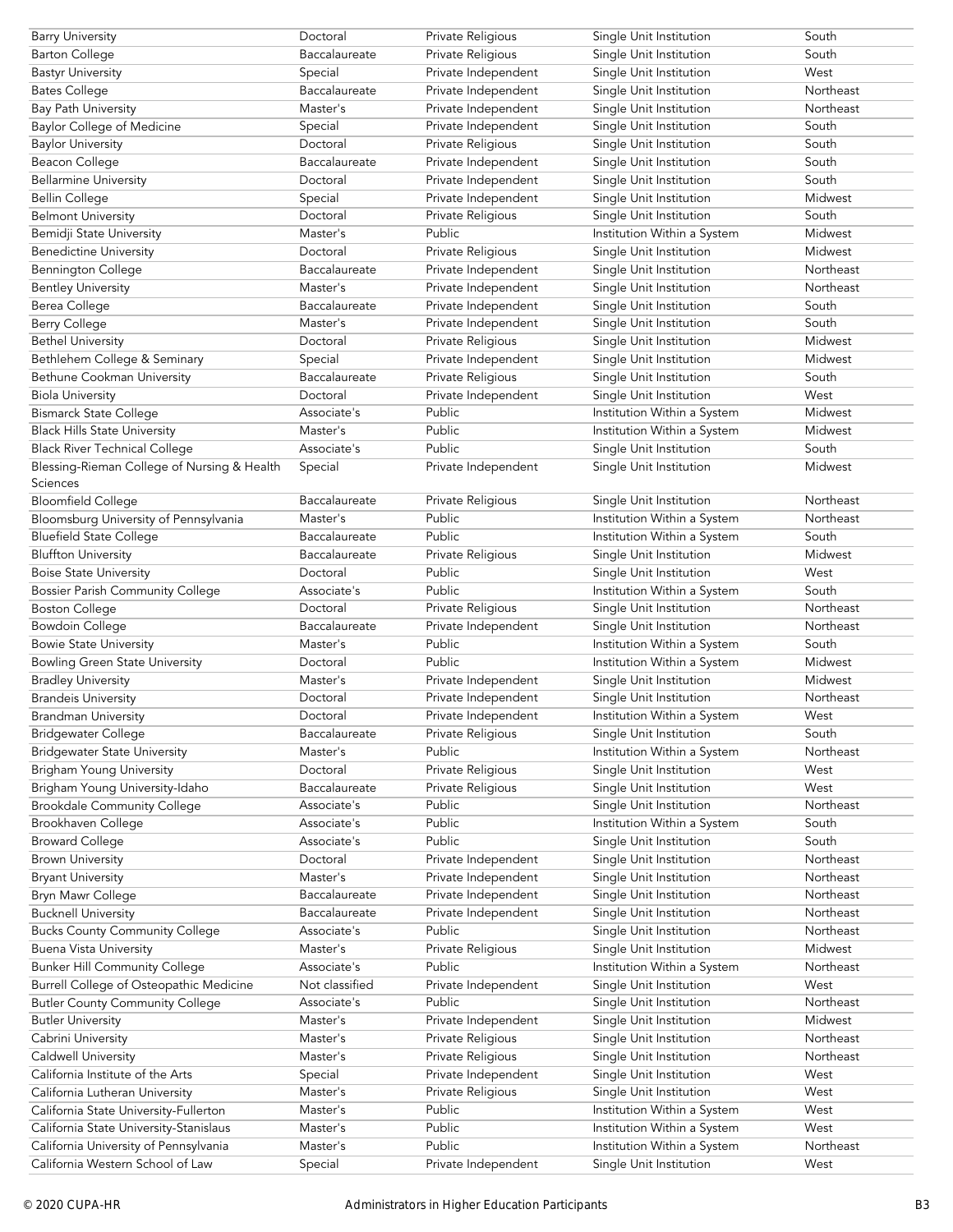| Calvin College                              | Master's             | Private Religious           | Single Unit Institution     | Midwest   |
|---------------------------------------------|----------------------|-----------------------------|-----------------------------|-----------|
| Camden County College                       | Associate's          | Public                      | Single Unit Institution     | Northeast |
| Cameron University                          | Master's             | Public                      | Single Unit Institution     | South     |
| Canisius College                            | Master's             | Private Religious           | Single Unit Institution     | Northeast |
| Capital University                          | Master's             | Private Religious           | Single Unit Institution     | Midwest   |
| Carleton College                            | Baccalaureate        | Private Independent         | Single Unit Institution     | Midwest   |
| Carlow University                           | Master's             | Private Religious           | Single Unit Institution     | Northeast |
| Carnegie Mellon University                  | Doctoral             | Private Independent         | Single Unit Institution     | Northeast |
| Carroll College                             | Baccalaureate        | Private Religious           | Single Unit Institution     | West      |
| Cascadia College                            | Associate's          | <b>Public</b>               | Institution Within a System | West      |
| Case Western Reserve University             | Doctoral             | Private Independent         | Single Unit Institution     | Midwest   |
| Casper College                              | Associate's          | Public                      | Single Unit Institution     | West      |
| Catawba College                             | Baccalaureate        | Private Religious           | Single Unit Institution     | South     |
| Cecil College                               | Associate's          | Public                      | Single Unit Institution     | South     |
| Cedar Crest College                         | Master's             |                             |                             | Northeast |
|                                             | Associate's          | Private Religious<br>Public | Single Unit Institution     |           |
| Cedar Valley College                        |                      |                             | Institution Within a System | South     |
| Centenary College of Louisiana              | Baccalaureate        | Private Religious           | Single Unit Institution     | South     |
| Centenary University                        | Master's             | Private Independent         | Single Unit Institution     | Northeast |
| Central Arizona College                     | Associate's          | Public                      | Single Unit Institution     | West      |
| Central College                             | Baccalaureate        | Private Religious           | Single Unit Institution     | Midwest   |
| <b>Central Connecticut State University</b> | Master's             | Public                      | Institution Within a System | Northeast |
| Central Lakes College                       | Associate's          | Public                      | Institution Within a System | Midwest   |
| Central Methodist University                | Baccalaureate        | Private Religious           | Single Unit Institution     | Midwest   |
| Central Michigan University                 | Doctoral             | Public                      | Single Unit Institution     | Midwest   |
| Central New Mexico Community College        | Associate's          | Public                      | Single Unit Institution     | West      |
| Central Ohio Technical College              | Associate's          | Public                      | Single Unit Institution     | Midwest   |
| Central Oregon Community College            | Associate's          | Public                      | Single Unit Institution     | West      |
| Central Wyoming College                     | Associate's          | Public                      | Single Unit Institution     | West      |
| Centre College                              | Baccalaureate        | Private Independent         | Single Unit Institution     | South     |
| Century College                             | Associate's          | Public                      | Institution Within a System | Midwest   |
| Chadron State College                       | Master's             | Public                      | Institution Within a System | Midwest   |
| Chandler-Gilbert Community College          | Associate's          | Public                      | Institution Within a System | West      |
|                                             |                      |                             |                             |           |
|                                             | Doctoral             |                             |                             | West      |
| Chapman University                          |                      | Private Religious           | Institution Within a System |           |
| Charleston Southern University              | Master's             | Private Religious           | Single Unit Institution     | South     |
| Chatham University                          | Doctoral             | Private Independent         | Single Unit Institution     | Northeast |
| Chestnut Hill College                       | Master's             | Private Religious           | Single Unit Institution     | Northeast |
| Cheyney University of Pennsylvania          | Baccalaureate        | Public                      | Institution Within a System | Northeast |
| Chicago School of Professional Psychology-  | Special              | Private Independent         | Institution Within a System | Midwest   |
| Chicago Campus                              |                      |                             |                             |           |
| Christian Brothers University               | Master's             | Private Religious           | Single Unit Institution     | South     |
| Christopher Newport University              | Master's             | Public                      | Single Unit Institution     | South     |
| City Colleges of Chicago                    | Associate's          | Public                      | Institution Within a System | Midwest   |
| City Colleges of Chicago-District Office    | <b>System Office</b> | Public                      | System Office               | Midwest   |
| Claremont Graduate University               | Doctoral             | Private Independent         | Institution Within a System | West      |
| Clarion University of Pennsylvania          | Master's             | Public                      | Institution Within a System | Northeast |
| Clarkson University                         | Doctoral             | Private Independent         | Single Unit Institution     | Northeast |
| Clemson University                          | Doctoral             | Public                      | Single Unit Institution     | South     |
| Cleveland Institute of Art                  | Special              | Private Independent         | Single Unit Institution     | Midwest   |
| Cleveland Institute of Music                | Special              | Private Independent         | Single Unit Institution     | Midwest   |
| Cleveland University - Kansas City          | Special              | Private Independent         | Single Unit Institution     | Midwest   |
| <b>Clovis Community College</b>             | Associate's          | Public                      | Single Unit Institution     | West      |
| Coastal Carolina University                 | Master's             | Public                      | Single Unit Institution     | South     |
| Cochise College                             | Associate's          | Public                      | Single Unit Institution     | West      |
| Coconino Community College                  | Associate's          | Public                      | Single Unit Institution     | West      |
| Colby College                               | Baccalaureate        | Private Independent         | Single Unit Institution     | Northeast |
| Colby-Sawyer College                        | Baccalaureate        | Private Independent         | Single Unit Institution     | Northeast |
| Cold Spring Harbor Laboratory               | Not classified       | Private Independent         | Single Unit Institution     | Northeast |
| Colgate University                          | Baccalaureate        | Private Independent         | Single Unit Institution     | Northeast |
| College of DuPage                           | Associate's          | Public                      | Single Unit Institution     | Midwest   |
| College of Lake County                      | Associate's          | Public                      | Single Unit Institution     | Midwest   |
| College of Mount Saint Vincent              | Master's             | Private Independent         | Single Unit Institution     | Northeast |
| College of Our Lady of the Elms             | Master's             | Private Religious           | Single Unit Institution     | Northeast |
| College of Saint Benedict                   | Baccalaureate        | Private Religious           | Single Unit Institution     | Midwest   |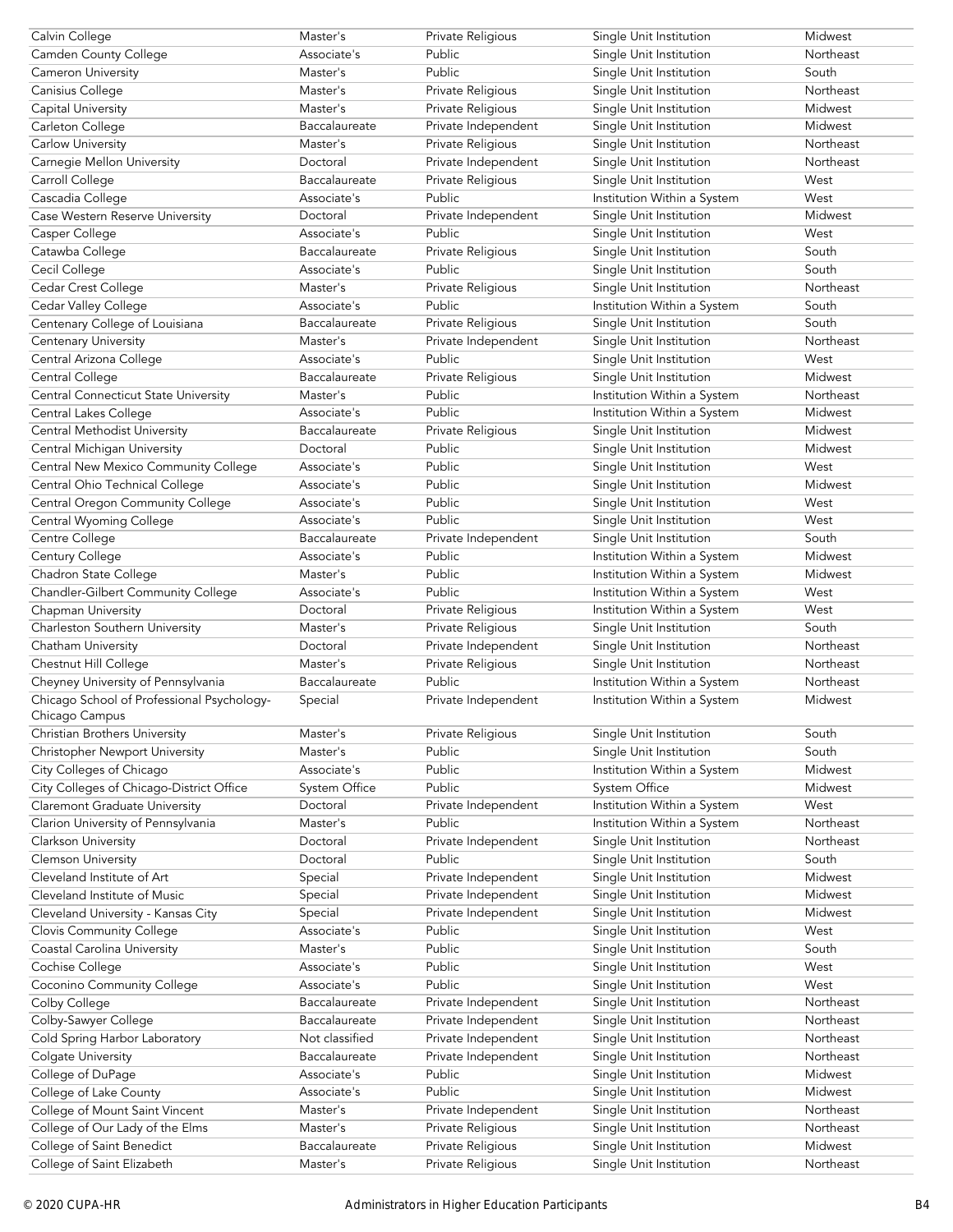| College of Saint Mary                                                 | Master's       | Private Religious   | Single Unit Institution                                | Midwest   |
|-----------------------------------------------------------------------|----------------|---------------------|--------------------------------------------------------|-----------|
| College of Southern Nevada                                            | Associate's    | Public              | Institution Within a System                            | West      |
| College of the Holy Cross                                             | Baccalaureate  | Private Religious   | Single Unit Institution                                | Northeast |
| College of Western Idaho                                              | Associate's    | Public              | Single Unit Institution                                | West      |
| College of William & Mary                                             | Doctoral       | Public              | Single Unit Institution                                | South     |
| Collin County Community College District                              | Associate's    | Public              | Single Unit Institution                                | South     |
| Colorado Christian University                                         | Master's       | Private Independent | Single Unit Institution                                | West      |
| Colorado College                                                      | Baccalaureate  | Private Independent | Single Unit Institution                                | West      |
| Colorado Community College System                                     | System Office  | Public              | System Office                                          | West      |
| Colorado Mesa University                                              | Master's       | Public              | Institution Within a System                            | West      |
| Colorado Mountain College                                             | Baccalaureate  | Public              | Single Unit Institution                                | West      |
| Colorado School of Mines                                              | Doctoral       | Public              | Single Unit Institution                                | West      |
| Colorado State University                                             | Doctoral       | Public              | Institution Within a System                            | West      |
| Columbia International University                                     | Master's       | Private Independent | Single Unit Institution                                | South     |
|                                                                       | Doctoral       | Private for-Profit  |                                                        | South     |
| Columbia Southern University                                          |                |                     | Single Unit Institution<br>Institution Within a System |           |
| Columbia University in the City of New York                           | Doctoral       | Private Independent |                                                        | Northeast |
| Community College of Allegheny County                                 | Associate's    | Public              | Single Unit Institution                                | Northeast |
| Community College of Philadelphia                                     | Associate's    | Public              | Single Unit Institution                                | Northeast |
| Community College of Rhode Island                                     | Associate's    | Public              | Single Unit Institution                                | Northeast |
| Concordia College                                                     | Baccalaureate  | Private Religious   | Single Unit Institution                                | Midwest   |
| Concordia Seminary                                                    | Special        | Private Religious   | Single Unit Institution                                | Midwest   |
| Concordia University                                                  | Master's       | Private Religious   | Single Unit Institution                                | Midwest   |
| Concordia University Wisconsin                                        | Doctoral       | Private Religious   | Single Unit Institution                                | Midwest   |
| Concordia University, St. Paul                                        | Master's       | Private Religious   | Single Unit Institution                                | Midwest   |
| Connecticut College                                                   | Baccalaureate  | Private Independent | Single Unit Institution                                | Northeast |
| Converse College                                                      | Master's       | Private Independent | Single Unit Institution                                | South     |
| Coppin State University                                               | Master's       | Public              | Institution Within a System                            | South     |
| Corban University                                                     | Baccalaureate  | Private Independent |                                                        | West      |
|                                                                       |                |                     | Single Unit Institution                                | Midwest   |
| Cornell College                                                       | Baccalaureate  | Private Religious   | Single Unit Institution                                |           |
| <b>Cornell University</b>                                             | Doctoral       | Private Independent | Institution Within a System                            | Northeast |
| Cornerstone University                                                | Master's       | Private Independent | Single Unit Institution                                | Midwest   |
| Cottey College                                                        | Baccalaureate  | Private Independent | Single Unit Institution                                | Midwest   |
| Covenant College                                                      | Baccalaureate  | Private Religious   | Single Unit Institution                                | South     |
| Creighton University                                                  | Doctoral       | Private Religious   | Single Unit Institution                                | Midwest   |
| Crown College                                                         | Master's       | Private Religious   | Single Unit Institution                                | Midwest   |
| Culver-Stockton College                                               | Baccalaureate  | Private Religious   | Single Unit Institution                                | Midwest   |
| Curry College                                                         | Master's       | Private Independent | Single Unit Institution                                | Northeast |
| Cuyahoga Community College                                            | Associate's    | Public              | Single Unit Institution                                | Midwest   |
| Daemen College                                                        | Doctoral       | Private Independent | Single Unit Institution                                | Northeast |
| Dakota County Technical College                                       | Associate's    | Public              | Institution Within a System                            | Midwest   |
| Dakota State University                                               | Master's       | Public              | Institution Within a System                            | Midwest   |
| Dallas County Community College District                              | System Office  | Public              | <b>System Office</b>                                   | South     |
| Dalton State College                                                  | Baccalaureate  | Public              | Institution Within a System                            | South     |
|                                                                       | Master's       | Private Independent | Single Unit Institution                                | Midwest   |
| Davenport University                                                  |                |                     |                                                        |           |
| Davidson College                                                      | Baccalaureate  | Private Independent | Single Unit Institution                                | South     |
| Davis Technical College                                               | Not classified | Public              | Single Unit Institution                                | West      |
| Del Mar College                                                       | Associate's    | Public              | Single Unit Institution                                | South     |
| Delaware Technical and Community College<br>Central Office            | System Office  | Public              | System Office                                          | South     |
| Delaware Technical and Community College<br>Charles L. Terry Campus   | Associate's    | Public              | Institution Within a System                            | South     |
| Delaware Technical and Community College<br>Jack F. Owens Campus      | Associate's    | Public              | Institution Within a System                            | South     |
| Delaware Technical and Community College<br>Stanton-Wilmington Campus | Associate's    | Public              | Institution Within a System                            | South     |
| Delaware Valley University                                            | Master's       | Private Independent | Single Unit Institution                                | Northeast |
| Delta College                                                         | Associate's    | Public              | Single Unit Institution                                | Midwest   |
| Delta State University                                                | Master's       | Public              | Institution Within a System                            | South     |
| Denison University                                                    | Baccalaureate  | Private Independent | Single Unit Institution                                | Midwest   |
| Denver Seminary                                                       | Special        | Private Religious   | Single Unit Institution                                | West      |
| DePaul University                                                     | Doctoral       | Private Religious   | Single Unit Institution                                | Midwest   |
| Des Moines University                                                 | Special        | Private Independent | Single Unit Institution                                | Midwest   |
|                                                                       |                |                     |                                                        |           |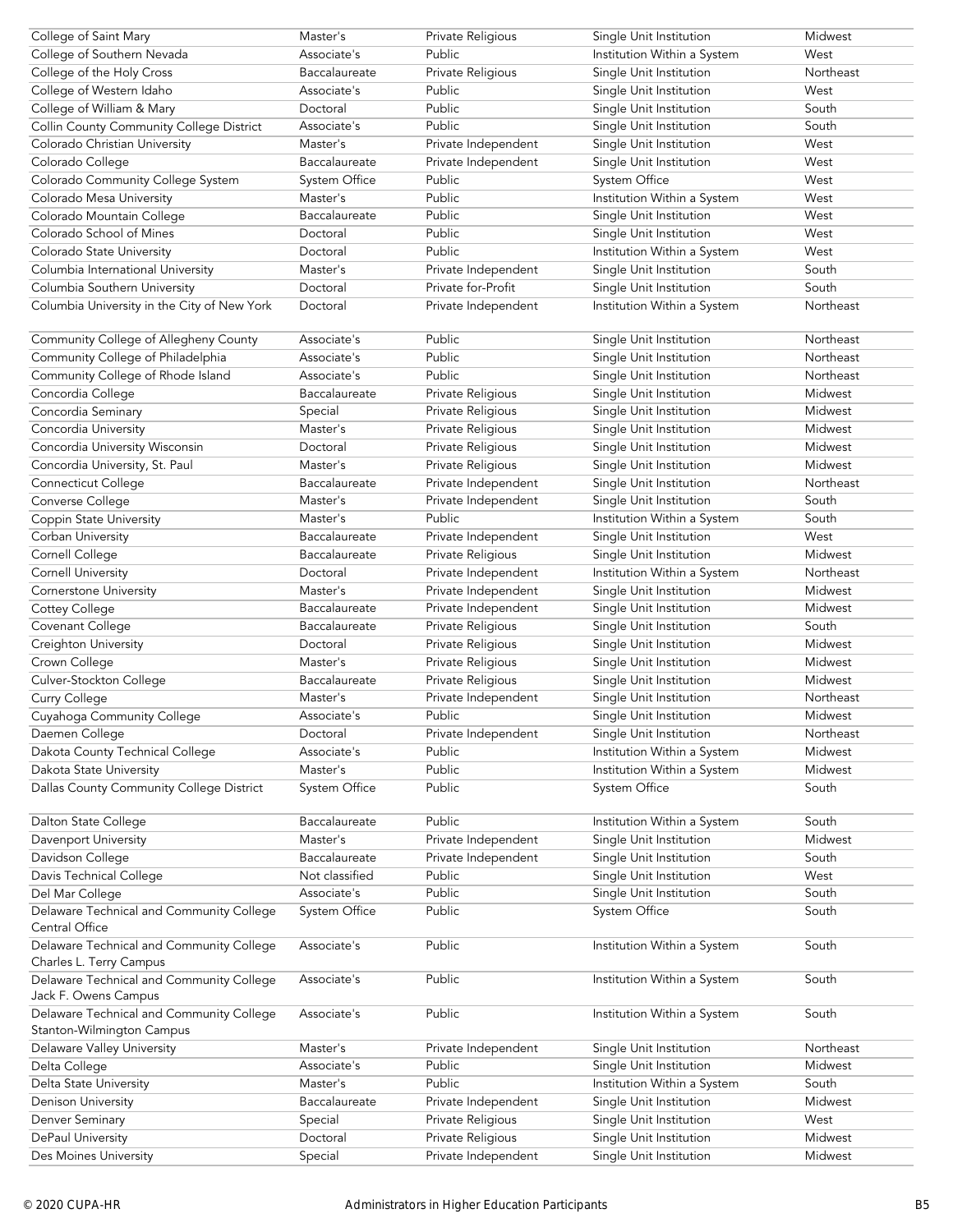| <b>DeSales University</b>                      | Master's      | Private Religious   | Single Unit Institution     | Northeast |
|------------------------------------------------|---------------|---------------------|-----------------------------|-----------|
| Dickinson College                              | Baccalaureate | Private Independent | Single Unit Institution     | Northeast |
| Dixie State University                         | Baccalaureate | Public              | Institution Within a System | West      |
| Doane University                               | Baccalaureate | Private Religious   | Single Unit Institution     | Midwest   |
| Dominican College of Blauvelt                  | Master's      | Private Independent | Single Unit Institution     | Northeast |
| Dominican University                           | Master's      | Private Religious   | Single Unit Institution     | Midwest   |
| Dominican University of California             | Master's      | Private Independent | Single Unit Institution     | West      |
| <b>Drake University</b>                        | Doctoral      | Private Independent | Single Unit Institution     | Midwest   |
| <b>Drew University</b>                         | Baccalaureate | Private Independent | Single Unit Institution     | Northeast |
| Duke University                                | Doctoral      | Private Independent | Single Unit Institution     | South     |
| Duquesne University                            | Doctoral      | Private Religious   | Single Unit Institution     | Northeast |
| East Carolina University                       | Doctoral      | Public              | Institution Within a System | South     |
| East Stroudsburg University of Pennsylvania    | Master's      | Public              | Institution Within a System | Northeast |
|                                                |               |                     |                             |           |
| East Tennessee State University                | Doctoral      | Public              | Institution Within a System | South     |
| Eastern Kentucky University                    | Master's      | Public              | Single Unit Institution     | South     |
| Eastern Mennonite University                   | Master's      | Private Religious   | Single Unit Institution     | South     |
| Eastern Oregon University                      | Master's      | Public              | Single Unit Institution     | West      |
| Eastern University                             | Master's      | Private Religious   | Single Unit Institution     | Northeast |
| Eastern Virginia Medical School                | Special       | Private Independent | Single Unit Institution     | South     |
| Eastern Washington University                  | Master's      | Public              | Single Unit Institution     | West      |
| Eastfield College                              | Associate's   | Public              | Institution Within a System | South     |
| Edgewood College                               | Doctoral      | Private Religious   | Single Unit Institution     | Midwest   |
| Edinboro University                            | Master's      | Public              | Institution Within a System | Northeast |
| Edison State Community College                 | Associate's   | Public              | Single Unit Institution     | Midwest   |
| El Centro College                              | Associate's   | Public              | Institution Within a System | South     |
| El Paso Community College                      | Associate's   | Public              | Single Unit Institution     | South     |
| Elizabethtown College                          | Baccalaureate | Private Religious   | Single Unit Institution     | Northeast |
| Elon University                                | Doctoral      | Private Independent | Single Unit Institution     | South     |
| Embry-Riddle Aeronautical University           | Master's      | Private Independent | Institution Within a System | South     |
| Emmanuel College                               | Baccalaureate | Private Religious   | Single Unit Institution     | Northeast |
| Emory & Henry College                          | Baccalaureate | Private Religious   | Single Unit Institution     | South     |
| <b>Emory University</b>                        | Doctoral      | Private Religious   | Single Unit Institution     | South     |
| <b>Emporia State University</b>                | Master's      | Public              | Single Unit Institution     | Midwest   |
| Erikson Institute                              | Special       | Private Independent | Single Unit Institution     | Midwest   |
| Estrella Mountain Community College            | Associate's   | Public              | Institution Within a System | West      |
| Fairleigh Dickinson University                 | Master's      | Private Independent | Single Unit Institution     | Northeast |
| <b>Fairmont State University</b>               | Master's      | Public              | Institution Within a System | South     |
| <b>Faulkner University</b>                     | Master's      | Private Religious   | Single Unit Institution     | South     |
| Ferris State University                        | Doctoral      | Public              | Single Unit Institution     | Midwest   |
| Ferrum College                                 | Baccalaureate | Private Religious   | Single Unit Institution     | South     |
| <b>Fielding Graduate University</b>            | Doctoral      | Private Independent | Single Unit Institution     | West      |
| Fitchburg State University                     | Master's      | Public              | Institution Within a System | Northeast |
| Flagler College                                | Baccalaureate | Private Independent | Single Unit Institution     | South     |
| Flathead Valley Community College              | Associate's   | Public              | Institution Within a System | West      |
| Florida Agricultural and Mechanical University | Doctoral      | Public              | Institution Within a System | South     |
|                                                |               |                     |                             |           |
| Florida Gulf Coast University                  | Master's      | Public              | Institution Within a System | South     |
| Florida Institute of Technology                | Doctoral      | Private Independent | Single Unit Institution     | South     |
| Florida International University               | Doctoral      | Public              | Institution Within a System | South     |
| Florida Polytechnic University                 | Baccalaureate | Public              | Single Unit Institution     | South     |
| Florida Southern College                       | Master's      | Private Religious   | Single Unit Institution     | South     |
| Florida SouthWestern State College             | Baccalaureate | Public              | Single Unit Institution     | South     |
| Florida State College At Jacksonville          | Baccalaureate | Public              | Single Unit Institution     | South     |
| Florida State University                       | Doctoral      | Public              | Institution Within a System | South     |
| Fond du Lac Tribal and Community College       | Special       | Public              | Institution Within a System | Midwest   |
| Fort Hays State University                     | Master's      | Public              | Single Unit Institution     | Midwest   |
| Fort Lewis College                             | Baccalaureate | Public              | Single Unit Institution     | West      |
| Framingham State University                    | Master's      | Public              | Institution Within a System | Northeast |
| Franciscan University of Steubenville          | Master's      | Private Religious   | Single Unit Institution     | Midwest   |
| Franklin & Marshall College                    | Baccalaureate | Private Independent | Single Unit Institution     | Northeast |
| Franklin Pierce University                     | Master's      | Private Independent | Single Unit Institution     | Northeast |
| Franklin University                            | Special       | Private Independent | Institution Within a System | Midwest   |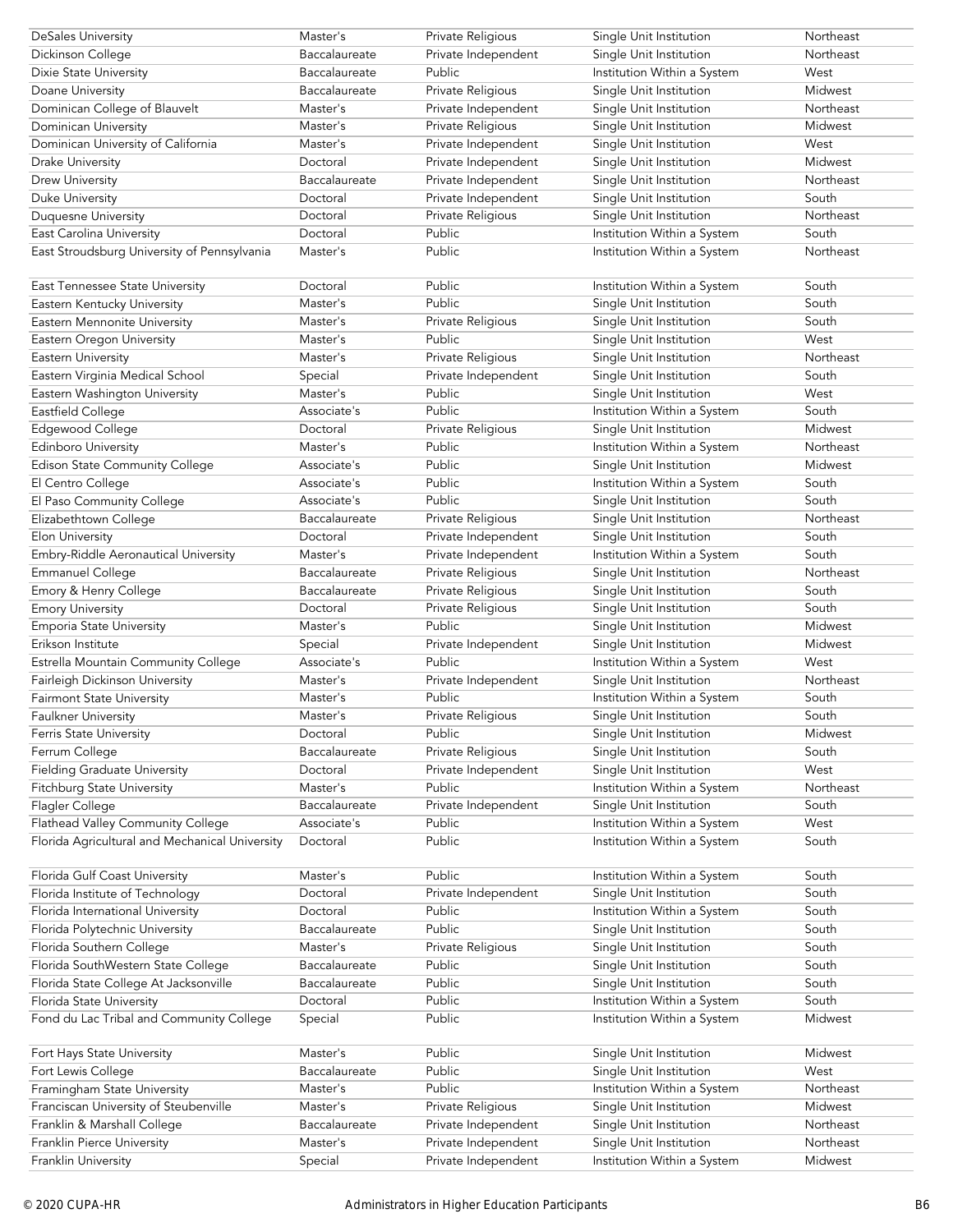| Franklin W. Olin College of Engineering                              | Special                      | Private Independent           | Single Unit Institution                      | Northeast          |
|----------------------------------------------------------------------|------------------------------|-------------------------------|----------------------------------------------|--------------------|
| Frederick Community College                                          | Associate's                  | Public                        | Single Unit Institution                      | South              |
| <b>Friends University</b>                                            | Master's                     | Private Independent           | Single Unit Institution                      | Midwest            |
| Front Range Community College                                        | Associate's                  | Public                        | Institution Within a System                  | West               |
| Frostburg State University                                           | Master's                     | Public                        | Institution Within a System                  | South              |
| Furman University                                                    | Baccalaureate                | Private Independent           | Single Unit Institution                      | South              |
| Galen College of Nursing                                             | Special                      | Private for-Profit            | Single Unit Institution                      | South              |
| Gallaudet University                                                 | Doctoral                     | Private Independent           | Single Unit Institution                      | South              |
| Gannon University                                                    | Doctoral                     | Private Religious             | Single Unit Institution                      | Northeast          |
| <b>Gateway Community College</b>                                     | Associate's                  | Public                        | Institution Within a System                  | West               |
| Geisinger Commonwealth School of Medicine                            | Special                      | Private Independent           | Single Unit Institution                      | Northeast          |
|                                                                      |                              |                               |                                              |                    |
| Geneva College                                                       | Master's                     | Private Religious             | Single Unit Institution                      | Northeast          |
| George Fox University                                                | Doctoral                     | Private Religious             | Single Unit Institution                      | West               |
| George Mason University                                              | Doctoral                     | Public                        | Single Unit Institution                      | South              |
| Georgia Gwinnett College                                             | Baccalaureate                | Public                        | Institution Within a System                  | South              |
| Georgia Institute of Technology                                      | Doctoral                     | Public                        | Institution Within a System                  | South              |
| Georgia Southern University                                          | Doctoral                     | Public                        | Institution Within a System                  | South              |
| Georgia State University                                             | Doctoral                     | Public                        | Institution Within a System                  | South              |
| Georgian Court University                                            | Master's                     |                               | Single Unit Institution                      | Northeast          |
|                                                                      | Baccalaureate                | Private Religious             |                                              | Northeast          |
| Gettysburg College                                                   |                              | Private Religious             | Single Unit Institution                      |                    |
| <b>Glendale Community College</b>                                    | Associate's                  | Public                        | Institution Within a System                  | West               |
| Goldey-Beacom College                                                | Special                      | Private Independent           | Single Unit Institution                      | South              |
| Gonzaga University                                                   | Doctoral                     | Private Religious             | Single Unit Institution                      | West               |
| Gordon State College                                                 | Baccalaureate                | Public                        | Institution Within a System                  | South              |
| Goshen College                                                       | Baccalaureate                | Private Religious             | Single Unit Institution                      | Midwest            |
| Goucher College                                                      | Baccalaureate                | Private Independent           | Single Unit Institution                      | South              |
| Grace College and Seminary                                           | Master's                     | Private Religious             | Single Unit Institution                      | Midwest            |
| <b>Grand Canyon University</b>                                       | Doctoral                     | Private for-Profit            | Single Unit Institution                      | West               |
| <b>Grand Valley State University</b>                                 | Doctoral                     | Public                        | Single Unit Institution                      | Midwest            |
| <b>Grand View University</b>                                         | Baccalaureate                | Private Religious             | Single Unit Institution                      | Midwest            |
| Granite State College                                                | Master's                     | Public                        | Institution Within a System                  | Northeast          |
| Great Falls College Montana State University                         | Associate's                  | Public                        | Institution Within a System                  | West               |
|                                                                      |                              |                               |                                              |                    |
| <b>Greenfield Community College</b>                                  | Associate's                  | Public                        | Institution Within a System                  | Northeast          |
| Greenville University                                                | Master's                     | Private Religious             | Single Unit Institution                      | Midwest            |
|                                                                      |                              |                               |                                              |                    |
| <b>Grinnell College</b>                                              | Baccalaureate                | Private Independent           | Single Unit Institution                      | Midwest            |
| Grove City College                                                   | Baccalaureate                | Private Religious             | Single Unit Institution                      | Northeast          |
| Guilford College                                                     | Baccalaureate                | Private Religious             | Single Unit Institution                      | South              |
| Gustavus Adolphus College                                            | Baccalaureate                | Private Religious             | Single Unit Institution                      | Midwest            |
| <b>Gwynedd Mercy University</b>                                      | Master's                     | Private Religious             | Single Unit Institution                      | Northeast          |
|                                                                      | Baccalaureate                | Private Independent           |                                              | South              |
| Hallmark University                                                  | Baccalaureate                |                               | Single Unit Institution                      | Northeast          |
| Hamilton College                                                     | Baccalaureate                | Private Independent           | Single Unit Institution                      |                    |
| Hampden-Sydney College                                               | Baccalaureate                | Private Religious             | Single Unit Institution                      | South<br>Midwest   |
| Hanover College                                                      |                              | Private Religious             | Single Unit Institution                      |                    |
| Harding University Main Campus                                       | Doctoral                     | Private Religious             | Single Unit Institution                      | South              |
| Hardin-Simmons University                                            | Master's                     | Private Religious             | Single Unit Institution                      | South              |
| Harford Community College                                            | Associate's                  | Public                        | Single Unit Institution                      | South              |
| Harrisburg Area Community College                                    | Associate's                  | Public                        | Single Unit Institution                      | Northeast          |
| Hartwick College                                                     | Baccalaureate                | Private Independent           | Single Unit Institution                      | Northeast          |
| <b>Harvard University</b>                                            | Doctoral                     | Private Independent           | Single Unit Institution                      | Northeast          |
| Harvey Mudd College                                                  | Baccalaureate                | Private Independent           | Institution Within a System                  | West               |
| Hastings College                                                     | Baccalaureate                | Private Religious             | Single Unit Institution                      | Midwest            |
| Haverford College                                                    | Baccalaureate                | Private Independent           | Single Unit Institution                      | Northeast          |
| Hawaii Pacific University                                            | Master's                     | Private Independent           | Single Unit Institution                      | West               |
| Hazard Community and Technical College                               | Associate's                  | Public                        | Institution Within a System                  | South              |
| Heartland Community College                                          | Associate's                  | Public                        | Single Unit Institution                      | Midwest            |
| Heidelberg University                                                | Baccalaureate                | Private Religious             | Single Unit Institution                      | Midwest            |
| Henderson Community College                                          | Associate's                  | Public                        | Institution Within a System                  | South              |
| Henderson State University                                           | Master's                     | Public                        | Single Unit Institution                      | South              |
| Hendrix College                                                      | Baccalaureate                | Private Religious             | Single Unit Institution                      | South              |
| Hennepin Technical College                                           | Associate's                  | Public                        | Institution Within a System                  | Midwest            |
| Herzing University System Office<br><b>Hibbing Community College</b> | System Office<br>Associate's | Private Independent<br>Public | System Office<br>Institution Within a System | Midwest<br>Midwest |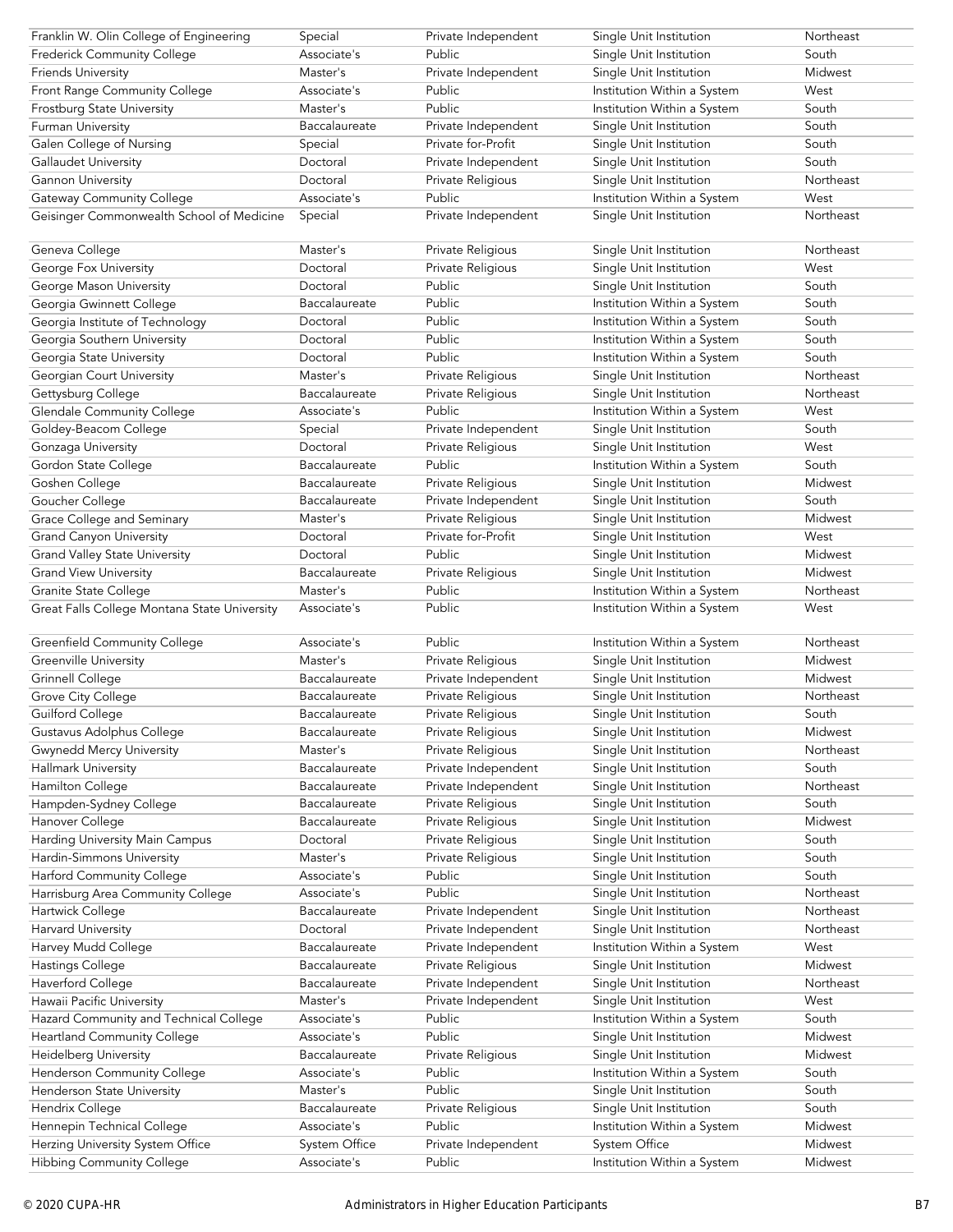| <b>Highland Community College</b>                             | Associate's                    | Public                                   | Single Unit Institution                                | Midwest          |
|---------------------------------------------------------------|--------------------------------|------------------------------------------|--------------------------------------------------------|------------------|
| Hillsborough Community College                                | Associate's                    | Public                                   | Single Unit Institution                                | South            |
| Hillsdale College                                             | Baccalaureate                  | Private Independent                      | Single Unit Institution                                | Midwest          |
| Hobart and William Smith Colleges                             | Baccalaureate                  | Private Independent                      | Single Unit Institution                                | Northeast        |
| Hofstra University                                            | Doctoral                       | Private Independent                      | Single Unit Institution                                | Northeast        |
| <b>Hollins University</b>                                     | Baccalaureate                  | Private Independent                      | Single Unit Institution                                | South            |
| Holy Cross College                                            | Baccalaureate                  | Private Religious                        | Single Unit Institution                                | Midwest          |
| Holy Family University                                        | Master's                       | Private Religious                        | Single Unit Institution                                | Northeast        |
| Holy Names University                                         | Master's                       | Private Independent                      | Single Unit Institution                                | West             |
| Holyoke Community College                                     | Associate's                    | Public                                   | Institution Within a System                            | Northeast        |
| Hope College                                                  | Baccalaureate                  | Private Religious                        | Single Unit Institution                                | Midwest          |
| Houston Community College                                     | Associate's                    | Public                                   | Single Unit Institution                                | South            |
| Huntingdon College                                            | Baccalaureate                  | Private Religious                        | Single Unit Institution                                | South            |
| Huntington University                                         | Master's                       | Private Religious                        | Single Unit Institution                                | Midwest          |
| Husson University                                             | Doctoral                       | Private Independent                      | Single Unit Institution                                | Northeast        |
| Idaho College of Osteopathic Medicine                         | Not classified                 | Private for-Profit                       | Single Unit Institution                                | West             |
| Idaho State University                                        | Doctoral                       | Public                                   | Single Unit Institution                                | West             |
| Illinois College                                              | Baccalaureate                  | Private Independent                      | Single Unit Institution                                | Midwest          |
| Illinois State University                                     | Doctoral                       | Public                                   | Single Unit Institution                                | Midwest          |
| Illinois Valley Community College                             | Associate's                    | Public                                   | Single Unit Institution                                | Midwest          |
| Illinois Wesleyan University                                  | Baccalaureate                  | Private Independent                      | Single Unit Institution                                | Midwest          |
| Indiana State University                                      | Doctoral                       | Public                                   | Single Unit Institution                                | Midwest          |
| Indiana Tech                                                  | Master's                       | Private Independent                      | Single Unit Institution                                | Midwest          |
| Indiana University                                            | Doctoral                       | Public                                   | Institution Within a System                            | Midwest          |
| Indiana University East                                       | Master's                       | Public                                   | Institution Within a System                            | Midwest          |
| Indiana University Kokomo                                     | Baccalaureate                  | Public                                   | Institution Within a System                            | Midwest          |
| Indiana University Northwest                                  | Master's                       | Public                                   | Institution Within a System                            | Midwest          |
| Indiana University of Pennsylvania                            | Doctoral                       | Public                                   |                                                        | Northeast        |
|                                                               | Master's                       | Public                                   | Institution Within a System                            | Midwest          |
| Indiana University South Bend<br>Indiana University Southeast | Master's                       | Public                                   | Institution Within a System                            | Midwest          |
| Indiana University System Office                              | <b>System Office</b>           | Public                                   | Institution Within a System<br>System Office           | Midwest          |
|                                                               | Doctoral                       | Public                                   | Institution Within a System                            | Midwest          |
| Indiana University-Purdue University<br>Indianapolis          |                                |                                          |                                                        |                  |
| Indiana Wesleyan University                                   | Master's                       | Private Religious                        | Single Unit Institution                                | Midwest          |
| Inver Hills Community College                                 | Associate's                    | Public                                   | Institution Within a System                            | Midwest          |
| Iona College                                                  | Master's                       | Private Independent                      | Single Unit Institution                                | Northeast        |
| Iowa State University                                         | Doctoral                       | Public                                   | Single Unit Institution                                | Midwest          |
| Itasca Community College                                      | Associate's                    | Public                                   | Institution Within a System                            | Midwest          |
| Ithaca College                                                | Master's                       | Private Independent                      | Single Unit Institution                                | Northeast        |
| James Madison University                                      | Master's                       | Public                                   | Single Unit Institution                                | South            |
| Jefferson Community and Technical College                     | Associate's                    | Public                                   | Institution Within a System                            | South            |
|                                                               |                                |                                          |                                                        |                  |
| John Brown University                                         | Master's                       | Private Independent                      | Single Unit Institution                                | South            |
| John Carroll University                                       | Master's                       | Private Religious                        | Single Unit Institution                                | Midwest          |
| Johns Hopkins University                                      | Doctoral                       |                                          |                                                        |                  |
| Johnson & Wales University                                    |                                | Private Independent                      | Single Unit Institution                                | South            |
|                                                               | Master's                       | Private Independent                      | Single Unit Institution                                | Northeast        |
| Johnson County Community College                              | Associate's                    | Public                                   | Single Unit Institution                                | Midwest          |
| Johnson University Florida                                    | Special                        | Private Religious                        |                                                        | South            |
| Judson College                                                | Baccalaureate                  | Private Religious                        | Institution Within a System<br>Single Unit Institution | South            |
| Juniata College                                               | Baccalaureate                  | Private Independent                      | Single Unit Institution                                | Northeast        |
| Kalamazoo College                                             | Baccalaureate                  | Private Independent                      | Single Unit Institution                                | Midwest          |
| Kansas City University of Medicine &                          | Special                        | Private Independent                      | Single Unit Institution                                | Midwest          |
| <b>Biosciences</b>                                            |                                |                                          |                                                        |                  |
| Kansas State University                                       | Doctoral                       | Public                                   | Single Unit Institution                                | Midwest          |
| Keck Graduate Institute                                       | Master's                       | Private Independent                      | Institution Within a System                            | West             |
| Keene State College                                           | Baccalaureate                  | Public                                   | Institution Within a System                            | Northeast        |
| Kennesaw State University                                     | Doctoral                       | Public                                   | Institution Within a System                            | South            |
| Kent State University Main Campus                             | Doctoral                       | Public                                   | Institution Within a System                            | Midwest          |
| Kentucky Christian University                                 | Baccalaureate                  | Private Religious                        | Single Unit Institution                                | South            |
| Kentucky Community and Technical College                      | <b>System Office</b>           | Public                                   | System Office                                          | South            |
| System                                                        |                                |                                          |                                                        |                  |
| Kentucky State University                                     | Baccalaureate                  | Public                                   | Single Unit Institution                                | South            |
| Kentucky Wesleyan College<br>Kenyon College                   | Baccalaureate<br>Baccalaureate | Private Religious<br>Private Independent | Single Unit Institution<br>Single Unit Institution     | South<br>Midwest |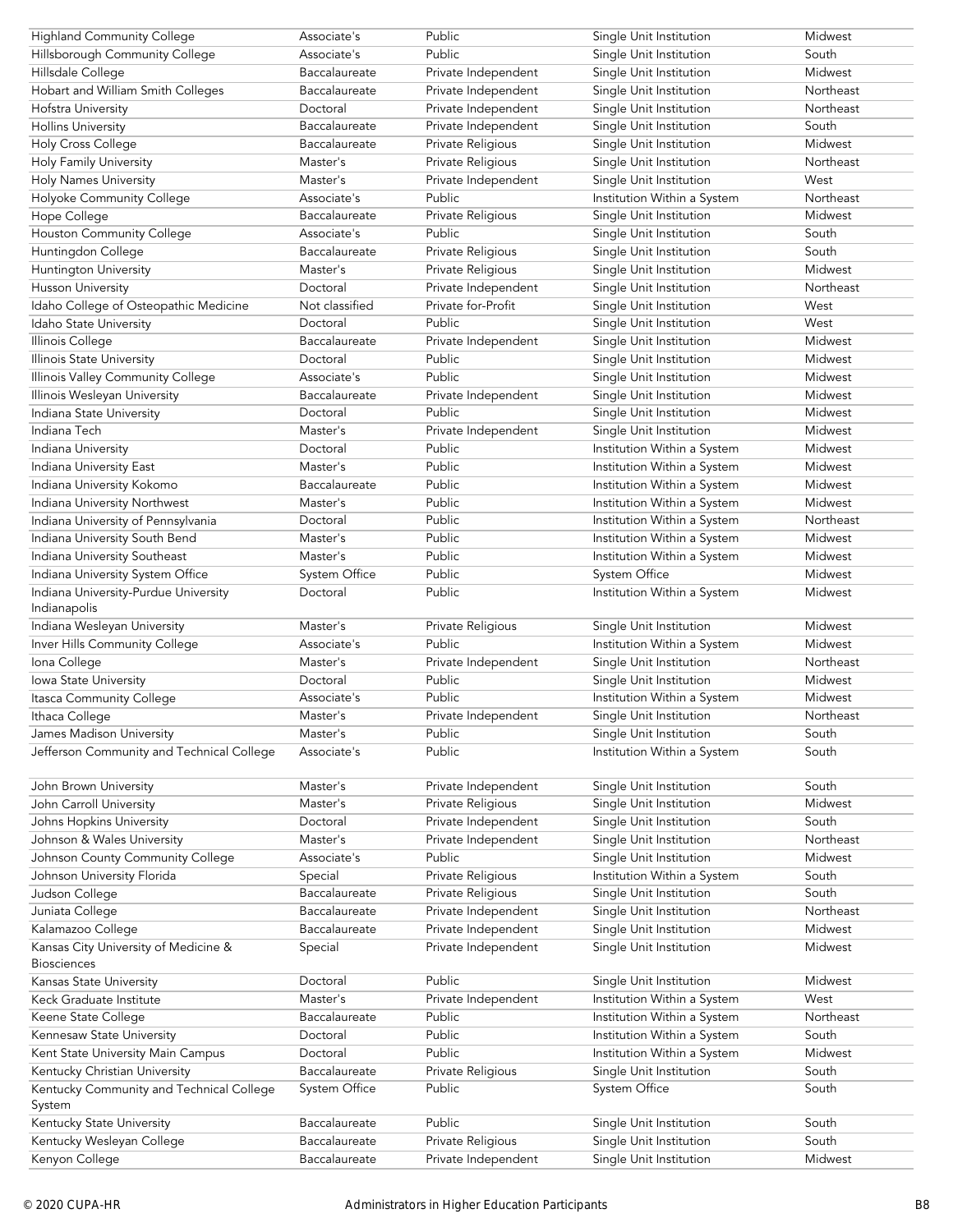| Kettering College                                                                   | Special              | Private Religious   | Single Unit Institution     | Midwest   |
|-------------------------------------------------------------------------------------|----------------------|---------------------|-----------------------------|-----------|
| Kettering University                                                                | Master's             | Private Independent | Single Unit Institution     | Midwest   |
| King's College                                                                      | Master's             | Private Religious   | Single Unit Institution     | Northeast |
| Kirtland Community College                                                          | Associate's          | Public              | Single Unit Institution     | Midwest   |
| Knox College                                                                        | Baccalaureate        | Private Independent | Single Unit Institution     | Midwest   |
| Kutztown University of Pennsylvania                                                 | Master's             | Public              | Institution Within a System | Northeast |
| La Roche College                                                                    | Master's             | Private Religious   | Single Unit Institution     | Northeast |
| La Sierra University                                                                | Master's             | Private Religious   | Single Unit Institution     | West      |
| Lafayette College                                                                   | Baccalaureate        | Private Independent | Single Unit Institution     | Northeast |
| Lake Erie College                                                                   | Master's             | Private Independent | Single Unit Institution     | Midwest   |
| Lake Region State College                                                           | Associate's          | Public              | Institution Within a System | Midwest   |
| Lake Superior College                                                               | Associate's          | Public              | Institution Within a System | Midwest   |
| Lake Superior State University                                                      | Baccalaureate        | Public              | Single Unit Institution     | Midwest   |
| Lamar University                                                                    | Doctoral             | Public              | Institution Within a System | South     |
|                                                                                     |                      | Public              | Single Unit Institution     | West      |
| Laramie County Community College                                                    | Associate's          |                     |                             |           |
| Le Moyne College                                                                    | Master's             | Private Independent | Single Unit Institution     | Northeast |
| Lebanon Valley College                                                              | Master's             | Private Religious   | Single Unit Institution     | Northeast |
| Lee College                                                                         | Associate's          | Public              | Single Unit Institution     | South     |
| Lehigh Carbon Community College                                                     | Associate's          | Public              | Single Unit Institution     | Northeast |
| Lehigh University                                                                   | Doctoral             | Private Independent | Single Unit Institution     | Northeast |
| Lewis and Clark College                                                             | Baccalaureate        | Private Independent | Single Unit Institution     | West      |
| Lewis University                                                                    | Master's             | Private Religious   | Single Unit Institution     | Midwest   |
| Lewis-Clark State College                                                           | Baccalaureate        | Public              | Single Unit Institution     | West      |
| Lincoln Christian University                                                        | Special              | Private Religious   | Single Unit Institution     | Midwest   |
| Lincoln University                                                                  | Baccalaureate        | Public              | Single Unit Institution     | Midwest   |
| Lipscomb University                                                                 | Doctoral             | Private Religious   | Single Unit Institution     | South     |
| Lock Haven University of Pennsylvania                                               | Master's             | Public              | Institution Within a System | Northeast |
| Loma Linda University                                                               | Special              | Private Religious   | Single Unit Institution     | West      |
| Lone Star College System Office                                                     | System Office        | Public              | System Office               | South     |
| Longwood University                                                                 | Master's             | Public              | Single Unit Institution     | South     |
| Loras College                                                                       | Baccalaureate        | Private Religious   | Single Unit Institution     | Midwest   |
| Los Angeles Community College System Office System Office                           |                      | Public              | System Office               | West      |
| Louisiana State University and Agricultural and<br>Mechanical College - Baton Rouge | Doctoral             | Public              | Institution Within a System | South     |
| Louisiana State University Health Sciences<br>Center                                | Special              | Public              | Institution Within a System | South     |
| Louisiana Tech University                                                           | Doctoral             | Public              | Institution Within a System | South     |
| Loyola Marymount University                                                         | Doctoral             | Private Religious   | Single Unit Institution     | West      |
| Loyola University Chicago                                                           | Doctoral             | Private Religious   | Single Unit Institution     | Midwest   |
|                                                                                     |                      | Private Religious   | Single Unit Institution     | South     |
| Loyola University Maryland<br>Loyola University New Orleans                         | Master's<br>Doctoral |                     |                             | South     |
|                                                                                     |                      | Private Religious   | Single Unit Institution     |           |
| Lubbock Christian University                                                        | Master's             | Private Religious   | Single Unit Institution     | South     |
| Luther College                                                                      | Baccalaureate        | Private Religious   | Single Unit Institution     | Midwest   |
| Lutheran School of Theology at Chicago                                              | Special              | Private Religious   | Single Unit Institution     | Midwest   |
| Lycoming College                                                                    | Baccalaureate        | Private Religious   | Single Unit Institution     | Northeast |
| Lynchburg College                                                                   | Master's             | Private Religious   | Single Unit Institution     | South     |
| Lynn University                                                                     | Master's             | Private Independent | Single Unit Institution     | South     |
| Macalester College                                                                  | Baccalaureate        | Private Religious   | Single Unit Institution     | Midwest   |
| MacMurray College                                                                   | Baccalaureate        | Private Religious   | Single Unit Institution     | Midwest   |
| Madison Area Technical College                                                      | Associate's          | Public              | Single Unit Institution     | Midwest   |
| Malone University                                                                   | Master's             | Private Religious   | Single Unit Institution     | Midwest   |
| Manchester University                                                               | Baccalaureate        | Private Religious   | Single Unit Institution     | Midwest   |
| Manhattan College                                                                   | Master's             | Private Independent | Single Unit Institution     | Northeast |
| Manhattan School of Music                                                           | Special              | Private Independent | Single Unit Institution     | Northeast |
| Mansfield University of Pennsylvania                                                | Baccalaureate        | Public              | Institution Within a System | Northeast |
| Marian University                                                                   | Master's             | Private Religious   | Single Unit Institution     | Midwest   |
| Maricopa County Community College District<br>Office                                | <b>System Office</b> | Public              | System Office               | West      |
| Marietta College                                                                    | Baccalaureate        | Private Independent | Single Unit Institution     | Midwest   |
| Marist College                                                                      | Master's             | Private Independent | Single Unit Institution     | Northeast |
| Marquette University                                                                | Doctoral             | Private Religious   | Single Unit Institution     | Midwest   |
| Marshall University                                                                 | Doctoral             | Public              | Institution Within a System | South     |
|                                                                                     | Doctoral             | Private Religious   | Single Unit Institution     | South     |
| Mary Baldwin University                                                             |                      |                     |                             |           |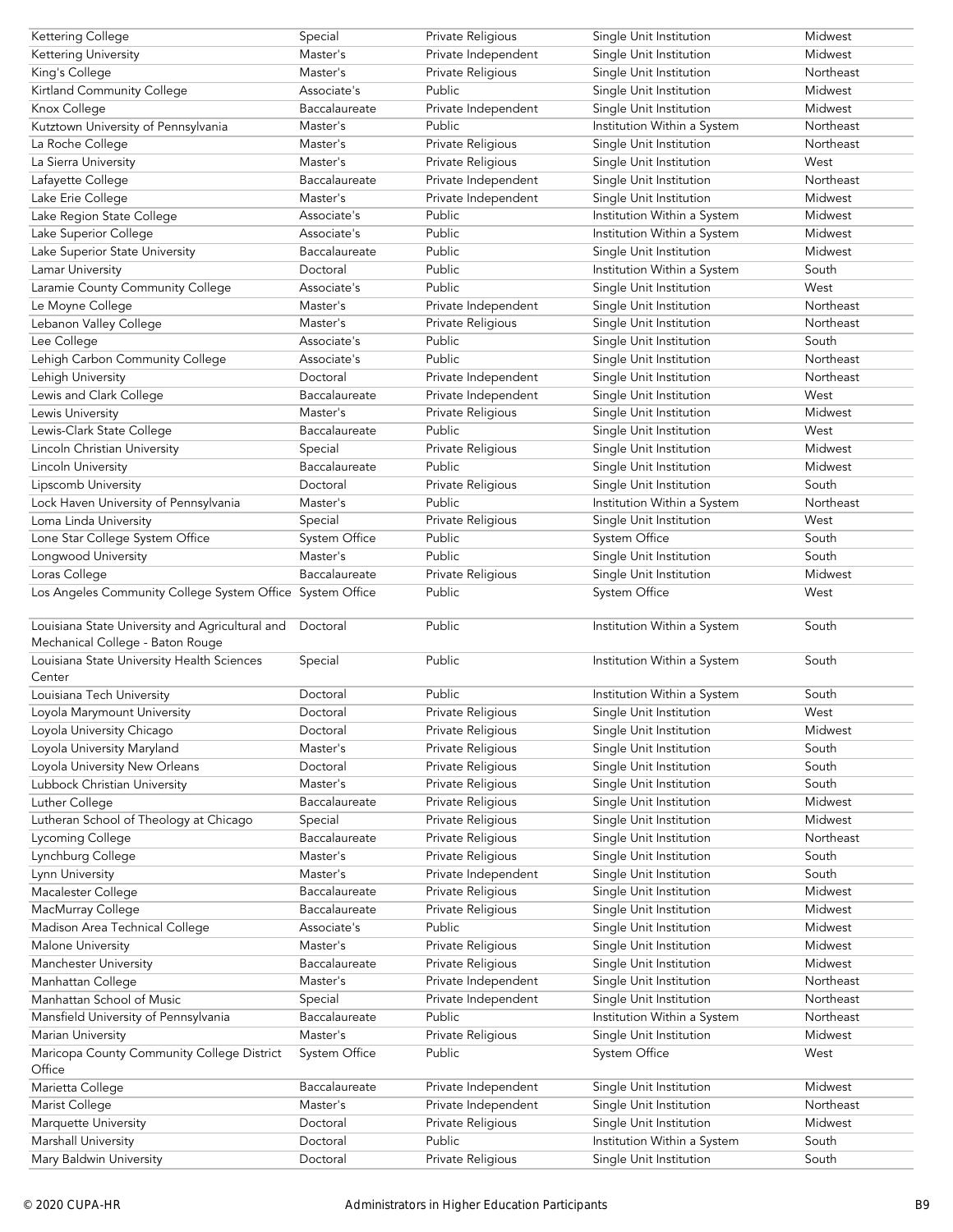| Maryland Institute College of Art                          | Special       | Private Independent | Single Unit Institution     | South     |
|------------------------------------------------------------|---------------|---------------------|-----------------------------|-----------|
| Marymount California University                            | Baccalaureate | Private Religious   | Single Unit Institution     | West      |
| Marymount Manhattan College                                | Baccalaureate | Private Independent | Single Unit Institution     | Northeast |
| Marymount University                                       | Master's      | Private Religious   | Single Unit Institution     | South     |
| Maryville College                                          | Baccalaureate | Private Independent | Single Unit Institution     | South     |
| Maryville University of Saint Louis                        | Doctoral      | Private Independent | Single Unit Institution     | Midwest   |
| Marywood University                                        | Master's      | Private Religious   | Single Unit Institution     | Northeast |
| Massachusetts College of Art                               | Special       | Public              | Institution Within a System | Northeast |
| Massachusetts Institute of Technology                      | Doctoral      | Private Independent | Single Unit Institution     | Northeast |
| Mayville State University                                  | Baccalaureate | Public              | Institution Within a System | Midwest   |
| McHenry County College                                     | Associate's   | Public              | Single Unit Institution     | Midwest   |
| McKendree University                                       | Master's      | Private Religious   | Single Unit Institution     | Midwest   |
| McLennan Community College                                 | Associate's   | Public              | Single Unit Institution     | South     |
|                                                            | Master's      | Public              |                             | South     |
| <b>McNeese State University</b>                            |               |                     | Institution Within a System |           |
| Medical University of South Carolina                       | Special       | Public              | Single Unit Institution     | South     |
| Mercer County Community College                            | Associate's   | Public              | Single Unit Institution     | Northeast |
| <b>Mercer University</b>                                   | Doctoral      | Private Independent | Single Unit Institution     | South     |
| Mercy College of Health Sciences                           | Special       | Private Religious   | Single Unit Institution     | Midwest   |
| Meredith College                                           | Baccalaureate | Private Independent | Single Unit Institution     | South     |
| Mesa Community College                                     | Associate's   | Public              | Institution Within a System | West      |
| Mesabi Range Community and Technical<br>College            | Associate's   | Public              | Institution Within a System | Midwest   |
| Messiah College                                            | Master's      | Private Religious   | Single Unit Institution     | Northeast |
| Methodist College                                          | Special       | Private Independent | Single Unit Institution     | Midwest   |
| Methodist University                                       | Master's      | Private Religious   | Single Unit Institution     | South     |
| Metropolitan Community College                             | Associate's   | Public              | Single Unit Institution     | Midwest   |
| Metropolitan State University                              | Doctoral      | Public              | Institution Within a System | Midwest   |
| Metropolitan State University of Denver                    | Master's      | Public              | Single Unit Institution     | West      |
| MGH Institute of Health Professions                        | Special       | Private Independent | Single Unit Institution     | Northeast |
| Miami University                                           | Doctoral      | Public              | Institution Within a System | Midwest   |
|                                                            | Doctoral      | Public              |                             | Midwest   |
| Michigan State University                                  |               | Public              | Single Unit Institution     | Midwest   |
| Michigan Technological University                          | Doctoral      |                     | Single Unit Institution     |           |
| Middle Georgia State University                            | Baccalaureate | Public              | Institution Within a System | South     |
| Middle Tennessee State University                          | Doctoral      | Public              | Institution Within a System | South     |
| Middlebury College                                         | Baccalaureate | Private Independent | Single Unit Institution     | Northeast |
| Midland University                                         | Master's      | Private Religious   | Single Unit Institution     | Midwest   |
| Millersville University of Pennsylvania                    | Master's      | Public              | Institution Within a System | Northeast |
| Milligan College                                           | Master's      | Private Independent | Single Unit Institution     | South     |
| Millikin University                                        | Baccalaureate | Private Religious   | Single Unit Institution     | Midwest   |
| Mills College                                              | Master's      | Private Independent | Single Unit Institution     | West      |
| Milwaukee School of Engineering                            | Master's      | Private Independent | Single Unit Institution     | Midwest   |
| Minneapolis College of Art and Design                      | Special       | Private Independent | Single Unit Institution     | Midwest   |
| Minneapolis Community and Technical College Associate's    |               | Public              | Institution Within a System | Midwest   |
|                                                            |               |                     |                             |           |
| Minnesota State College - Southeast Technical              | Associate's   | Public              | Institution Within a System | Midwest   |
| Minnesota State Colleges and Universities<br>System Office | System Office | Public              | <b>System Office</b>        | Midwest   |
| Minnesota State Community and Technical                    | Associate's   | Public              | Institution Within a System | Midwest   |
| College                                                    |               |                     |                             |           |
| Minnesota State University Moorhead                        | Master's      | Public              | Institution Within a System | Midwest   |
| Minnesota State University, Mankato                        | Master's      | Public              | Institution Within a System | Midwest   |
| Minnesota West Community and Technical                     | Associate's   | Public              | Institution Within a System | Midwest   |
| College                                                    |               |                     |                             |           |
| Minot State University                                     | Master's      | Public              | Institution Within a System | Midwest   |
| Misericordia University                                    | Doctoral      | Private Religious   | Single Unit Institution     | Northeast |
| Mississippi State University                               | Doctoral      | Public              | Institution Within a System | South     |
| Missouri Baptist University                                | Master's      | Private Religious   | Single Unit Institution     | Midwest   |
| Missouri State University                                  | Doctoral      | Public              | Institution Within a System | Midwest   |
| Missouri University of Science & Technology                | Doctoral      | Public              | Institution Within a System | Midwest   |
| Missouri Western State University                          | Master's      | Public              | Single Unit Institution     | Midwest   |
| Moberly Area Community College                             | Associate's   | Public              | Single Unit Institution     | Midwest   |
| Molloy College                                             | Master's      | Private Independent | Single Unit Institution     | Northeast |
|                                                            |               |                     |                             |           |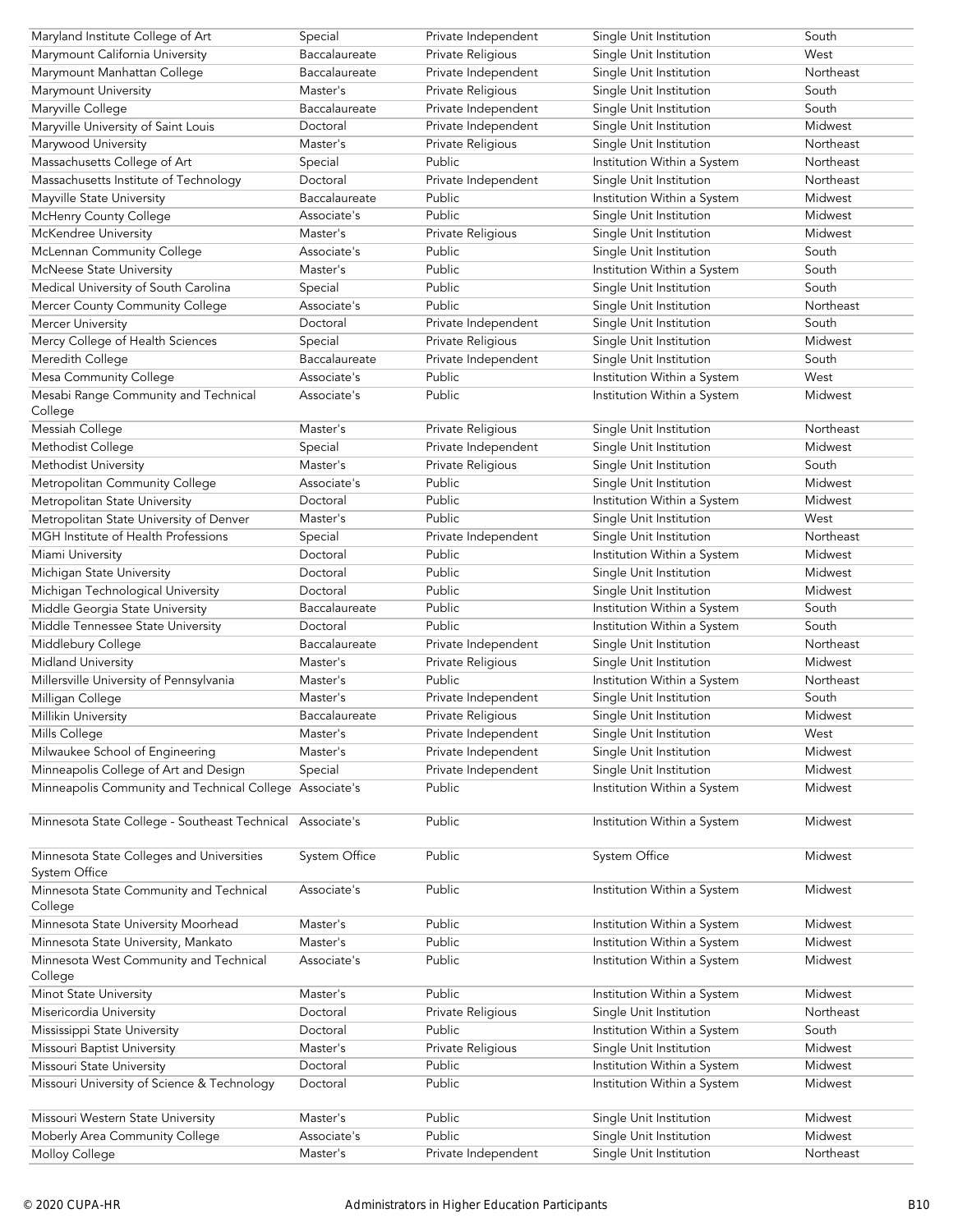| Monmouth University                       | Master's       | Private Independent | Single Unit Institution     | Northeast |
|-------------------------------------------|----------------|---------------------|-----------------------------|-----------|
| Montana State University                  | Doctoral       | Public              | Institution Within a System | West      |
| Montana Tech of The University of Montana | Master's       | Public              | Institution Within a System | West      |
|                                           |                |                     |                             |           |
| Montgomery College                        | Associate's    | Public              | Single Unit Institution     | South     |
| Montgomery County Community College       | Associate's    | Public              | Single Unit Institution     | Northeast |
| Moravian College                          | Baccalaureate  | Private Religious   | Single Unit Institution     | Northeast |
| Morehead State University                 | Master's       | Public              | Single Unit Institution     | South     |
| Morgan State University                   | Doctoral       | Public              | Single Unit Institution     | South     |
| Morningside College                       | Master's       | Private Religious   | Single Unit Institution     | Midwest   |
| Mott Community College                    | Associate's    | Public              | Single Unit Institution     | Midwest   |
| Mount Carmel College of Nursing           | Special        | Private Religious   | Single Unit Institution     | Midwest   |
| Mount Holyoke College                     | Baccalaureate  | Private Independent | Single Unit Institution     | Northeast |
| Mount Mary University                     | Master's       | Private Religious   | Single Unit Institution     | Midwest   |
| Mount Mercy University                    | Master's       | Private Religious   | Single Unit Institution     | Midwest   |
| Mount Saint Mary College                  | Master's       | Private Independent | Single Unit Institution     | Northeast |
| Mount Saint Mary's University             | Master's       | Private Religious   | Single Unit Institution     | West      |
| Mount St. Joseph University               | Master's       | Private Religious   | Single Unit Institution     | Midwest   |
| Mount St. Mary's University               | Master's       | Private Religious   | Single Unit Institution     | South     |
| Mountain View College                     | Associate's    | Public              |                             | South     |
|                                           |                |                     | Institution Within a System |           |
| Mountainland Applied Technology College   | Not classified | Public              | Single Unit Institution     | West      |
| Muhlenberg College                        | Baccalaureate  | Private Religious   | Single Unit Institution     | Northeast |
|                                           | Master's       | Public              |                             | South     |
| Murray State University                   |                | Public              | Single Unit Institution     |           |
| Muskegon Community College                | Associate's    |                     | Single Unit Institution     | Midwest   |
| Muskingum University                      | Master's       | Private Religious   | Single Unit Institution     | Midwest   |
| National University                       | Master's       | Private Independent | Institution Within a System | West      |
| National University of Natural Medicine   | Special        | Private Independent | Higher Ed Affiliate         | West      |
| National-Louis University                 | Doctoral       | Private Independent | Single Unit Institution     | Midwest   |
| Nazareth College of Rochester             | Master's       | Private Independent | Single Unit Institution     | Northeast |
| Nebraska Methodist College                | Special        | Private Independent | Single Unit Institution     | Midwest   |
| Nebraska State College System Office      | System Office  | Public              | System Office               | Midwest   |
| Nebraska Wesleyan University              | Master's       | Private Religious   | Single Unit Institution     | Midwest   |
| Neumann University                        | Master's       | Private Religious   | Single Unit Institution     | Northeast |
| Nevada State College                      | Baccalaureate  | Public              | Institution Within a System | West      |
| New England College                       | Master's       | Private Independent | Single Unit Institution     | Northeast |
| New England Conservatory of Music         | Special        | Private Independent | Single Unit Institution     | Northeast |
| New Jersey City University                | Master's       | Public              | Single Unit Institution     | Northeast |
| New Mexico State University Main Campus   | Doctoral       | Public              | Institution Within a System | West      |
| New York Institute of Technology          | Master's       | Private Independent | Institution Within a System | Northeast |
| New York Law School                       | Special        | Private Independent | Single Unit Institution     | Northeast |
| New York School of Interior Design        | Special        | Private Independent | Single Unit Institution     | Northeast |
|                                           | Master's       |                     |                             | Northeast |
| Niagara University                        |                | Private Independent | Single Unit Institution     |           |
| Nicholls State University                 | Master's       | Public              | Institution Within a System | South     |
| Nicolet Area Technical College            | Associate's    | Public              | Single Unit Institution     | Midwest   |
| Normandale Community College              | Associate's    | Public              | Institution Within a System | Midwest   |
| North Carolina State University           | Doctoral       | Public              | Institution Within a System | South     |
| North Carolina Wesleyan College           | Baccalaureate  | Private Religious   | Single Unit Institution     | South     |
| North Central College                     | Master's       | Private Religious   | Single Unit Institution     | Midwest   |
| North Dakota State College of Science     | Associate's    | Public              | Institution Within a System | Midwest   |
| North Dakota State University Main Campus | Doctoral       | Public              | Institution Within a System | Midwest   |
| North Dakota University System Office     | System Office  | Public              | System Office               | Midwest   |
| North Hennepin Community College          | Associate's    | Public              | Institution Within a System | Midwest   |
| North Idaho College                       | Associate's    | Public              | Single Unit Institution     | West      |
| North Lake College                        | Associate's    | Public              | Institution Within a System | South     |
| North Park University                     | Master's       | Private Religious   | Single Unit Institution     | Midwest   |
| North Shore Community College             | Associate's    | Public              | Institution Within a System | Northeast |
| Northampton Community College             | Associate's    | Public              | Single Unit Institution     | Northeast |
| Northeast Community College               | Associate's    | Public              | Single Unit Institution     | Midwest   |
| Northeastern Junior College               | Associate's    | Public              | Institution Within a System | West      |
| Northeastern State University             | Master's       | Public              | Institution Within a System | South     |
| Northeastern University                   | Doctoral       | Private Independent | Single Unit Institution     | Northeast |
|                                           |                |                     |                             |           |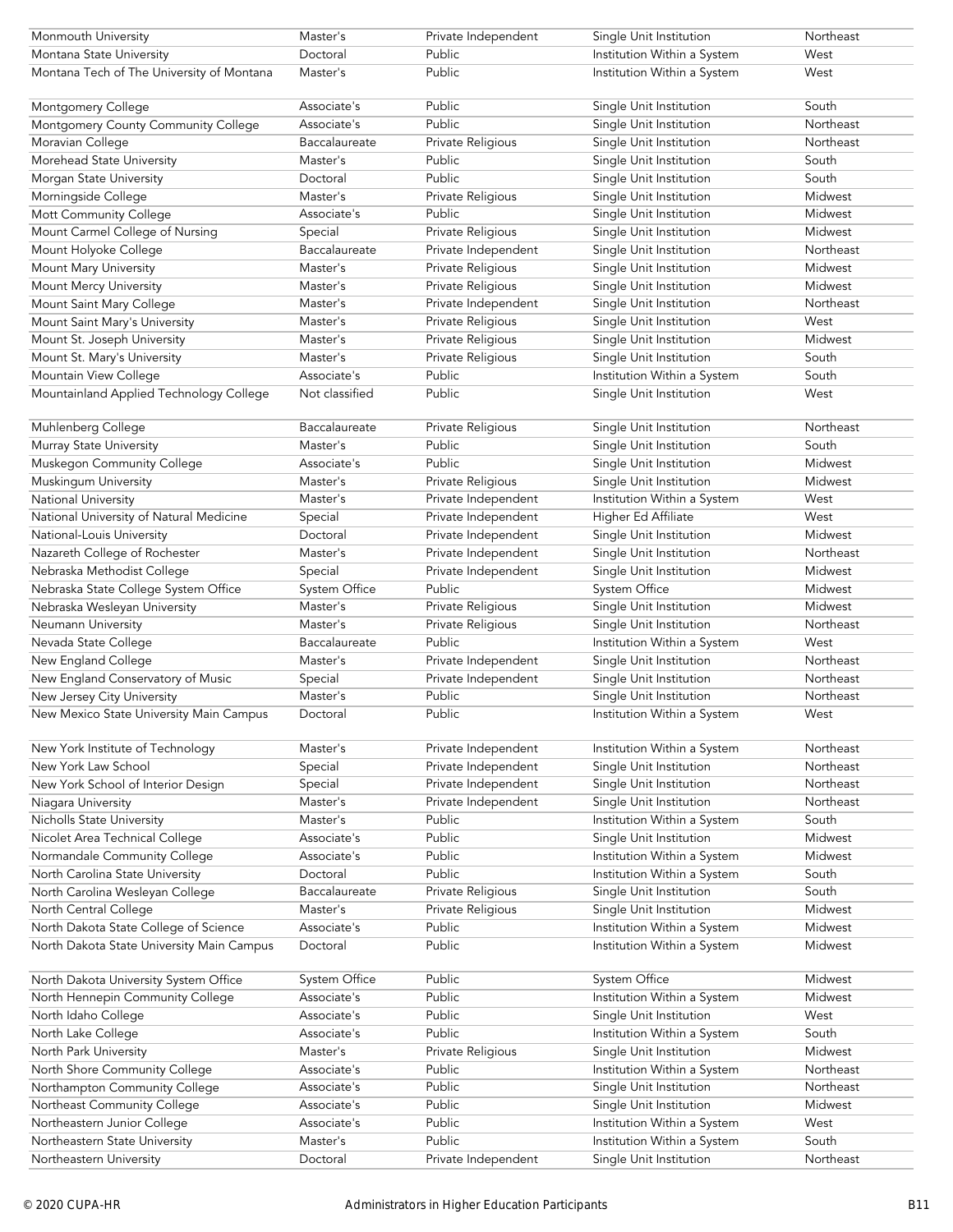| Northern Arizona University                                                  | Doctoral      | Public              | Institution Within a System | West      |
|------------------------------------------------------------------------------|---------------|---------------------|-----------------------------|-----------|
| Northern Illinois University                                                 | Doctoral      | Public              | Single Unit Institution     | Midwest   |
| Northern Kentucky University                                                 | Doctoral      | Public              | Single Unit Institution     | South     |
| Northern Michigan University                                                 | Master's      | Public              | Single Unit Institution     | Midwest   |
| Northern State University                                                    | Master's      | Public              | Institution Within a System | Midwest   |
| Northern Wyoming Community College District Associate's                      |               | Public              | Single Unit Institution     | West      |
|                                                                              |               |                     |                             |           |
| Northland Community and Technical College                                    | Associate's   | Public              | Institution Within a System | Midwest   |
| Northland Pioneer College                                                    | Associate's   | Public              | Single Unit Institution     | West      |
| Northwest Missouri State University                                          | Master's      | Public              | Single Unit Institution     | Midwest   |
| Northwest State Community College                                            | Associate's   | Public              | Single Unit Institution     | Midwest   |
| Northwest Technical College                                                  | Associate's   | Public              | Institution Within a System | Midwest   |
| Northwestern College                                                         | Baccalaureate | Private Religious   | Single Unit Institution     | Midwest   |
| Northwestern Health Sciences University                                      | Special       | Private Independent | Single Unit Institution     | Midwest   |
| Northwestern Michigan College                                                | Associate's   | Public              | Single Unit Institution     | Midwest   |
| Northwestern State University                                                | Master's      | Public              | Institution Within a System | South     |
| Northwestern University                                                      | Doctoral      | Private Independent | Single Unit Institution     | Midwest   |
| Northwood University                                                         | Special       | Private Independent | Institution Within a System | Midwest   |
| Norwich University                                                           | Master's      | Private Independent | Single Unit Institution     | Northeast |
| Notre Dame de Namur University                                               | Master's      | Private Independent | Single Unit Institution     | West      |
| Notre Dame of Maryland University                                            | Master's      | Private Religious   | Single Unit Institution     | South     |
| Nova Southeastern University                                                 | Doctoral      | Private Independent | Single Unit Institution     | South     |
| Nunez Community College                                                      | Associate's   | Public              | Institution Within a System | South     |
| Oakland University                                                           | Doctoral      | <b>Public</b>       | Single Unit Institution     | Midwest   |
| Oberlin College                                                              | Baccalaureate | Private Independent | Single Unit Institution     | Midwest   |
| Occidental College                                                           | Baccalaureate | Private Independent | Single Unit Institution     | West      |
| Ocean County College                                                         | Associate's   | Public              | Single Unit Institution     | Northeast |
| Oglethorpe University                                                        | Baccalaureate | Private Independent | Single Unit Institution     | South     |
| Ohio Dominican University                                                    | Master's      | Private Religious   | Single Unit Institution     | Midwest   |
| Ohio Northern University                                                     | Baccalaureate | Private Religious   | Single Unit Institution     | Midwest   |
| Ohio University                                                              | Doctoral      | Public              | Institution Within a System | Midwest   |
| Ohio Wesleyan University                                                     | Baccalaureate | Private Religious   | Single Unit Institution     | Midwest   |
| Oklahoma Christian University                                                | Master's      | Private Independent | Single Unit Institution     | South     |
| Oklahoma City University                                                     | Doctoral      | Private Religious   | Single Unit Institution     | South     |
| Oklahoma State University                                                    | Doctoral      | Public              | Institution Within a System | South     |
| Oklahoma State University Institute of                                       | Baccalaureate | Public              | Institution Within a System | South     |
| Technology                                                                   |               |                     |                             |           |
| Oklahoma Wesleyan University                                                 | Master's      | Private Religious   | Single Unit Institution     | South     |
| Old Dominion University                                                      | Doctoral      | Public              | Single Unit Institution     | South     |
| Olivet Nazarene University                                                   | Master's      | Private Religious   | Single Unit Institution     | Midwest   |
| Oregon Health & Science University                                           | Special       | Public              | Single Unit Institution     | West      |
| Oregon Institute of Technology                                               | Baccalaureate | Public              | Single Unit Institution     | West      |
| Oregon State University                                                      | Doctoral      | Public              | Single Unit Institution     | West      |
| Otis College of Art & Design                                                 | Special       | Private Independent | Single Unit Institution     | West      |
| Otterbein University                                                         | Master's      | Private Religious   | Single Unit Institution     | Midwest   |
| Our Lady of the Lake University                                              | Doctoral      | Private Religious   | Single Unit Institution     | South     |
| Owens Community College                                                      | Associate's   | Public              | Single Unit Institution     | Midwest   |
| Pace University                                                              | Doctoral      | Private Independent | Single Unit Institution     | Northeast |
| Pacific Lutheran University                                                  | Master's      | Private Religious   | Single Unit Institution     | West      |
| Palm Beach State College                                                     | Associate's   | Public              | Single Unit Institution     | South     |
| Paradise Valley Community College                                            | Associate's   | Public              | Institution Within a System | West      |
| Park University                                                              | Master's      | Private Independent | Single Unit Institution     | Midwest   |
| Parker University                                                            | Special       | Private Independent | Single Unit Institution     | South     |
| Parkland College                                                             | Associate's   | Public              | Single Unit Institution     | Midwest   |
| Pennsylvania College of Health Sciences                                      | Special       | Private Independent | Single Unit Institution     | Northeast |
| Pennsylvania College of Technology                                           | Baccalaureate | Public              | Single Unit Institution     | Northeast |
| Pennsylvania Highlands Community College                                     | Associate's   | Public              | Single Unit Institution     | Northeast |
| Pennsylvania State System of Higher Education System Office<br>System Office |               | Public              | System Office               | Northeast |
| Pennsylvania State University                                                | Doctoral      | Public              | Institution Within a System | Northeast |
| Pepperdine University                                                        | Doctoral      | Private Religious   | Single Unit Institution     | West      |
| Perry Technical Institute                                                    | Special       | Private Independent | Single Unit Institution     | West      |
|                                                                              |               |                     |                             |           |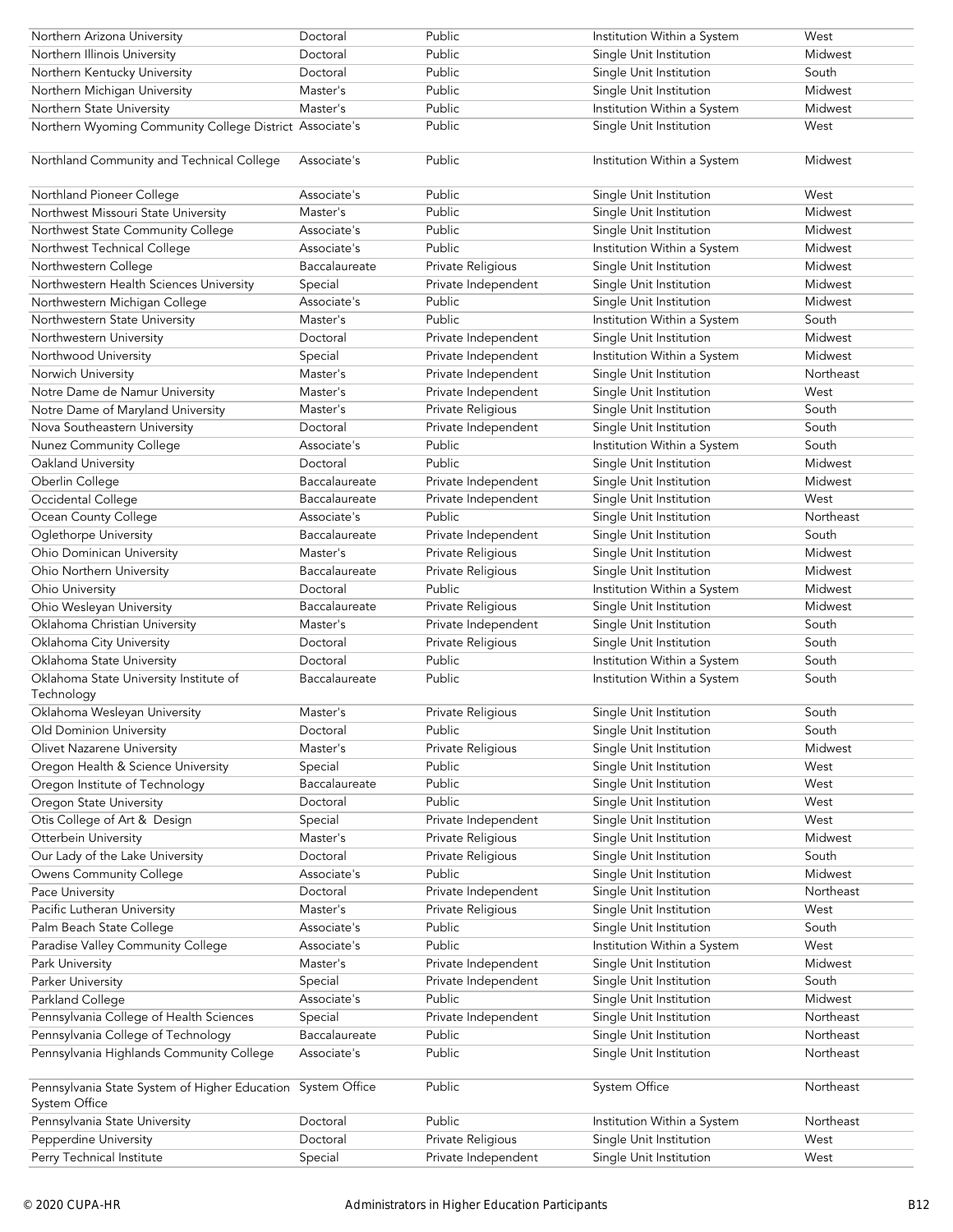| Peru State College                             | Master's      | Public              | Institution Within a System | Midwest   |
|------------------------------------------------|---------------|---------------------|-----------------------------|-----------|
| Phoenix College                                | Associate's   | Public              | Institution Within a System | West      |
| Pikes Peak Community College                   | Associate's   | Public              | Institution Within a System | West      |
| Pima County Community College District         | Associate's   | Public              | Single Unit Institution     | West      |
| Pine Technical College                         | Associate's   | Public              | Institution Within a System | Midwest   |
| <b>Pittsburg State University</b>              | Master's      | Public              | Single Unit Institution     | Midwest   |
| Pittsburgh Technical College                   | Associate's   | Private Independent | Single Unit Institution     | Northeast |
| Pitzer College                                 | Baccalaureate | Private Independent | Institution Within a System | West      |
| Plymouth State University                      | Master's      | Public              | Institution Within a System | Northeast |
| Point Loma Nazarene University                 | Master's      | Private Religious   | Single Unit Institution     | West      |
| Point Park University                          | Master's      | Private Independent | Single Unit Institution     | Northeast |
| Pomona College                                 | Baccalaureate | Private Independent | Institution Within a System | West      |
| Portland Community College                     | Associate's   | Public              | Single Unit Institution     | West      |
| Portland State University                      | Doctoral      | Public              | Single Unit Institution     | West      |
| Prairie View A & M University                  | Master's      | Public              | Institution Within a System | South     |
| <b>Pratt Institute</b>                         | Special       | Private Independent | Single Unit Institution     | Northeast |
| <b>Presentation College</b>                    | Special       | Private Religious   | Single Unit Institution     | Midwest   |
| Providence Christian College                   | Baccalaureate | Private Religious   | Single Unit Institution     | West      |
| Providence College                             | Master's      | Private Religious   | Single Unit Institution     | Northeast |
| Pueblo Community College                       | Associate's   | Public              | Institution Within a System | West      |
| Purdue University Fort Wayne                   | Master's      | Public              | Institution Within a System | Midwest   |
|                                                |               |                     |                             |           |
| Purdue University Northwest-Hammond            | Master's      | Public              | Institution Within a System | Midwest   |
| Queens University of Charlotte                 | Master's      | Private Religious   | Single Unit Institution     | South     |
| Quinnipiac University                          | Doctoral      | Private Independent | Single Unit Institution     | Northeast |
| Quinsigamond Community College                 | Associate's   | Public              | Institution Within a System | Northeast |
| Radford University                             | Master's      | Public              | Single Unit Institution     | South     |
| Rainy River Community College                  | Associate's   | Public              | Institution Within a System | Midwest   |
| Ramapo College of New Jersey                   | Master's      | Public              | Single Unit Institution     | Northeast |
| Randolph-Macon College                         | Baccalaureate | Private Religious   | Single Unit Institution     | South     |
| Reading Area Community College                 | Associate's   | Public              | Single Unit Institution     | Northeast |
| Red Rocks Community College                    | Associate's   | Public              | Institution Within a System | West      |
| Reed College                                   | Baccalaureate | Private Independent | Single Unit Institution     | West      |
| <b>Regent University</b>                       | Doctoral      | Private Independent | Single Unit Institution     | South     |
| <b>Regis University</b>                        | Doctoral      | Private Religious   | Single Unit Institution     | West      |
| Rensselaer Polytechnic Institute               | Doctoral      | Private Independent | Single Unit Institution     | Northeast |
| <b>Resurrection University</b>                 | Special       | Private Independent | Single Unit Institution     | Midwest   |
| Rhode Island College                           | Master's      | Public              | Single Unit Institution     | Northeast |
| Rhode Island School of Design                  | Special       | Private Independent | Single Unit Institution     | Northeast |
| Rhodes College                                 | Baccalaureate | Private Religious   | Single Unit Institution     | South     |
| <b>Rice University</b>                         | Doctoral      | Private Independent | Single Unit Institution     | South     |
| Richland College                               | Associate's   | Public              | Institution Within a System | South     |
| <b>Rider University</b>                        | Master's      | Private Independent | Single Unit Institution     | Northeast |
| Ridgewater College                             | Associate's   | Public              | Institution Within a System | Midwest   |
| Ringling College of Art and Design             | Special       | Private Independent | Single Unit Institution     | South     |
| Rio Salado College                             | Associate's   | Public              | Institution Within a System | West      |
| <b>Riverland Community College</b>             | Associate's   | Public              | Institution Within a System | Midwest   |
| <b>Rivier University</b>                       | Master's      | Private Religious   | Single Unit Institution     | Northeast |
| Roanoke College                                | Baccalaureate | Private Religious   | Single Unit Institution     | South     |
| Robert Morris University                       | Doctoral      | Private Independent | Single Unit Institution     | Northeast |
| Rochester College                              | Baccalaureate | Private Independent | Single Unit Institution     | Midwest   |
| Rochester Community and Technical College      | Associate's   | Public              | Institution Within a System | Midwest   |
|                                                |               |                     |                             |           |
| Rochester Institute of Technology              | Doctoral      | Private Independent | Single Unit Institution     | Northeast |
| <b>Rockford University</b>                     | Master's      | Private Independent | Single Unit Institution     | Midwest   |
| Rocky Mountain College                         | Master's      | Private Religious   | Single Unit Institution     | West      |
| Rocky Vista University                         | Special       | Private for-Profit  | Single Unit Institution     | West      |
| Roger Williams University                      | Master's      | Private Independent | Single Unit Institution     | Northeast |
| Rollins College                                | Master's      | Private Independent | Single Unit Institution     | South     |
| Roosevelt University                           | Doctoral      | Private Independent | Single Unit Institution     | Midwest   |
| Rosalind Franklin University of Medicine &     | Special       | Private Independent | Single Unit Institution     | Midwest   |
| Science<br>Rose-Hulman Institute of Technology | Special       | Private Independent | Single Unit Institution     | Midwest   |
| Rowan University                               | Doctoral      | Public              | Single Unit Institution     | Northeast |
| Rowan-Cabarrus Community College               | Associate's   | Public              | Institution Within a System | South     |
|                                                |               |                     |                             |           |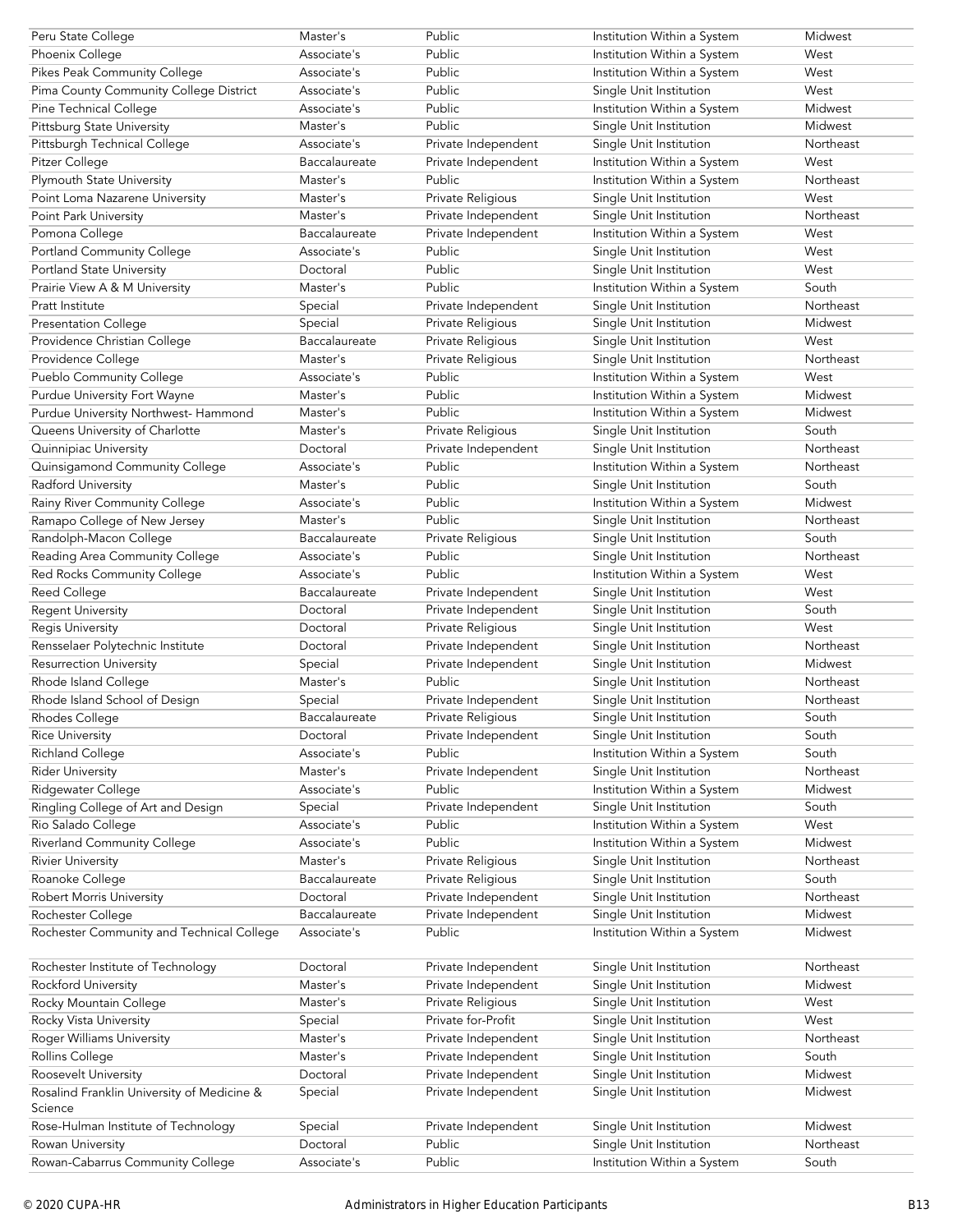| Rutgers the State University of New Jersey<br>Camden Campus           | Doctoral      | Public                        | Institution Within a System | Northeast |
|-----------------------------------------------------------------------|---------------|-------------------------------|-----------------------------|-----------|
| Saginaw Valley State University                                       | Master's      | Public                        | Single Unit Institution     | Midwest   |
| Saint Anselm College                                                  | Baccalaureate | Private Religious             | Single Unit Institution     | Northeast |
| Saint Anthony College of Nursing                                      | Special       | Private Religious             | Single Unit Institution     | Midwest   |
| Saint Francis University                                              | Master's      | Private Religious             | Single Unit Institution     | Northeast |
| Saint John's University                                               | Baccalaureate | Private Religious             | Single Unit Institution     | Midwest   |
| Saint Joseph's College of Maine                                       | Master's      | Private Religious             | Single Unit Institution     | Northeast |
|                                                                       | Master's      |                               |                             | Northeast |
| Saint Joseph's University                                             |               | Private Religious             | Single Unit Institution     |           |
| Saint Louis College of Pharmacy                                       | Special       | Private Independent           | Single Unit Institution     | Midwest   |
| Saint Martin's University                                             | Master's      | Private Religious             | Single Unit Institution     | West      |
| Saint Mary's College                                                  | Baccalaureate | Private Religious             | Single Unit Institution     | Midwest   |
| Saint Mary's College of California                                    | Master's      | Private Religious             | Single Unit Institution     | West      |
| Saint Mary's University of Minnesota                                  | Master's      | Private Religious             | Single Unit Institution     | Midwest   |
| Saint Norbert College                                                 | Baccalaureate | Private Religious             | Single Unit Institution     | Midwest   |
| Saint Paul College-A Community & Technical                            | Associate's   | Public                        | Institution Within a System | Midwest   |
| College                                                               |               |                               |                             |           |
| Saint Peter's University                                              | Master's      | Private Religious             | Single Unit Institution     | Northeast |
| Saint Xavier University                                               | Master's      | Private Religious             | Single Unit Institution     | Midwest   |
| Salem State University                                                | Master's      | Public                        | Institution Within a System | Northeast |
| Salisbury University                                                  | Master's      | Public                        | Institution Within a System | South     |
| Salt Lake Community College                                           | Associate's   | Public                        | Institution Within a System | West      |
| Salve Regina University                                               | Master's      | Private Religious             | Single Unit Institution     | Northeast |
| Sam Houston State University                                          | Doctoral      | Public                        | Institution Within a System | South     |
| San Diego State University                                            | Doctoral      | Public                        | Institution Within a System | West      |
| San Jacinto College District                                          | Associate's   | Public                        | Single Unit Institution     | South     |
| San Juan College                                                      | Associate's   | Public                        | Single Unit Institution     | West      |
| Santa Clara University                                                | Doctoral      | Private Independent           | Single Unit Institution     | West      |
| Sarah Lawrence College                                                | Baccalaureate | Private Independent           | Single Unit Institution     | Northeast |
| Schreiner University                                                  | Baccalaureate | Private Religious             | Single Unit Institution     | South     |
| Scottsdale Community College                                          | Associate's   | Public                        | Institution Within a System | West      |
| <b>Scripps College</b>                                                | Baccalaureate | Private Independent           | Institution Within a System | West      |
| Seattle Pacific University                                            | Doctoral      | Private Religious             | Single Unit Institution     | West      |
| Seattle University                                                    | Doctoral      | Private Religious             | Single Unit Institution     | West      |
| Seminole State College of Florida                                     | Associate's   | Public                        | Single Unit Institution     | South     |
| Seton Hall University                                                 | Doctoral      | Private Religious             | Single Unit Institution     | Northeast |
| Seton Hill University                                                 | Master's      | Private Religious             | Single Unit Institution     | Northeast |
| Sewanee: The University of the South                                  | Baccalaureate | Private Religious             | Single Unit Institution     | South     |
| Shawnee State University                                              | Master's      | Public                        | Single Unit Institution     | Midwest   |
| Shenandoah University                                                 | Doctoral      | Private Religious             | Single Unit Institution     | South     |
| Shepherd University                                                   | Baccalaureate | Public                        | Institution Within a System | South     |
| Shippensburg University of Pennsylvania                               | Master's      | Public                        | Institution Within a System | Northeast |
| Siena College                                                         | Master's      | Private Independent           | Single Unit Institution     | Northeast |
| Simmons University                                                    | Doctoral      | Private Independent           | Single Unit Institution     | Northeast |
| Sinclair Community College                                            | Associate's   | Public                        |                             | Midwest   |
|                                                                       | Baccalaureate |                               | Single Unit Institution     | Northeast |
| Skidmore College                                                      |               | Private Independent<br>Public | Single Unit Institution     |           |
| Slippery Rock University of Pennsylvania                              | Master's      |                               | Institution Within a System | Northeast |
| Smith College                                                         | Baccalaureate | Private Independent           | Single Unit Institution     | Northeast |
| Snow College                                                          | Associate's   | Public                        | Institution Within a System | West      |
| South Arkansas Community College                                      | Associate's   | Public                        | Single Unit Institution     | South     |
| South Central College                                                 | Associate's   | Public                        | Institution Within a System | Midwest   |
| South Dakota School of Mines and Technology                           | Special       | Public                        | Institution Within a System | Midwest   |
| South Dakota State Board of Regents System<br>Office                  | System Office | Public                        | System Office               | Midwest   |
| South Dakota State University                                         | Doctoral      | Public                        | Institution Within a System | Midwest   |
| South Mountain Community College                                      | Associate's   | Public                        | Institution Within a System | West      |
| South Texas College                                                   | Associate's   | Public                        | Single Unit Institution     | South     |
| Southeast Missouri Hospital College of Nursing<br>and Health Sciences | Special       | Private Independent           | Single Unit Institution     | Midwest   |
| Southeast Missouri State University                                   | Master's      | Public                        | Single Unit Institution     | Midwest   |
| Southeastern Baptist Theological Seminary                             | Master's      | Private Religious             | Single Unit Institution     | South     |
| Southeastern Louisiana University                                     | Master's      | Public                        | Institution Within a System | South     |
|                                                                       |               |                               |                             |           |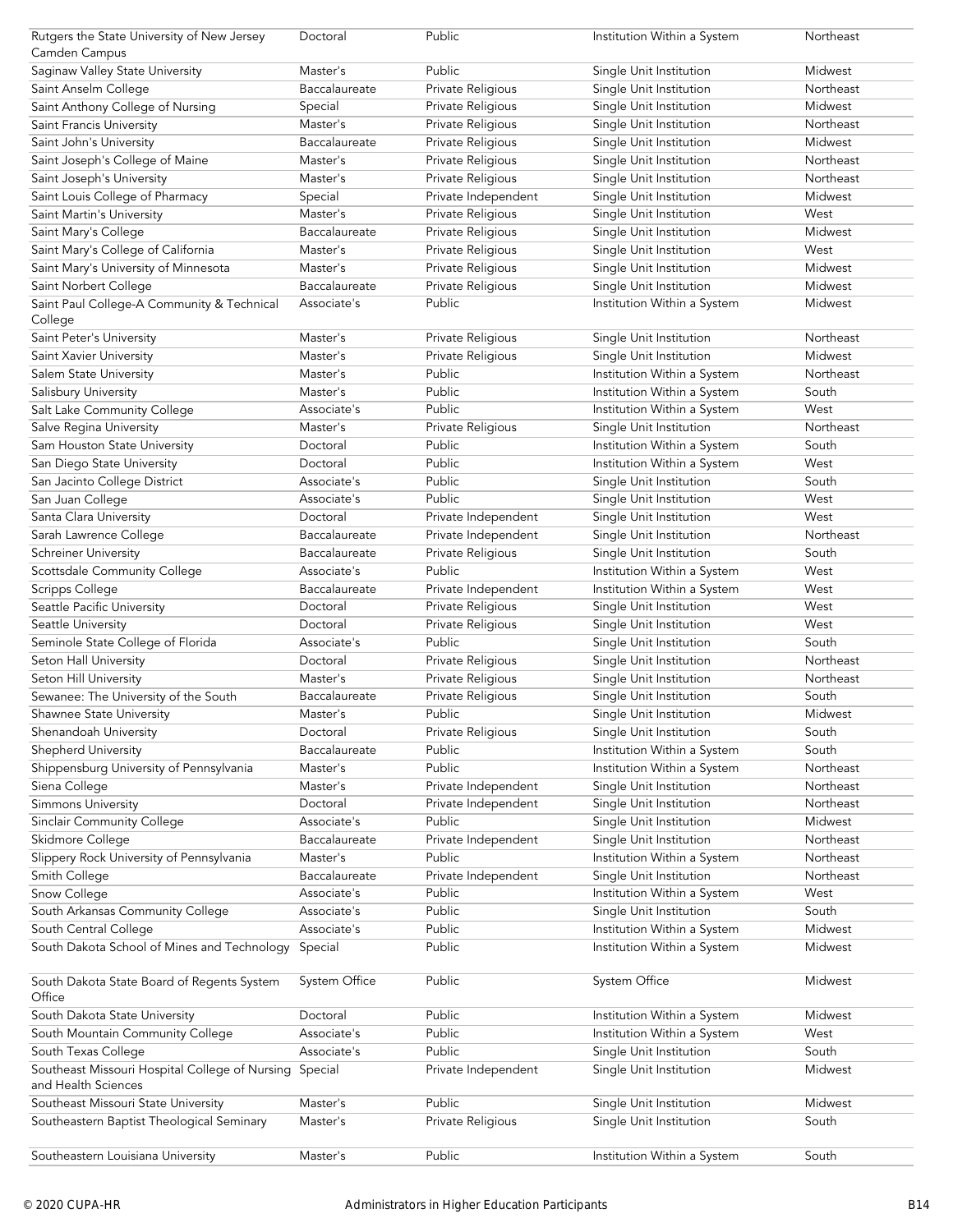| Southeastern University                                   | Master's      | Private Religious   | Single Unit Institution     | South            |
|-----------------------------------------------------------|---------------|---------------------|-----------------------------|------------------|
| Southern Illinois University Carbondale                   | Doctoral      | Public              | Institution Within a System | Midwest          |
| Southern Illinois University Edwardsville                 | Doctoral      | Public              | Institution Within a System | Midwest          |
| Southern Illinois University System Office                | System Office | Public              | System Office               | Midwest          |
| Southern Methodist University                             | Doctoral      | Private Religious   | Single Unit Institution     | South            |
| Southern New Hampshire University                         | Master's      | Private Independent | Single Unit Institution     | Northeast        |
| Southern Oregon University                                | Master's      | Public              | Single Unit Institution     | West             |
| Southern Utah University                                  | Master's      | Public              | Institution Within a System | West             |
| Southwest Baptist University                              | Master's      | Private Religious   | Single Unit Institution     | Midwest          |
| Southwest Minnesota State University                      | Master's      | Public              | Institution Within a System | Midwest          |
| Southwest Virginia Community College                      | Associate's   | Public              | Institution Within a System | South            |
| Southwestern Michigan College                             | Associate's   | Public              | Single Unit Institution     | Midwest          |
| Southwestern Oklahoma State University                    | Master's      | Public              | Institution Within a System | South            |
| Southwestern University                                   | Baccalaureate | Private Religious   | Single Unit Institution     | South            |
| Sowela Technical Community College                        | Special       | Public              | Institution Within a System | South            |
|                                                           |               |                     |                             |                  |
| Spartanburg Methodist College                             | Associate's   | Private Religious   | Single Unit Institution     | South            |
| Spring Hill College                                       | Baccalaureate | Private Religious   | Single Unit Institution     | South            |
| Springfield College                                       | Master's      | Private Independent | Single Unit Institution     | Northeast        |
| St. Ambrose University                                    | Master's      | Private Religious   | Single Unit Institution     | Midwest          |
| St. Bonaventure University                                | Master's      | Private Religious   | Single Unit Institution     | Northeast        |
| St. Catherine University                                  | Doctoral      | Private Religious   | Single Unit Institution     | Midwest          |
| St. Charles Community College                             | Associate's   | Public              | Single Unit Institution     | Midwest          |
| St. Cloud State University                                | Master's      | Public              | Institution Within a System | Midwest          |
| St. Cloud Technical and Community College                 | Associate's   | Public              | Institution Within a System | Midwest          |
| St. Edward's University                                   | Master's      | Private Independent | Single Unit Institution     | South            |
| St. John Fisher College                                   | Doctoral      | Private Independent | Single Unit Institution     | Northeast        |
| St. John's University                                     | Doctoral      | Private Religious   | Single Unit Institution     | Northeast        |
| St. Lawrence University                                   | Baccalaureate | Private Independent | Single Unit Institution     | Northeast        |
|                                                           | Baccalaureate | Public              |                             | South            |
| St. Mary's College of Maryland                            | Master's      |                     | Single Unit Institution     | South            |
| St. Mary's University                                     | Baccalaureate | Private Religious   | Single Unit Institution     |                  |
| St. Olaf College                                          |               | Private Religious   | Single Unit Institution     | Midwest<br>South |
| St. Vincent De Paul Regional Seminary                     | Special       | Private Religious   | Single Unit Institution     |                  |
| Stark State College                                       | Associate's   | Public              | Single Unit Institution     | Midwest          |
| State Technical College of Missouri                       | Associate's   | Public              | Single Unit Institution     | Midwest          |
| State University of New York At Albany                    | Doctoral      | Public              | Institution Within a System | Northeast        |
| State University of New York at Oneonta                   | Master's      | Public              | Institution Within a System | Northeast        |
| State University of New York College at<br>Cortland       | Master's      | Public              | Institution Within a System | Northeast        |
| State University of New York College at                   | Master's      | Public              | Institution Within a System | Northeast        |
| Plattsburgh<br>State University of New York System Office | System Office | Public              | System Office               | Northeast        |
|                                                           |               |                     |                             |                  |
| Stephen F. Austin State University                        | Doctoral      | Public              | Single Unit Institution     | South            |
| Stetson University                                        | Master's      | Private Independent | Single Unit Institution     | South            |
| Stevenson University                                      | Master's      | Private Independent | Single Unit Institution     | South            |
| Stockton University                                       | Master's      | Public              | Single Unit Institution     | Northeast        |
| <b>Stony Brook University</b>                             | Doctoral      | Public              | Institution Within a System | Northeast        |
| Susquehanna University                                    | Baccalaureate | Private Religious   | Single Unit Institution     | Northeast        |
| Swarthmore College                                        | Baccalaureate | Private Independent | Single Unit Institution     | Northeast        |
| Sweet Briar College                                       | Baccalaureate | Private Independent | Single Unit Institution     | South            |
| <b>Syracuse University</b>                                | Doctoral      | Private Independent | Single Unit Institution     | Northeast        |
| Tarleton State University                                 | Master's      | Public              | Institution Within a System | South            |
| <b>Tarrant County College District</b>                    | Associate's   | Public              | Single Unit Institution     | South            |
| <b>Taylor University</b>                                  | Baccalaureate | Private Independent | Single Unit Institution     | Midwest          |
| Teachers College, Columbia University                     | Doctoral      | Private Independent | Institution Within a System | Northeast        |
| Temple University                                         | Doctoral      | Public              | Single Unit Institution     | Northeast        |
| Tennessee Technological University                        | Doctoral      | Public              | Institution Within a System | South            |
| Texas A & M International University                      | Master's      | Public              | Institution Within a System | South            |
| Texas A & M University                                    | Doctoral      | Public              | Institution Within a System | South            |
| Texas A & M University - Central Texas                    | Master's      | Public              | Institution Within a System | South            |
| Texas A & M University - Corpus Christi                   | Doctoral      | Public              | Institution Within a System | South            |
| Texas A&M University - Commerce                           | Doctoral      | Public              | Institution Within a System | South            |
| Texas A&M University - San Antonio                        | Master's      | Public              | Institution Within a System | South            |
|                                                           |               |                     |                             |                  |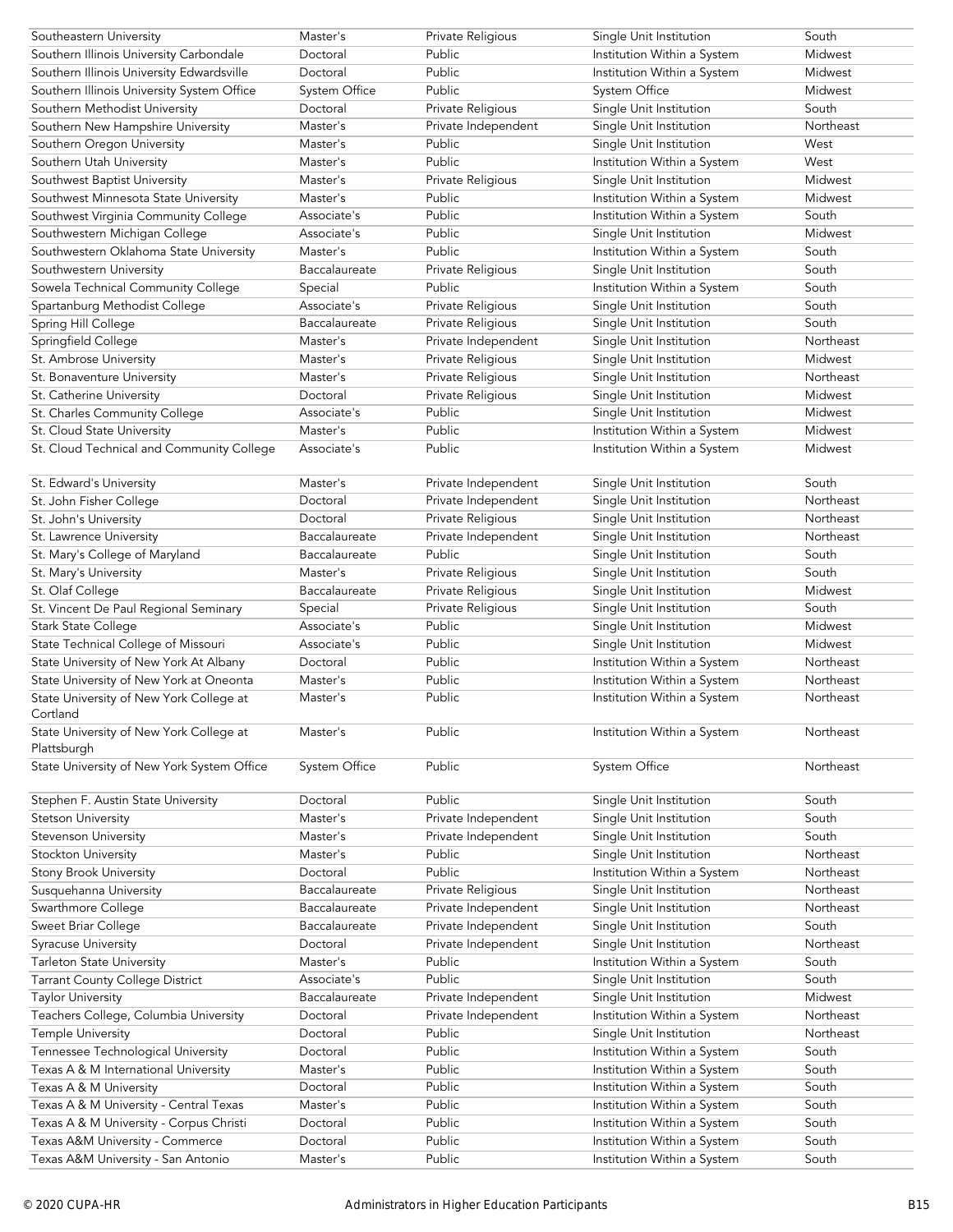| Texas Chiropractic College                             | Special              | Private Independent | Single Unit Institution     | South     |
|--------------------------------------------------------|----------------------|---------------------|-----------------------------|-----------|
| Texas Christian University                             | Doctoral             | Private Religious   | Single Unit Institution     | South     |
| Texas Southern University                              | Doctoral             | Public              | Single Unit Institution     | South     |
| Texas Southmost College                                | Associate's          | Public              | Single Unit Institution     | South     |
| <b>Texas State University</b>                          | Doctoral             | Public              | Institution Within a System | South     |
| <b>Texas Tech University</b>                           | Doctoral             | Public              | Institution Within a System | South     |
| Texas Tech University Health Sciences Center-          | Special              | Public              | Institution Within a System | South     |
| Lubbock                                                |                      |                     |                             |           |
| Texas Woman's University                               | Doctoral             | Public              | Single Unit Institution     | South     |
| The Citadel, the Military College of South<br>Carolina | Master's             | Public              | Single Unit Institution     | South     |
| The College of Idaho                                   | Baccalaureate        | Private Independent | Single Unit Institution     | West      |
| The College of New Jersey                              | Master's             | Public              | Single Unit Institution     | Northeast |
| The College of Saint Rose                              | Master's             | Private Independent | Single Unit Institution     | Northeast |
| The College of Saint Scholastica                       | Doctoral             | Private Religious   | Single Unit Institution     | Midwest   |
| The Culinary Institute of America                      | Special              | Private Independent | Single Unit Institution     | Northeast |
| The Defiance College                                   | Baccalaureate        | Private Religious   | Single Unit Institution     | Midwest   |
| The New School                                         | Doctoral             |                     |                             | Northeast |
|                                                        |                      | Private Independent | Single Unit Institution     | Midwest   |
| The Ohio State University                              | Doctoral             | Public              | Institution Within a System |           |
| The Scripps Research Institute                         | Not classified       | Private Independent | Single Unit Institution     | West      |
| The Seattle School of Theology and Psychology Special  |                      | Private Independent | Single Unit Institution     | West      |
| The Texas A&M University System Office                 | System Office        | Public              | System Office               | South     |
| The University of Akron, Main Campus                   | Doctoral             | Public              | Institution Within a System | Midwest   |
| The University of Alabama                              | Doctoral             | Public              | Institution Within a System | South     |
| The University of Arizona                              | Doctoral             | Public              | Institution Within a System | West      |
| The University of Findlay                              | Doctoral             | Private Religious   | Single Unit Institution     | Midwest   |
| The University of Montana Western                      | Baccalaureate        | Public              | Institution Within a System | West      |
| The University of Scranton                             | Master's             | Private Religious   | Single Unit Institution     | Northeast |
| The University of South Dakota                         | Doctoral             | Public              | Institution Within a System | Midwest   |
| The University of Tampa                                | Master's             | Private Independent | Single Unit Institution     | South     |
| The University of Texas at Arlington                   | Doctoral             | Public              | Institution Within a System | South     |
| The University of Texas at Dallas                      | Doctoral             | Public              | Institution Within a System | South     |
| The University of Texas Health Science Center          | Special              | Public              | Institution Within a System | South     |
| at Houston (UTHealth)                                  |                      |                     |                             |           |
| The University of Texas Medical Branch                 | Special              | Public              | Institution Within a System | South     |
| The University of the Arts                             | Special              | Private Independent | Single Unit Institution     | Northeast |
| The University of Utah                                 | Doctoral             | Public              | Institution Within a System | West      |
| The University of Virginia's College at Wise           | Baccalaureate        | Public              | Institution Within a System | South     |
| The University System of Maryland Office               | <b>System Office</b> | Public              | System Office               | South     |
| Thomas Aquinas College                                 | Baccalaureate        | Private Independent | Single Unit Institution     | West      |
| Thomas College                                         | Master's             | Private Independent | Single Unit Institution     | Northeast |
| Thomas Jefferson University                            | Doctoral             | Private Independent | Single Unit Institution     | Northeast |
| Thomas More University                                 | Master's             | Private Religious   | Single Unit Institution     | South     |
| Toccoa Falls College                                   | Baccalaureate        | Private Religious   | Single Unit Institution     | South     |
| Touro University - Nevada                              | Special              | Private Independent | Institution Within a System | West      |
| Touro University-California                            | Special              | Private Independent | Institution Within a System | West      |
| <b>Towson University</b>                               | Doctoral             | Public              | Institution Within a System | South     |
| Transylvania University                                | Baccalaureate        | Private Religious   | Single Unit Institution     | South     |
| Trinity Christian College                              | Baccalaureate        | Private Independent | Single Unit Institution     | Midwest   |
| <b>Trinity College</b>                                 | Baccalaureate        | Private Independent | Single Unit Institution     | Northeast |
| <b>Trinity University</b>                              | Master's             | Private Independent | Single Unit Institution     | South     |
| Trocaire College                                       | Special              | Private Independent | Single Unit Institution     | Northeast |
| Truman State University                                | Master's             | Public              | Single Unit Institution     | Midwest   |
|                                                        |                      |                     |                             |           |
| <b>Tufts University</b>                                | Doctoral             | Private Independent | Single Unit Institution     | Northeast |
| Tulsa Community College                                | Associate's          | Public              | Single Unit Institution     | South     |
| Turtle Mountain Community College                      | Special              | Private Independent | Single Unit Institution     | Midwest   |
| Ultimate Medical Academy                               | Special              | Private for-Profit  | Single Unit Institution     | South     |
| Union College                                          | Baccalaureate        | Private Independent | Single Unit Institution     | Northeast |
| United States Sports Academy                           | Special              | Private Independent | Single Unit Institution     | South     |
| University At Buffalo, State University of New<br>York | Doctoral             | Public              | Institution Within a System | Northeast |
| University of Alabama at Birmingham                    | Doctoral             | Public              | Institution Within a System | South     |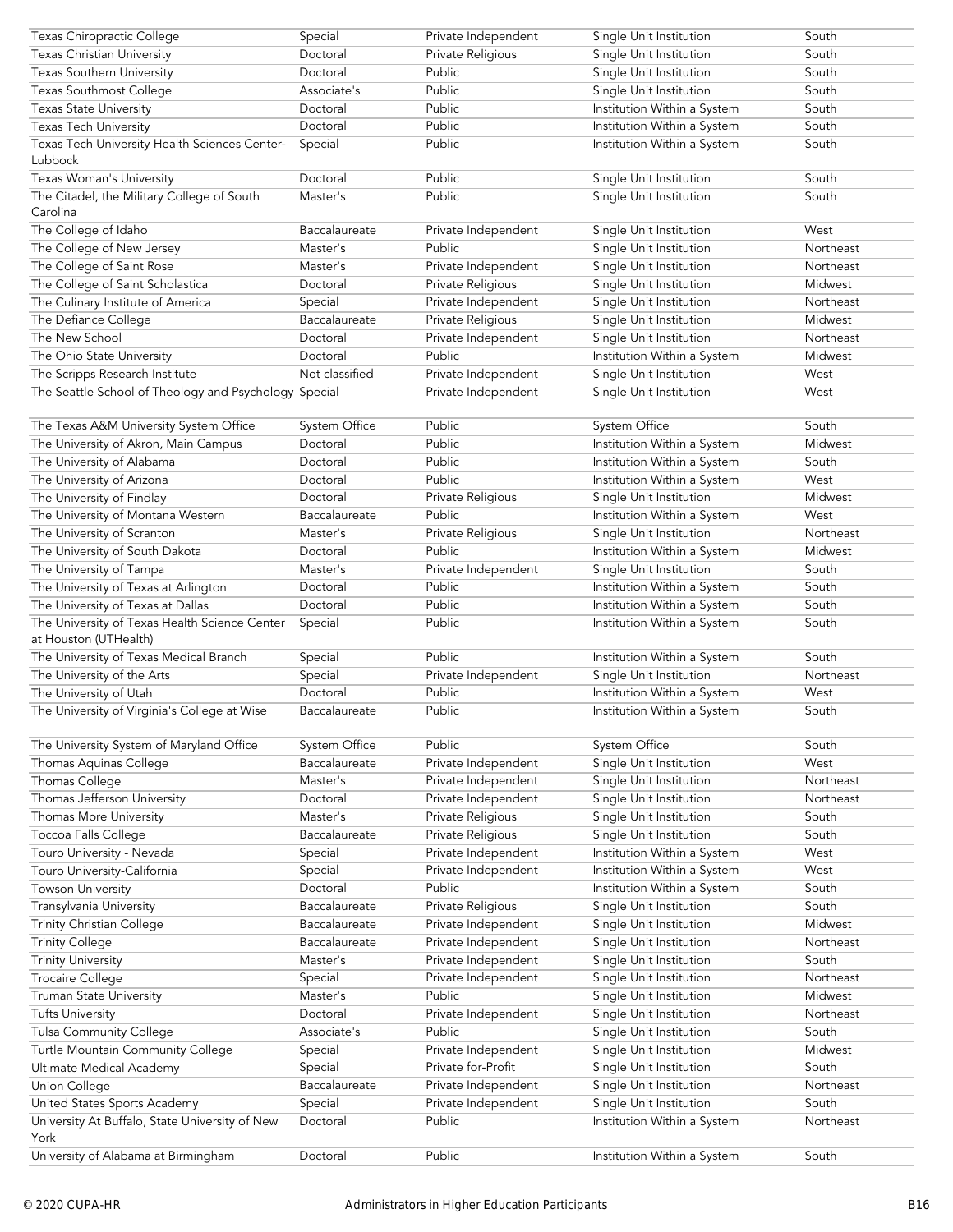| University of Alabama in Huntsville                                                 | Doctoral                  | Public                                 | Institution Within a System                                | South              |
|-------------------------------------------------------------------------------------|---------------------------|----------------------------------------|------------------------------------------------------------|--------------------|
| University of Alabama System Office                                                 | System Office             | Public                                 | System Office                                              | South              |
| University of Alaska Anchorage                                                      | Master's                  | Public                                 | Institution Within a System                                | West               |
| University of Alaska Fairbanks                                                      | Doctoral                  | Public                                 | Institution Within a System                                | West               |
| University of Alaska Southeast                                                      | Master's                  | Public                                 | Institution Within a System                                | West               |
| University of Alaska System Office                                                  | System Office             | Public                                 | System Office                                              | West               |
| University of Arkansas Main Campus                                                  | Doctoral                  | Public                                 | Institution Within a System                                | South              |
| University of Baltimore                                                             | Master's                  | Public                                 | Institution Within a System                                | South              |
| University of California Office of the President                                    | System Office             | Public                                 | System Office                                              | West               |
| University of California-Berkeley                                                   | Doctoral                  | Public                                 | Institution Within a System                                | West               |
| University of California-Davis                                                      | Doctoral                  | Public                                 | Institution Within a System                                | West               |
| University of California-Irvine                                                     | Doctoral                  | Public                                 | Institution Within a System                                | West               |
| University of California-Los Angeles                                                | Doctoral                  | Public                                 | Institution Within a System                                | West               |
| University of California-Merced                                                     | Doctoral                  | Public                                 | Institution Within a System                                | West               |
| University of California-Riverside                                                  | Doctoral                  | Public                                 | Institution Within a System                                | West               |
| University of California-San Diego                                                  | Doctoral                  | Public                                 | Institution Within a System                                | West               |
| University of California-San Francisco                                              | Special                   | Public                                 | Institution Within a System                                | West               |
| University of California-Santa Barbara                                              | Doctoral                  | Public                                 | Institution Within a System                                | West               |
| University of California-Santa Cruz                                                 | Doctoral                  | Public                                 | Institution Within a System                                | West               |
| University of Central Arkansas                                                      | Doctoral                  | Public                                 | Single Unit Institution                                    | South              |
| University of Central Florida                                                       | Doctoral                  | Public                                 | Institution Within a System                                | South              |
| University of Central Missouri                                                      | Master's                  | Public                                 | Single Unit Institution                                    | Midwest            |
| University of Central Oklahoma                                                      | Master's                  | Public                                 | Institution Within a System                                | South              |
| University of Cincinnati Main Campus                                                | Doctoral                  | Public                                 | Institution Within a System                                | Midwest            |
| University of Colorado Boulder                                                      | Doctoral                  | Public                                 | Institution Within a System                                | West               |
| University of Colorado Colorado Springs                                             | Doctoral                  | Public                                 | Institution Within a System                                | West               |
| University of Colorado Denver                                                       | Doctoral                  | Public                                 | Institution Within a System                                | West               |
| University of Colorado System Office                                                | System Office             | Public                                 | <b>System Office</b>                                       | West               |
| University of Connecticut                                                           | Doctoral                  | Public                                 | Institution Within a System                                | Northeast          |
| University of Dallas                                                                | Master's                  |                                        |                                                            | South              |
|                                                                                     | Doctoral                  | Private Religious<br>Private Religious | Single Unit Institution                                    | Midwest            |
| University of Dayton<br>University of Delaware                                      | Doctoral                  | Public                                 | Single Unit Institution<br>Single Unit Institution         | South              |
| University of Denver                                                                | Doctoral                  | Private Independent                    | Single Unit Institution                                    | West               |
| University of Evansville                                                            | Baccalaureate             | Private Religious                      | Single Unit Institution                                    | Midwest            |
| University of Florida                                                               | Doctoral                  | Public                                 | Institution Within a System                                | South              |
| University of Georgia                                                               | Doctoral                  | Public                                 | Institution Within a System                                | South              |
| University of Hartford                                                              | Doctoral                  |                                        | Single Unit Institution                                    | Northeast          |
| University of Hawaii - West Oahu                                                    |                           | Private Independent<br>Public          |                                                            |                    |
|                                                                                     | Baccalaureate<br>Doctoral | Public                                 | Institution Within a System<br>Institution Within a System | West<br>West       |
| University of Hawaii at Hilo                                                        | Doctoral                  | Public                                 |                                                            |                    |
| University of Hawaii at Manoa                                                       |                           |                                        | Institution Within a System                                | West               |
| University of Hawaii Community Colleges<br>System Office                            | System Office             | Public                                 | System Office                                              | West               |
| University of Hawaii Hawaii Community College Associate's                           |                           | Public                                 | Institution Within a System                                | West               |
| University of Hawaii Honolulu Community<br>College                                  | Associate's               | Public                                 | Institution Within a System                                | West               |
| University of Hawaii Kapiolani Community<br>College                                 | Associate's               | Public                                 | Institution Within a System                                | West               |
| University of Hawaii Kauai Community College                                        |                           |                                        |                                                            |                    |
| University of Hawaii Leeward Community                                              | Associate's               | Public                                 | Institution Within a System                                | West               |
| College                                                                             | Associate's               | Public                                 | Institution Within a System                                | West               |
| University of Hawaii Maui College                                                   | Associate's               | Public                                 | Institution Within a System                                | West               |
| University of Hawaii System Office                                                  | System Office             | Public                                 | System Office                                              | West               |
| University of Hawaii Windward Community<br>College                                  | Associate's               | Public                                 | Institution Within a System                                | West               |
| University of Houston                                                               | Doctoral                  | Public                                 | Institution Within a System                                | South              |
| University of Houston - Clear Lake                                                  | Master's                  | Public                                 | Institution Within a System                                | South              |
| University of Houston - Downtown                                                    | Master's                  | Public                                 | Institution Within a System                                | South              |
| University of Idaho                                                                 | Doctoral                  | Public                                 | Single Unit Institution                                    | West               |
| University of Illinois at Chicago                                                   | Doctoral                  | Public                                 | Institution Within a System                                | Midwest            |
| University of Illinois at Springfield<br>University of Illinois at Urbana-Champaign | Master's<br>Doctoral      | Public<br>Public                       | Institution Within a System<br>Institution Within a System | Midwest<br>Midwest |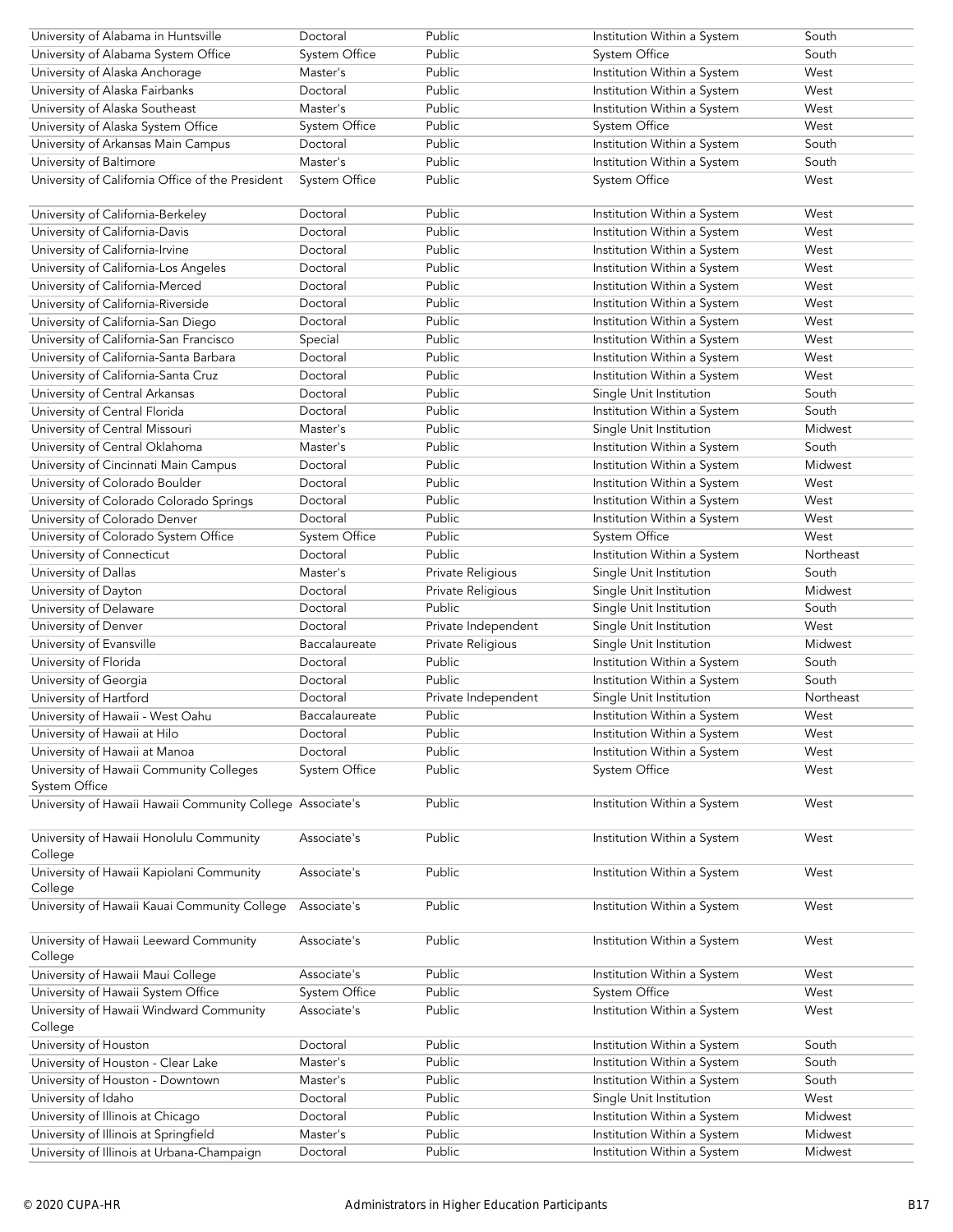| University of Illinois System                | System Office  | Public              | System Office               | Midwest   |
|----------------------------------------------|----------------|---------------------|-----------------------------|-----------|
| University of Indianapolis                   | Doctoral       | Private Religious   | Single Unit Institution     | Midwest   |
| University of Iowa                           | Doctoral       | Public              | Single Unit Institution     | Midwest   |
| University of Kansas Main Campus             | Doctoral       | Public              | Institution Within a System | Midwest   |
| University of Kansas School of Medicine,     | Not classified | Public              | Institution Within a System | Midwest   |
| Wichita Campus                               |                |                     |                             |           |
| University of Kentucky                       | Doctoral       | Public              | Single Unit Institution     | South     |
| University of La Verne                       | Doctoral       | Private Independent | Single Unit Institution     | West      |
| University of Louisiana at Lafayette         | Doctoral       | Public              | Institution Within a System | South     |
| University of Louisville                     | Doctoral       | Public              | Single Unit Institution     | South     |
| University of Maine                          | Doctoral       | Public              | Institution Within a System | Northeast |
| University of Mary                           | Doctoral       | Private Religious   | Single Unit Institution     | Midwest   |
| University of Mary Hardin-Baylor             | Master's       |                     | Single Unit Institution     | South     |
|                                              |                | Private Religious   |                             |           |
| University of Mary Washington                | Master's       | Public              | Single Unit Institution     | South     |
| University of Maryland Baltimore County      | Doctoral       | Public              | Institution Within a System | South     |
| University of Maryland College Park          | Doctoral       | Public              | Institution Within a System | South     |
| University of Maryland Eastern Shore         | Doctoral       | Public              | Institution Within a System | South     |
| University of Maryland University College    | Master's       | Public              | Institution Within a System | South     |
| University of Massachusetts                  | Doctoral       | Public              | Institution Within a System | Northeast |
| University of Massachusetts Lowell           | Doctoral       | Public              | Institution Within a System | Northeast |
| University of Massachusetts System Office    | System Office  | Public              | System Office               | Northeast |
| University of Miami                          | Doctoral       | Private Independent | Single Unit Institution     | South     |
| University of Michigan-Ann Arbor             | Doctoral       | Public              | Institution Within a System | Midwest   |
| University of Michigan-Dearborn              | Master's       | Public              | Institution Within a System | Midwest   |
| University of Michigan-Flint                 | Doctoral       | Public              | Institution Within a System | Midwest   |
| University of Minnesota Duluth               | Master's       | Public              | Institution Within a System | Midwest   |
| University of Minnesota-Crookston            | Baccalaureate  | Public              | Institution Within a System | Midwest   |
| University of Minnesota-Morris               | Baccalaureate  | Public              | Institution Within a System | Midwest   |
| University of Minnesota-Rochester            | Special        | Public              | Institution Within a System | Midwest   |
| University of Minnesota-Twin Cities          | Doctoral       | Public              | Institution Within a System | Midwest   |
|                                              | Doctoral       | Public              | Institution Within a System | South     |
| University of Mississippi                    |                |                     |                             |           |
| University of Missouri - Columbia            | Doctoral       | Public              | Institution Within a System | Midwest   |
| University of Missouri - Kansas City         | Doctoral       | Public              | Institution Within a System | Midwest   |
| University of Missouri - Saint Louis         | Doctoral       | Public              | Institution Within a System | Midwest   |
| University of Missouri System Administration | System Office  | Public              | System Office               | Midwest   |
|                                              |                |                     |                             |           |
| University of Montana - Missoula             | Doctoral       | Public              | Institution Within a System | West      |
| University of Montevallo                     | Master's       | Public              | Single Unit Institution     | South     |
| University of Mount Union                    | Baccalaureate  | Private Religious   | Single Unit Institution     | Midwest   |
| University of Nebraska - Lincoln             | Doctoral       | Public              | Institution Within a System | Midwest   |
| University of Nevada, Las Vegas              | Doctoral       | Public              | Institution Within a System | West      |
| University of Nevada, Reno                   | Doctoral       | Public              | Institution Within a System | West      |
| University of New Hampshire                  | Doctoral       | Public              | Institution Within a System | Northeast |
| University of New Haven                      | Master's       | Private Independent | Single Unit Institution     | Northeast |
| University of New Mexico Main Campus         | Doctoral       | Public              | Institution Within a System | West      |
| University of New Mexico-Valencia            | Associate's    | Public              | Institution Within a System | West      |
| University of New Orleans                    | Doctoral       | Public              | Institution Within a System | South     |
| University of North Alabama                  | Master's       | Public              | Single Unit Institution     | South     |
| University of North Carolina at Asheville    | Baccalaureate  | Public              | Institution Within a System | South     |
| University of North Carolina at Chapel Hill  | Doctoral       | Public              | Institution Within a System | South     |
| University of North Carolina at Charlotte    | Doctoral       | Public              | Institution Within a System | South     |
| University of North Carolina at Greensboro   | Doctoral       | Public              | Institution Within a System | South     |
|                                              |                |                     |                             |           |
| University of North Carolina at Pembroke     | Master's       | Public              | Institution Within a System | South     |
| University of North Carolina System Office   | System Office  | Public              | System Office               | South     |
| University of North Carolina Wilmington      | Doctoral       | Public              | Institution Within a System | South     |
| University of North Dakota                   | Doctoral       | Public              | Institution Within a System | Midwest   |
|                                              | Doctoral       | Public              |                             | South     |
| University of North Florida                  |                |                     | Institution Within a System |           |
| University of North Georgia                  | Master's       | Public              | Institution Within a System | South     |
| University of North Texas Denton Campus      | Doctoral       | Public              | Institution Within a System | South     |
| University of Northern Colorado              | Doctoral       | Public              | Single Unit Institution     | West      |
| University of Northern Iowa                  | Master's       | Public              | Single Unit Institution     | Midwest   |
| University of Notre Dame                     | Doctoral       | Private Religious   | Single Unit Institution     | Midwest   |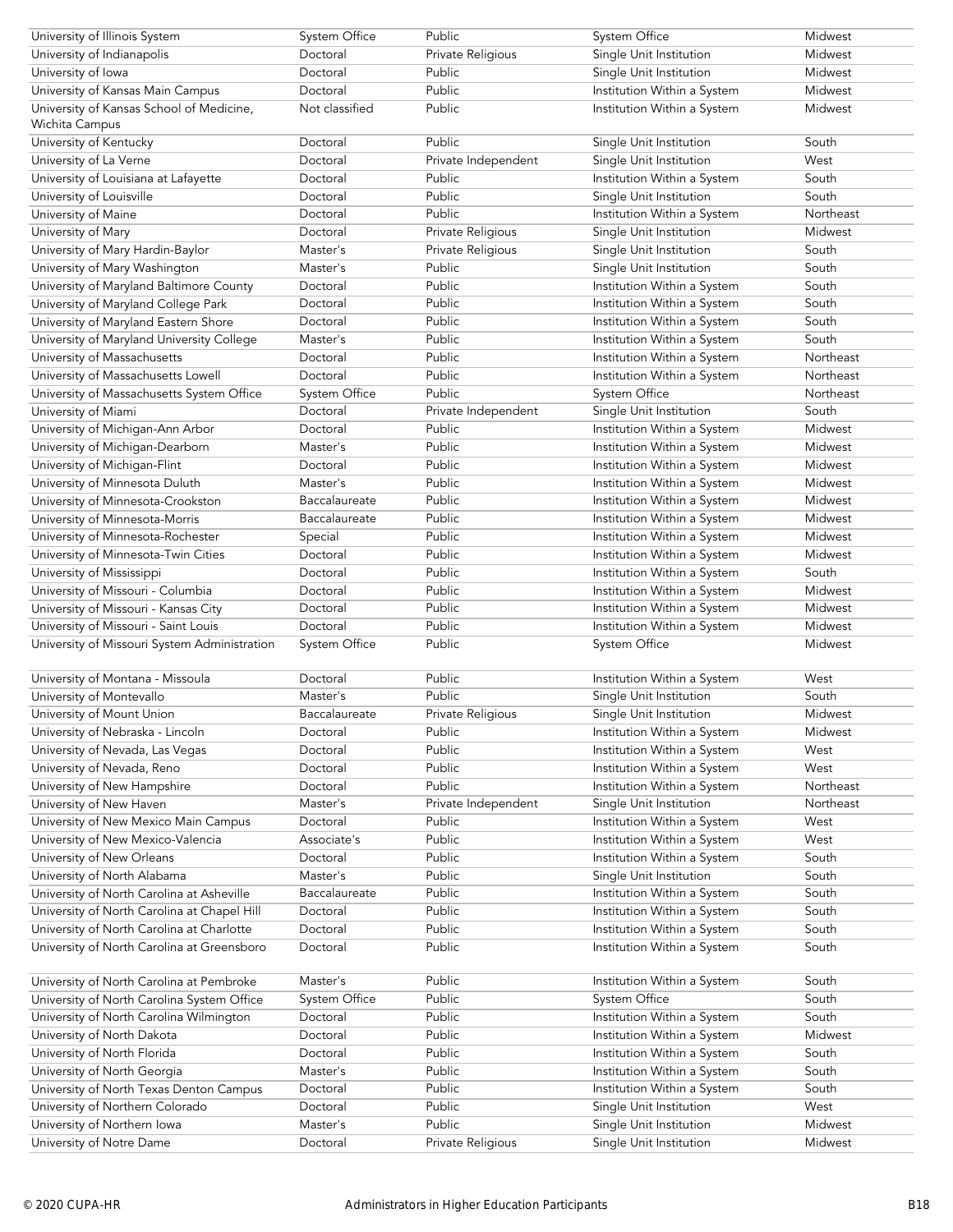| University of Oklahoma Health Sciences Center Special                        |                      | Public              | Single Unit Institution                                    | South     |
|------------------------------------------------------------------------------|----------------------|---------------------|------------------------------------------------------------|-----------|
| University of Oklahoma Norman Campus                                         | Doctoral             | Public              | Single Unit Institution                                    | South     |
| University of Oregon                                                         | Doctoral             | Public              | Single Unit Institution                                    | West      |
| University of Pennsylvania                                                   | Doctoral             | Private Independent | Single Unit Institution                                    | Northeast |
| University of Pikeville                                                      | Baccalaureate        | Private Religious   | Single Unit Institution                                    | South     |
| University of Pittsburgh                                                     | Doctoral             | Public              | Institution Within a System                                | Northeast |
|                                                                              | Master's             | Private Independent |                                                            | West      |
| University of Portland                                                       |                      |                     | Single Unit Institution                                    | West      |
| University of Puget Sound                                                    | Baccalaureate        | Private Independent | Single Unit Institution                                    |           |
| University of Redlands                                                       | Master's             | Private Independent | Single Unit Institution                                    | West      |
| University of Rhode Island                                                   | Doctoral             | Public              | Single Unit Institution                                    | Northeast |
| University of Richmond                                                       | Baccalaureate        | Private Independent | Single Unit Institution                                    | South     |
| University of Rochester                                                      | Doctoral             | Private Independent | Single Unit Institution                                    | Northeast |
| University of Saint Francis                                                  | Master's             | Private Religious   | Single Unit Institution                                    | Midwest   |
| University of Saint Joseph                                                   | Doctoral             | Private Religious   | Single Unit Institution                                    | Northeast |
| University of Saint Thomas                                                   | Doctoral             | Private Religious   | Single Unit Institution                                    | Midwest   |
| University of San Diego                                                      | Doctoral             | Private Religious   | Single Unit Institution                                    | West      |
| University of San Francisco                                                  | Doctoral             | Private Religious   | Single Unit Institution                                    | West      |
| University of Sioux Falls                                                    | Master's             | Private Religious   | Single Unit Institution                                    | Midwest   |
| University of South Alabama                                                  | Doctoral             | Public              | Single Unit Institution                                    | South     |
| University of South Carolina Aiken                                           | Baccalaureate        | Public              | Institution Within a System                                | South     |
| University of South Carolina Columbia                                        | Doctoral             | Public              | Institution Within a System                                | South     |
| University of South Florida Manatee-Sarasota                                 | Master's             | Public              | Institution Within a System                                | South     |
|                                                                              |                      |                     |                                                            |           |
| University of South Florida St. Petersburg                                   | Master's             | Public              | Institution Within a System                                | South     |
| University of South Florida System Office                                    | System Office        | Public              | <b>System Office</b>                                       | South     |
| University of South Florida Tampa                                            | Doctoral             | Public              | Institution Within a System                                | South     |
| University of Southern California                                            | Doctoral             | Private Independent | Single Unit Institution                                    | West      |
| University of St. Augustine for Health Sciences                              | Special              | Private for-Profit  | Single Unit Institution                                    | South     |
|                                                                              |                      |                     |                                                            |           |
| University of St. Francis                                                    | Doctoral             | Private Religious   | Single Unit Institution                                    | Midwest   |
| University of Tennessee at Chattanooga                                       | Doctoral             | Public              | Institution Within a System                                | South     |
| University of Tennessee at Martin                                            | Master's             | Public              | Institution Within a System                                | South     |
|                                                                              |                      |                     |                                                            |           |
| University of Tennessee Health Science Center                                | Special              | Public              | Institution Within a System                                | South     |
|                                                                              |                      |                     |                                                            |           |
| University of Tennessee System Office                                        | System Office        | Public              | System Office                                              | South     |
| University of Tennessee, Knoxville                                           | Doctoral             | Public              | Institution Within a System                                | South     |
| University of Texas at Austin                                                | Doctoral             | Public              | Institution Within a System                                | South     |
| University of Texas at El Paso                                               | Doctoral             | Public              | Institution Within a System                                | South     |
| University of Texas at San Antonio                                           | Doctoral             | Public              | Institution Within a System                                | South     |
| University of Texas Health Science Center at                                 | Special              | Public              | Institution Within a System                                | South     |
| San Antonio                                                                  |                      |                     |                                                            |           |
| University of Texas System Administration                                    | System Office        | Public              | System Office                                              | South     |
| University of the Incarnate Word                                             | Doctoral             | Private Religious   | Single Unit Institution                                    | South     |
| University of the Southwest                                                  | Master's             | Private Independent | Single Unit Institution                                    | West      |
| University of Toledo                                                         | Doctoral             | Public              | Single Unit Institution                                    | Midwest   |
| University of Tulsa                                                          | Doctoral             | Private Independent | Single Unit Institution                                    | South     |
| University of Vermont                                                        | Doctoral             | Public              | Single Unit Institution                                    | Northeast |
| University of Virginia                                                       | Doctoral             | Public              | Institution Within a System                                | South     |
| University of Washington                                                     | Doctoral             | Public              | Institution Within a System                                | West      |
| University of Washington - Tacoma                                            | Master's             | Public              | Institution Within a System                                | West      |
| University of Washington System Office                                       | <b>System Office</b> | Public              | System Office                                              | West      |
| University of Washington-Bothell Campus                                      | Master's             | Public              | Institution Within a System                                | West      |
| University of West Florida                                                   | Master's             | Public              | Institution Within a System                                | South     |
| University of West Georgia                                                   | Doctoral             | Public              | Institution Within a System                                | South     |
| University of Wisconsin System Office                                        | System Office        | Public              | System Office                                              | Midwest   |
| University of Wisconsin-Eau Claire                                           | Master's             | Public              | Institution Within a System                                | Midwest   |
| University of Wisconsin-Green Bay                                            | Master's             | Public              | Institution Within a System                                | Midwest   |
| University of Wisconsin-La Crosse                                            | Master's             | Public              | Institution Within a System                                | Midwest   |
| University of Wisconsin-Madison                                              | Doctoral             | Public              | Institution Within a System                                | Midwest   |
| University of Wisconsin-Milwaukee                                            | Doctoral             | Public              | Institution Within a System                                | Midwest   |
|                                                                              | Master's             |                     |                                                            | Midwest   |
| University of Wisconsin-River Falls<br>University of Wisconsin-Stevens Point | Master's             | Public<br>Public    | Institution Within a System<br>Institution Within a System | Midwest   |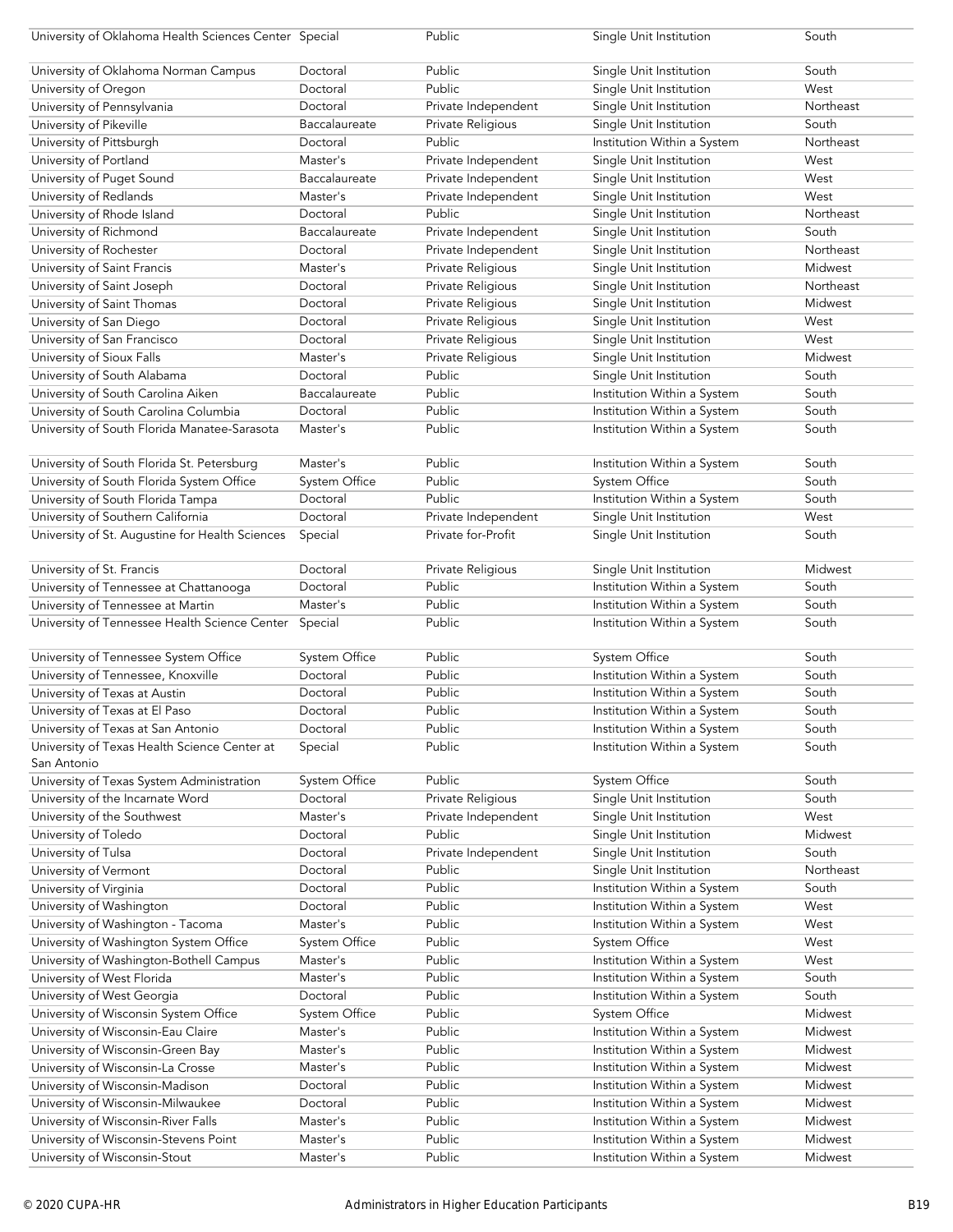| University of Wyoming                               | Doctoral             | Public              | Single Unit Institution     | West      |
|-----------------------------------------------------|----------------------|---------------------|-----------------------------|-----------|
| University System of New Hampshire System<br>Office | <b>System Office</b> | Public              | System Office               | Northeast |
| Ursuline College                                    | Master's             | Private Religious   | Single Unit Institution     | Midwest   |
| Utah State University                               | Doctoral             | Public              | Institution Within a System | West      |
| <b>Utah Valley University</b>                       | Master's             | Public              | Institution Within a System | West      |
| Utica College                                       | Master's             | Private Independent | Single Unit Institution     | Northeast |
| Valdosta State University                           | Doctoral             | Public              | Institution Within a System | South     |
| Valley City State University                        | Baccalaureate        | Public              | Institution Within a System | Midwest   |
| Valparaiso University                               | Doctoral             | Private Religious   | Single Unit Institution     | Midwest   |
| Van Andel Institute                                 | Not classified       |                     | Higher Ed Affiliate         | Midwest   |
| Vanderbilt University                               | Doctoral             | Private Independent | Single Unit Institution     | South     |
| Vanguard University of Southern California          | Master's             | Private Religious   | Single Unit Institution     | West      |
| Vassar College                                      | Baccalaureate        | Private Independent | Single Unit Institution     | Northeast |
| Vermilion Community College                         | Associate's          | Public              | Institution Within a System | Midwest   |
| Villanova University                                | Doctoral             | Private Religious   | Single Unit Institution     | Northeast |
| Virginia Commonwealth University                    | Doctoral             | Public              | Single Unit Institution     | South     |
| Virginia Military Institute                         | Baccalaureate        | <b>Public</b>       | Single Unit Institution     | South     |
| Virginia Tech                                       | Doctoral             | Public              | Single Unit Institution     | South     |
| Viterbo University                                  | Master's             | Private Religious   | Single Unit Institution     | Midwest   |
| Wagner College                                      | Master's             | Private Independent | Single Unit Institution     | Northeast |
| Wake Forest University                              | Doctoral             | Private Independent | Single Unit Institution     | South     |
| Wake Technical Community College                    | Associate's          | Public              | Institution Within a System | South     |
| Walsh College of Accountancy and Business           | Special              | Private Independent | Single Unit Institution     | Midwest   |
| Administration                                      |                      |                     |                             |           |
| <b>Walsh University</b>                             | Master's             | Private Religious   | Single Unit Institution     | Midwest   |
| Washington and Lee University                       | Baccalaureate        | Private Independent | Single Unit Institution     | South     |
| Washington College                                  | Baccalaureate        | Private Independent | Single Unit Institution     | South     |
| Washington State University                         | Doctoral             | Public              | Single Unit Institution     | West      |
| Washington University in St. Louis                  | Doctoral             | Private Independent | Single Unit Institution     | Midwest   |
| Waubonsee Community College                         | Associate's          | Public              | Single Unit Institution     | Midwest   |
| Wayne State College                                 | Master's             | Public              | Institution Within a System | Midwest   |
| Wayne State University                              | Doctoral             | Public              | Single Unit Institution     | Midwest   |
| Waynesburg University                               | Master's             | Private Religious   | Single Unit Institution     | Northeast |
| Weber State University                              | Master's             | Public              | Institution Within a System | West      |
| Webster University                                  | Master's             | Private Independent | Single Unit Institution     | Midwest   |
| Wells College                                       | Baccalaureate        | Private Independent | Single Unit Institution     | Northeast |
| Wentworth Institute of Technology                   | Master's             | Private Independent | Single Unit Institution     | Northeast |
| Wesleyan University                                 | Baccalaureate        | Private Independent | Single Unit Institution     | Northeast |
| West Chester University of Pennsylvania             | Master's             | Public              | Institution Within a System | Northeast |
| West Liberty University                             | Master's             | Public              | Institution Within a System | South     |
| West Virginia School of Osteopathic Medicine        | Special              | Public              | Institution Within a System | South     |
| West Virginia University                            | Doctoral             | Public              | Institution Within a System | South     |
| Western Carolina University                         | Master's             | Public              | Institution Within a System | South     |
| Western Illinois University                         | Master's             | Public              | Single Unit Institution     | Midwest   |
| Western Kentucky University                         | Doctoral             | Public              | Single Unit Institution     | South     |
| Western Michigan University                         | Doctoral             | Public              | Single Unit Institution     | Midwest   |
| Western Nevada College                              | Associate's          | Public              | Institution Within a System | West      |
| Western New England University                      | Doctoral             | Private Independent | Single Unit Institution     | Northeast |
| Western New Mexico University                       | Master's             | Public              | Single Unit Institution     | West      |
| Western Oregon University                           | Master's             | Public              | Single Unit Institution     | West      |
| Western Seminary                                    | Special              | Private Independent | Single Unit Institution     | West      |
| Western State Colorado University                   | Master's             | Public              | Single Unit Institution     | West      |
| Western Washington University                       | Master's             | Public              | Single Unit Institution     | West      |
| Western Wyoming Community College                   | Associate's          | Public              | Single Unit Institution     | West      |
| Westfield State University                          | Master's             | Public              | Institution Within a System | Northeast |
| Westminster College                                 | Baccalaureate        | Private Religious   | Single Unit Institution     | Northeast |
| Westmont College                                    | Baccalaureate        | Private Independent | Single Unit Institution     | West      |
| Wheaton College                                     | Baccalaureate        | Private Independent | Single Unit Institution     | Midwest   |
| Wheaton College                                     | Baccalaureate        | Private Independent | Single Unit Institution     | Northeast |
| Whitman College                                     | Baccalaureate        | Private Independent | Single Unit Institution     | West      |
| Whitworth University                                | Master's             | Private Religious   | Single Unit Institution     | West      |
| Wichita State University                            | Doctoral             | Public              | Single Unit Institution     | Midwest   |